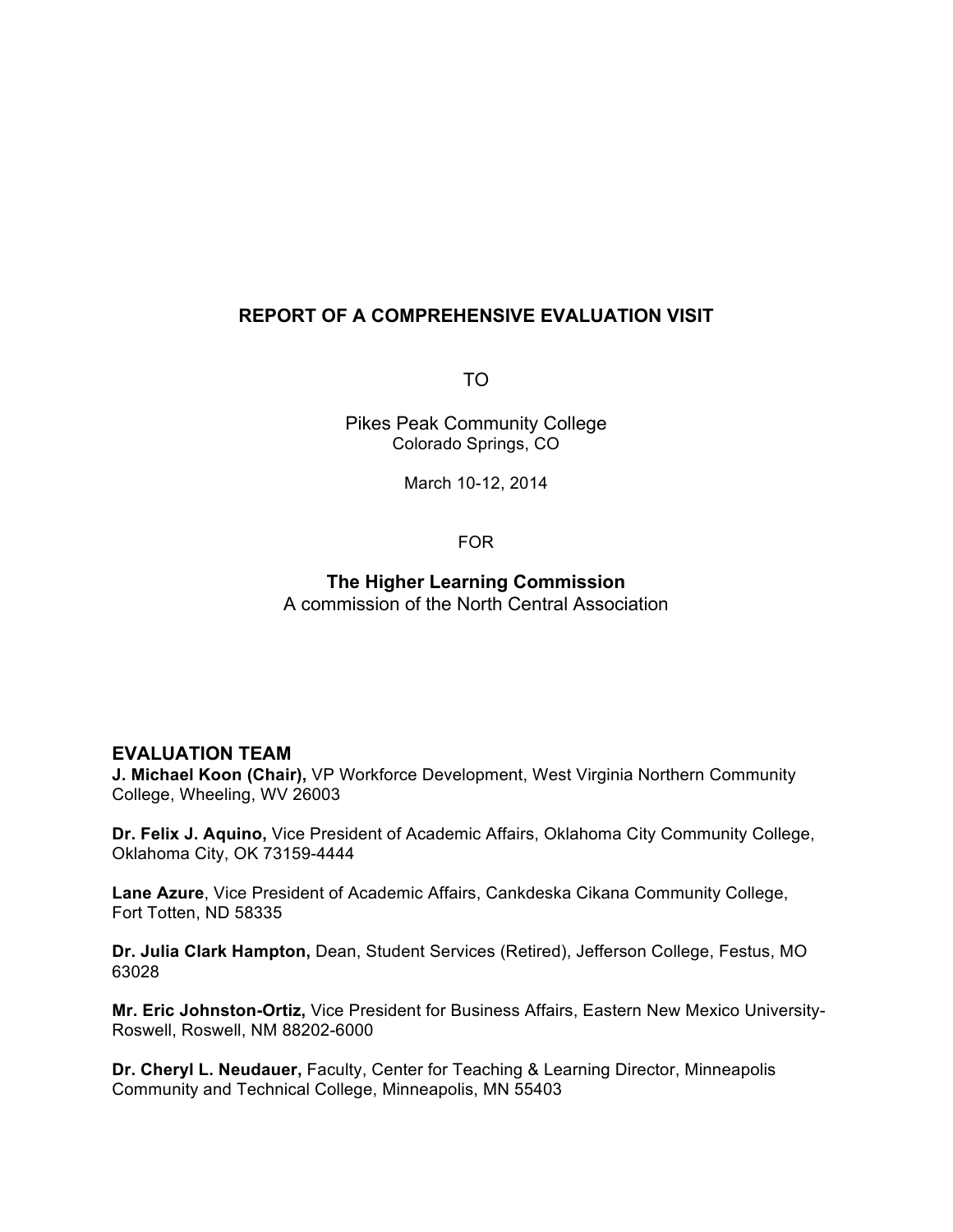# **Contents**

| Attachments |  |  |
|-------------|--|--|
|             |  |  |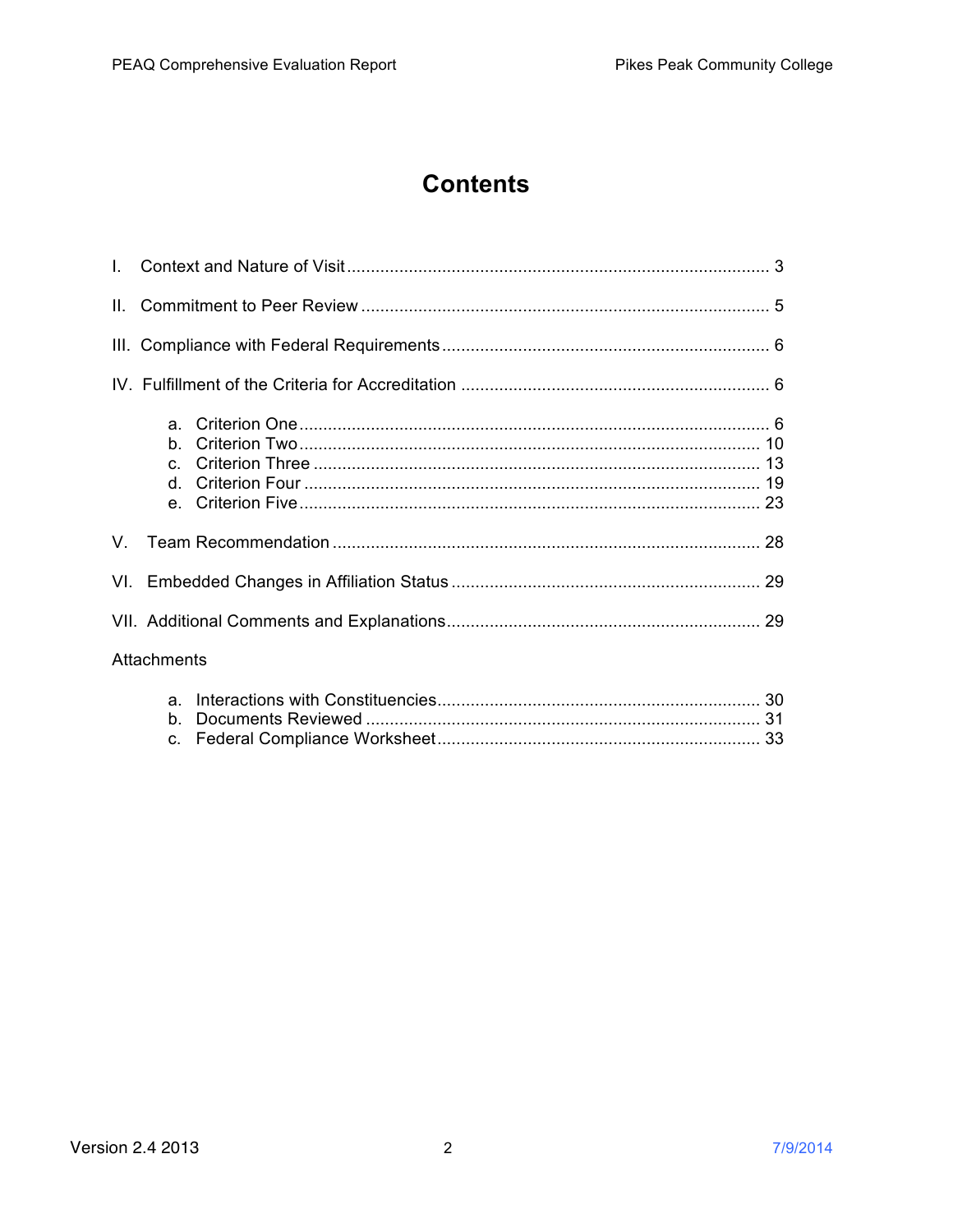# **I. CONTEXT AND NATURE OF VISIT**

### **A. Purpose of Visit**

The purpose of the visit was to conduct a comprehensive evaluation visit of Pikes Peak Community College (PPCC) for continued accreditation and Federal Compliance. There were no embedded change requests or other reviews required.

### **B. Institutional Context**

Pikes Peak Community College was established in 1968 as a member of the Colorado Community College System (CCCS) and was initially known as El Paso Community College. Enabling legislation assigned the College with a legislative mission to provide vocational and liberal arts programs to students from the Pikes Peak region of Colorado. The PPCC service area is comprised of Elbert, El Paso and Teller counties in south central Colorado.

Responding to increased demand for educational services during its history, PPCC has expanded from the initial Centennial Campus by opening the Downtown Studio Campus in central Colorado Springs in 1986, the Rampart Range Campus in the north end of the city in 1998, and the Falcon Campus in 2008. In addition, PPCC offers courses at two military sites in the region, Fort Carson Army Post and Peterson Air Force Base. PPCC offers 44 academic programs with 175 degrees and certificates in transfer liberal arts and sciences areas and career and technical training. The College has experienced a 58% increase in enrollment since 2004 and has grown to become the largest postsecondary educational institution in Colorado Springs with an enrollment of more than 15,000 students. Courses are offered on campus, on-line, and in hybrid formats. The College has a significant concurrent enrollment with 1,000 area high school students enrolled in college courses and 450 high school students in vocational programs offered at the College.

Much of the 4,536 square mile region in the three counties is rural or land held by the U.S. government with 62% of the region's 668,000 residents residing in Colorado Springs, the largest city in the region. Colorado Springs and the surrounding communities have experienced significant urban growth in the past 30 years, particularly in-migration of "baby boomers" moving to the area for lifestyle reasons and military retirees. During the last decade, El Paso County became the largest county in Colorado, adding more than 107,000 new residents for a 1.9% growth rate which exceeded the state's rate. The fastest growing minority ethnic group is the Hispanic population which comprise almost 14% of the population. There has also been a significant growth among seniors with an increase of 39% in El Paso County while overall population grew 20.4% since 2000.

The area is home to United States Air Force Academy, Fort Carson Army Post, Peterson Air Force Base, Schriever Air Force Base, Cheyenne Mountain Air Station, as well as the North American Aerospace Defense (NORAD) and US Northern Commands. The region's top 10 employers, employing more than 25% of the region's workforce, are public sector organizations including the area military installations, Memorial Health System, and educational institutions. The top private employers are high technology companies and the region has several large data centers.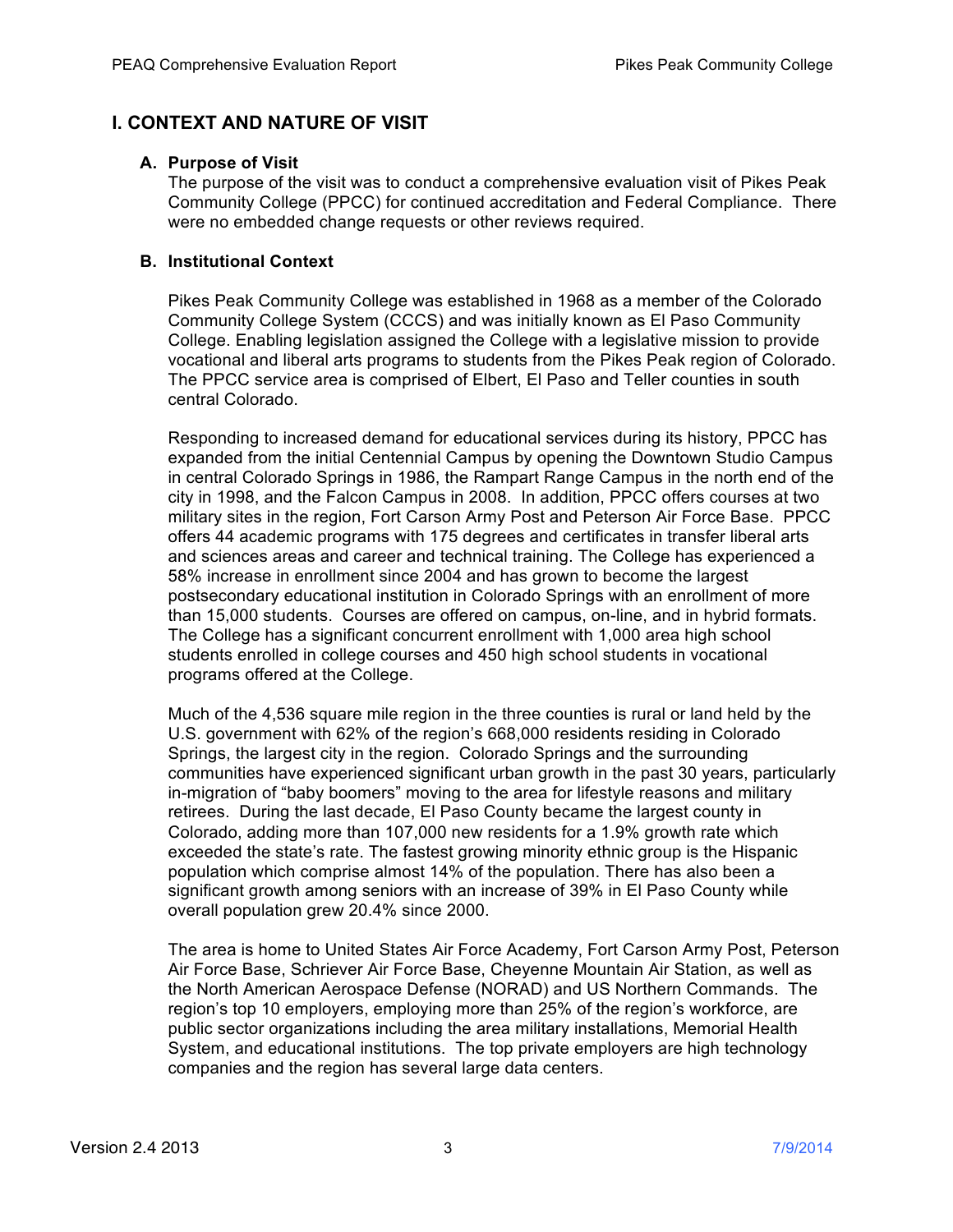There are several unique characteristics of PPCC which impact delivery of services and evaluation of the institution. As mentioned previously, PPCC is part of the Colorado Community College System. This is a highly centralized system governed by the State Board for Community Colleges and Occupational Education (SBCCOE). Community Colleges in Colorado do not have local governing boards and have advisory boards instead. The System is responsible for policies, academic program approval, budget approval, and system-wide planning. Institutions have some flexibility within the system to meet local needs but, ultimately, most critical functions are under central control . For example, the college's mission is established by state statute. The Community College System develops a state-wide strategic plan and the College then develops its strategic plan to be consistent with the State documents and adds components that are critical to the institution.

The significant military presence in the PPCC region is very unique and PPCC has responded to the educational needs of this sector in significant ways. In addition to offering courses at Fort Carson Army Post and Peterson Air Force Base, the College has established a Military and Veterans Center for Excellence on campus to serve the large number active duty soldiers enrolled at the College as well as veterans leaving the military and their families. In addition, the College has been proactive in forming partnerships with the military facilities.

The third unique element which affects much of the institution and impacted the Team evaluation was the administrative change which occurred in 2011. In reviewing the Self-Study, the Team was immediately drawn to the large number of processes and initiatives that had been implemented in the last few years. The Team noted that much of the activity coincided with the tenure of the current president who was appointed in 2011 and most of the administrative team was appointed during the three year period. In addition to the changes, the Self-Study noted significant increases in employee satisfaction during this period. The visit revealed that there had been a period of institutional malaise prior to the hiring of the current president and the College was now trying to regain momentum and be aggressive in providing quality educational programs and services to respond to community needs. A recurring theme which will be evident throughout this report is that many of the recent initiatives have not been in place long enough to gauge their effectiveness.

Pikes Peak Community College was first accredited by the Higher Learning Commission of the North Central Association of Colleges and Schools in 1975, and has received continuous accreditation since that time. The last comprehensive visit occurred November 2003. That visit resulted in the requirement of a focused visit on assessment of student academic learning during academic year 2006-2007. In lieu of the return focus visit, the College applied for and was accepted into the HLC's Academy for Assessment of Student Learning. Since joining the Academy in 2006, PPCC has completed one project on assessment of general education and begun another project in 2011 to build on actions to improve students' abilities to think critically and to establish assessment as a practice within student services areas. In June 2010, the College completed a HLC Multi-Site Visit and was found adequate in all areas and at all campus locations.

**C. Unique Aspects or Additions to the Visit** None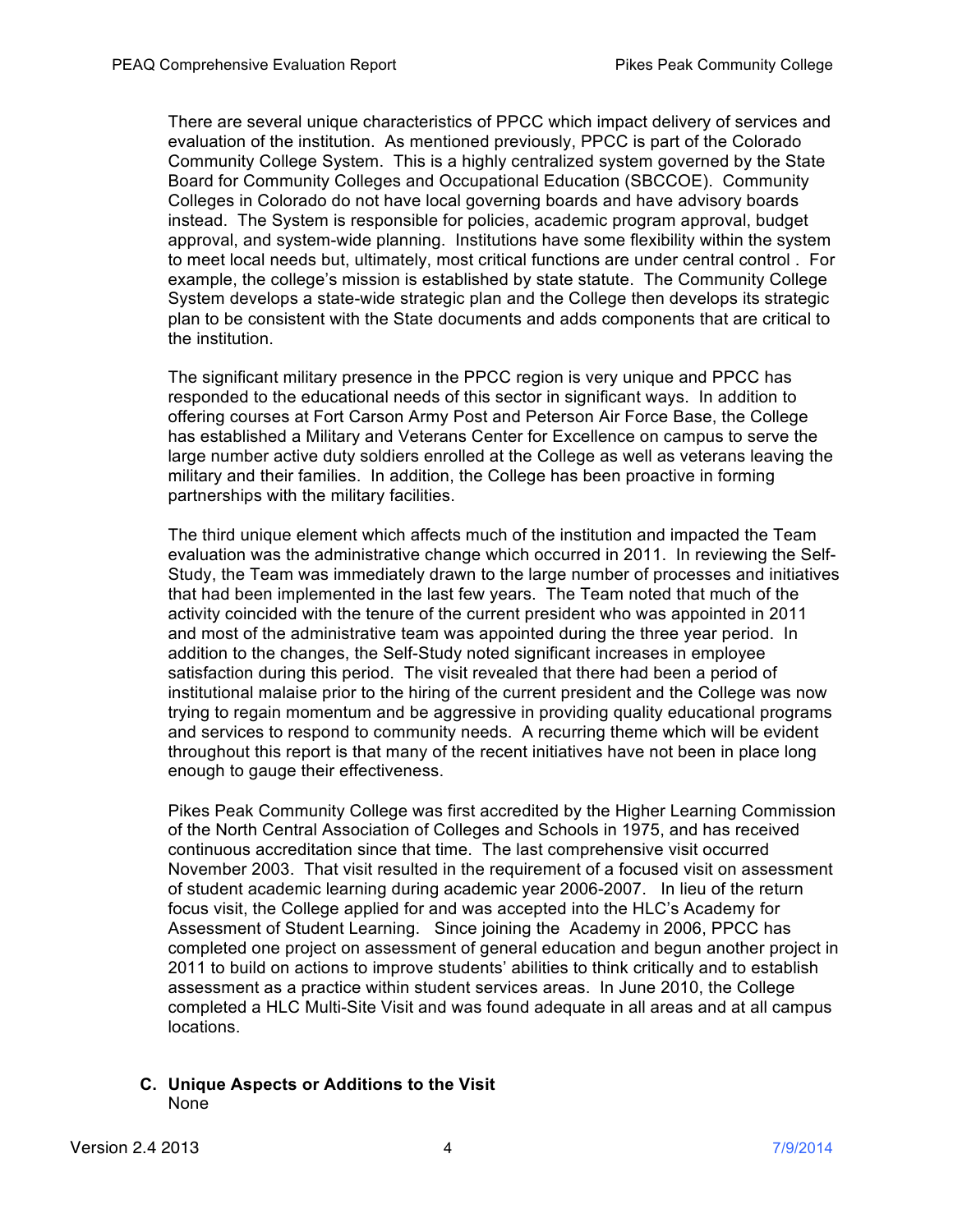# **D. Additional Locations or Branch Campuses Visited (if applicable)**

In addition to the Centennial Campus which serves as the headquarters of PPCC, team members visited the, Rampart Range, Downtown Studio, and Falcon Campuses.

# **E. Distance Delivery Reviewed**

PPCC has been authorized to offer up to 20% of its degree programs through distance education. Interviews with administrative staff and a review of course listings confirmed that the institution is in compliance with this limitation. The Team reviewed the content and scope of courses offered through distance education as part of the normal review process. Approval for distance education courses follows the process used for course approval in the State of Colorado with all courses having to be approved by the State Faculty Curriculum Committee (SFCC). This assures uniformity and quality. Many of the courses offered online by PPCC are part of a statewide consortium on distance education. To date, PPCC has chosen to have limited activity in online instruction. Team comments regarding distance education through online instruction are offered in Criterion 3.

# **II. COMMITMENT TO PEER REVIEW**

# **A. Comprehensiveness of the Self-Study Process**

Pikes Peak Community College conducted a comprehensive self-study in preparation for the continuing accreditation visit which was guided by the Self-Study Steering Committee. The Committee included administrators, faculty and staff. The Self-Study Steering Committee established sub-committees for each criterion and attempted to have representation from each of the constituent groups and the campuses. The process used involved opportunities for input, review and comment by the entire College community. The Steering Committee endeavored to make the process as transparent as possible and posted information about the Self-Study on the web page. The institution implemented a comprehensive information campaign involving information on the College web page, flyers, contests, meetings, notices on electronic billboards and other techniques to communicate with the College community about the Self-Study and the accreditation visit.

# **B. Integrity of the Self-Study Report**

The Team found the Self-Study to be an accurate representation of the College. The report was comprehensive and provided information about all components and subcomponents of the Five Criteria for Accreditation. The report could have been improved with more specific examples of evidence as there were numerous instances where processes were cited with no evidence to demonstrate their effectiveness. The Report was effective in providing a basis for the Team to evaluate the College's progress in meeting the Five Criteria and forms a basis for continual improvement by PPCC.

# **C. Adequacy of Progress in Addressing Previously Identified Challenges**

Three main areas of concern were identified by the 2003 Team: assessment, library resources, and diversity in hiring. The Team believes that PPCC has made adequate progress in addressing these concerns. However, the Team believes that PPCC still needs to focus institutional attention on assessment and diversity of the workforce. These items are discussed more completely in the appropriate criteria.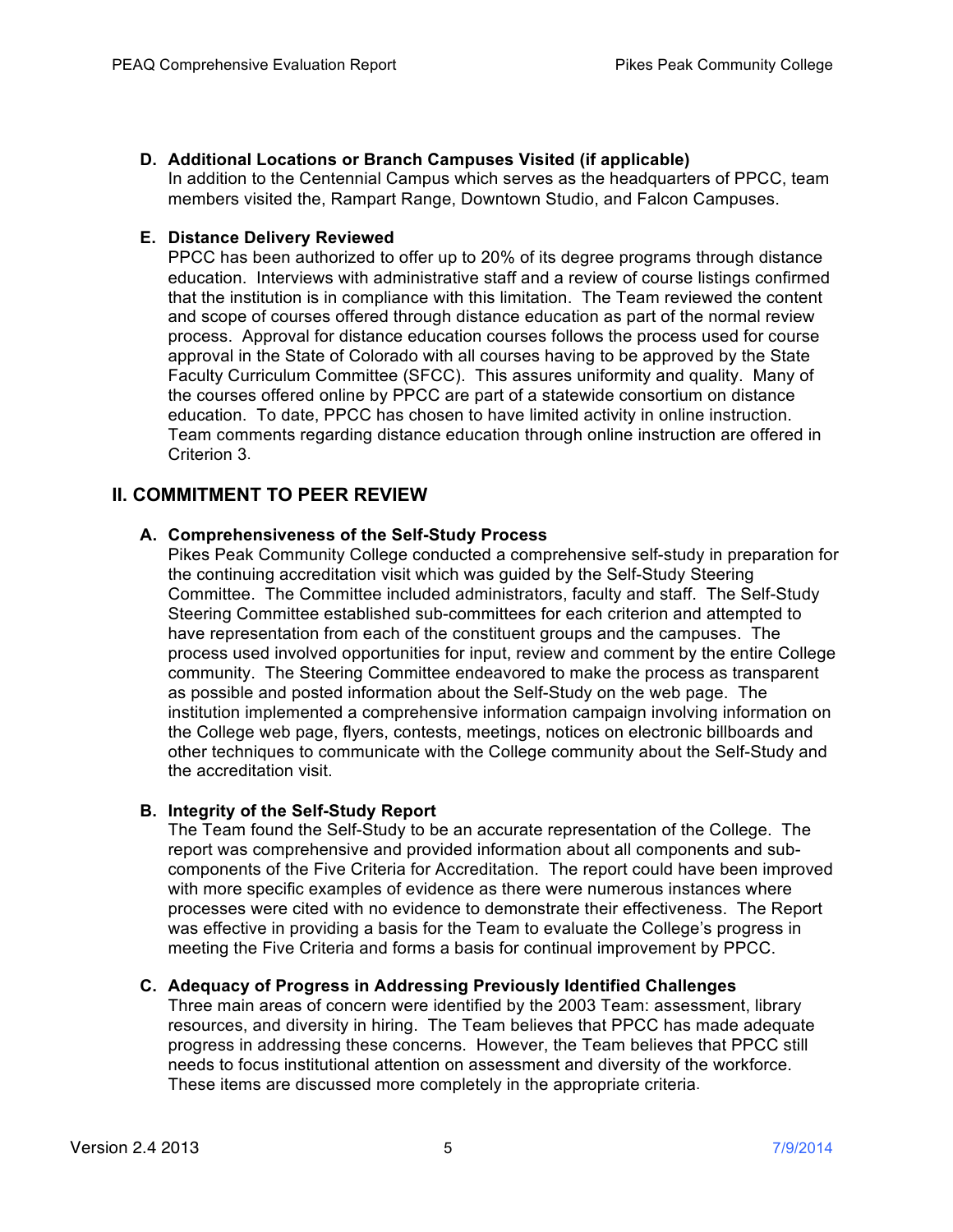# **D. Notification of Evaluation Visit and Solicitation of Third-Party Comment**

The Team reviewed documents demonstrating that PPCC satisfied the requirements for notification of the evaluation visit and solicitation of third-party comments. No third-party comments were received.

# **III. COMPLIANCE WITH FEDERAL REQUIREMENTS**

The team reviewed the required Title IV compliance areas and the student complaint information. The Worksheet on Federal Compliance is included as Appendix C-1 of this report.

# **IV. FULFILLMENT OF THE CRITERIA FOR ACCREDITATION**

**CRITERION ONE: MISSION.** The institution's mission is clear and articulated publicly; it guides the institution's operations.

**Core Component 1A:** The institution's mission is broadly understood within the institution and guides its operations.

**Subcomponent 1.** The mission statement is developed through a process suited to the nature and culture of the institution and is adopted by the governing board.

**Subcomponent 2.** The institution's academic programs, student support services, and enrollment profile are consistent with its stated mission.

**Subcomponent 3.** The institution's planning and budgeting priorities align with and support the mission.

**Team Determination:** \_X\_ Core Component is met

\_\_ Core Component is met with concerns

\_\_ Core Component is not met

- The PPCC mission statement and mission documents are consistent with the Colorado Community College System mission statement and are appropriate for the institution type. The mission statement clearly identifies the types of programs to be offered (occupational programs in career technical fields, transfer programs, and personal, career and technical education for adults), the constituencies to be served (youth, adults and the community), and areas of focus (access, student success, quality programs, and community needs).
- The Climate Survey administered for the self-study indicated broad-based understanding and agreement with the mission among the College community. Furthermore, interviews with constituency groups indicated that the mission drives College operations and priorities.
- PPCC has been proactive in demonstrating a connection between the mission and operations in all areas of the College. The College community was invited to indicate how their job relates to the mission statement and these statements are then captured on posters which are displayed in the halls throughout the College. This clearly demonstrates the importance of the mission and the commitment to the mission by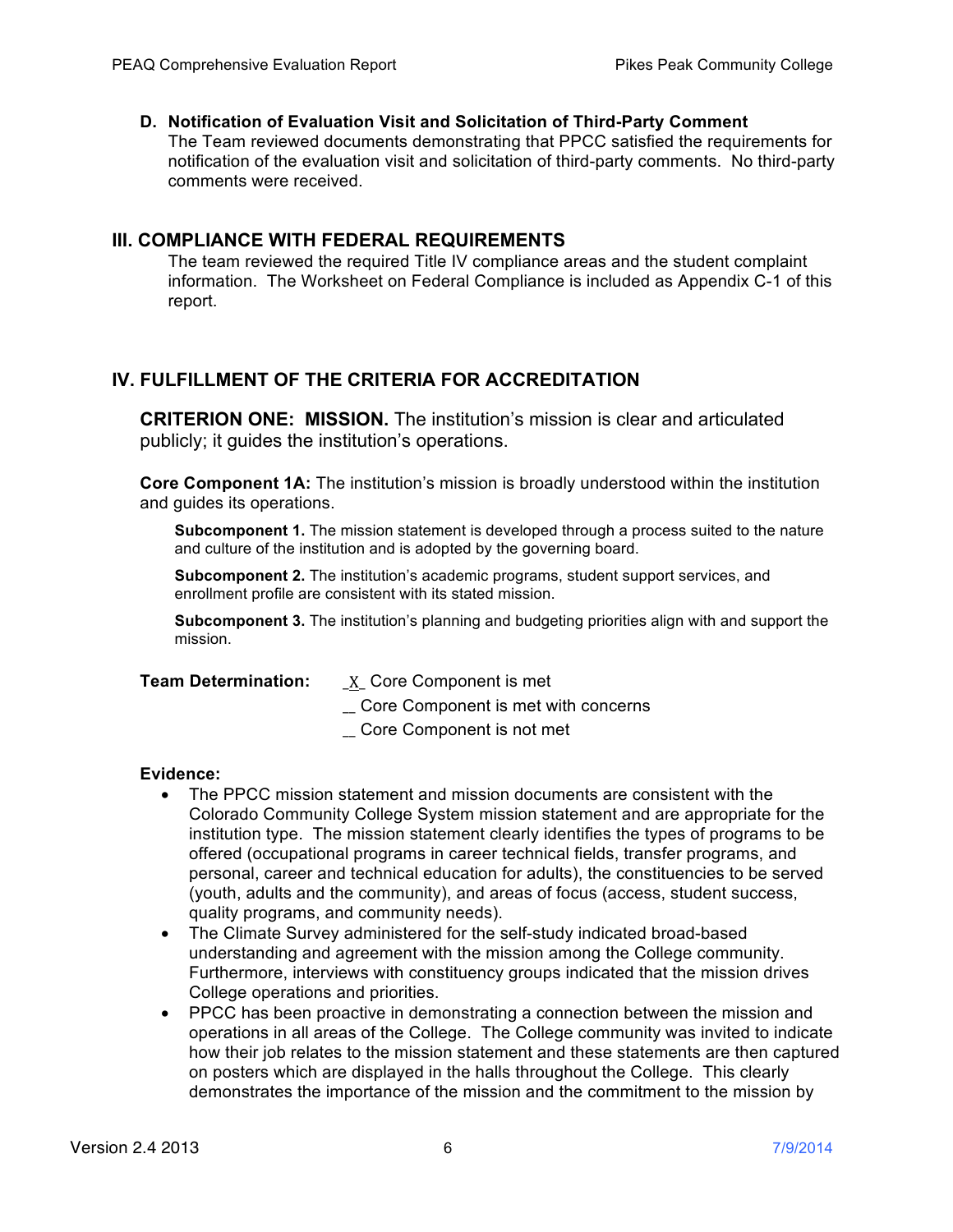faculty and staff.

• The institution has made significant strides linking its budgeting process to its mission. The College identifies an annual focus goal each year from the strategic plan. Through the budget cycle, the College then allocates funds to projects related to the focus goal.

### **Core Component 1B:** The mission is articulated publicly.

**Subcomponent 1.** The institution clearly articulates its mission through one or more public documents, such as statements of purpose, vision, values, goals, plans, or institutional priorities.

**Subcomponent 2.** The mission document or documents are current and explain the extent of the institution's emphasis on the various aspects of its mission, such as instruction, scholarship, research, application of research, creative works, clinical service, public service, economic development, and religious or cultural purpose.

**Subcomponent 3.** The mission document or documents identify the nature, scope, and intended constituents of the higher education programs and services the institution provides.

**Team Determination:** \_X\_ Core Component is met

\_\_ Core Component is met with concerns

\_\_ Core Component is not met

### **Evidence:**

- PPCC employs a wide variety of measures to ensure that mission documents are articulated publicly. The institution has printed the mission statement on posters and banners which are displayed in offices, classrooms and commons areas within its facilities and the mission statement is displayed on internal TVs and computer screensavers. These visual reminders throughout the institution demonstrate the importance the institution attaches to the mission statement and makes it easy for constituencies to determine if the College is addressing the mission.
- In addition to the display of the mission documents throughout the College facilities, the mission, vision and values statements are clearly published in the College catalog, the web page, and other College publications.
- The self-study and interviews with constituent groups indicated that the Vision and Values Statements were updated in 2011. This revision occurred as a result of a strategic planning process that included both internal and external environmental scanning. The strategic planning process which lead to these changes was an inclusive process that involved all College constituencies.
- The mission statement clearly identifies the nature of the constituents to be served by its programs and includes a commitment to serving the needs of the communities in its service area.
- The PPCC mission statement demonstrates a commitment to access, student success, and quality programming.

**Core Component 1C:** The institution understands the relationship between its mission and the diversity of society.

**Subcomponent 1.** The institution addresses its role in a multicultural society.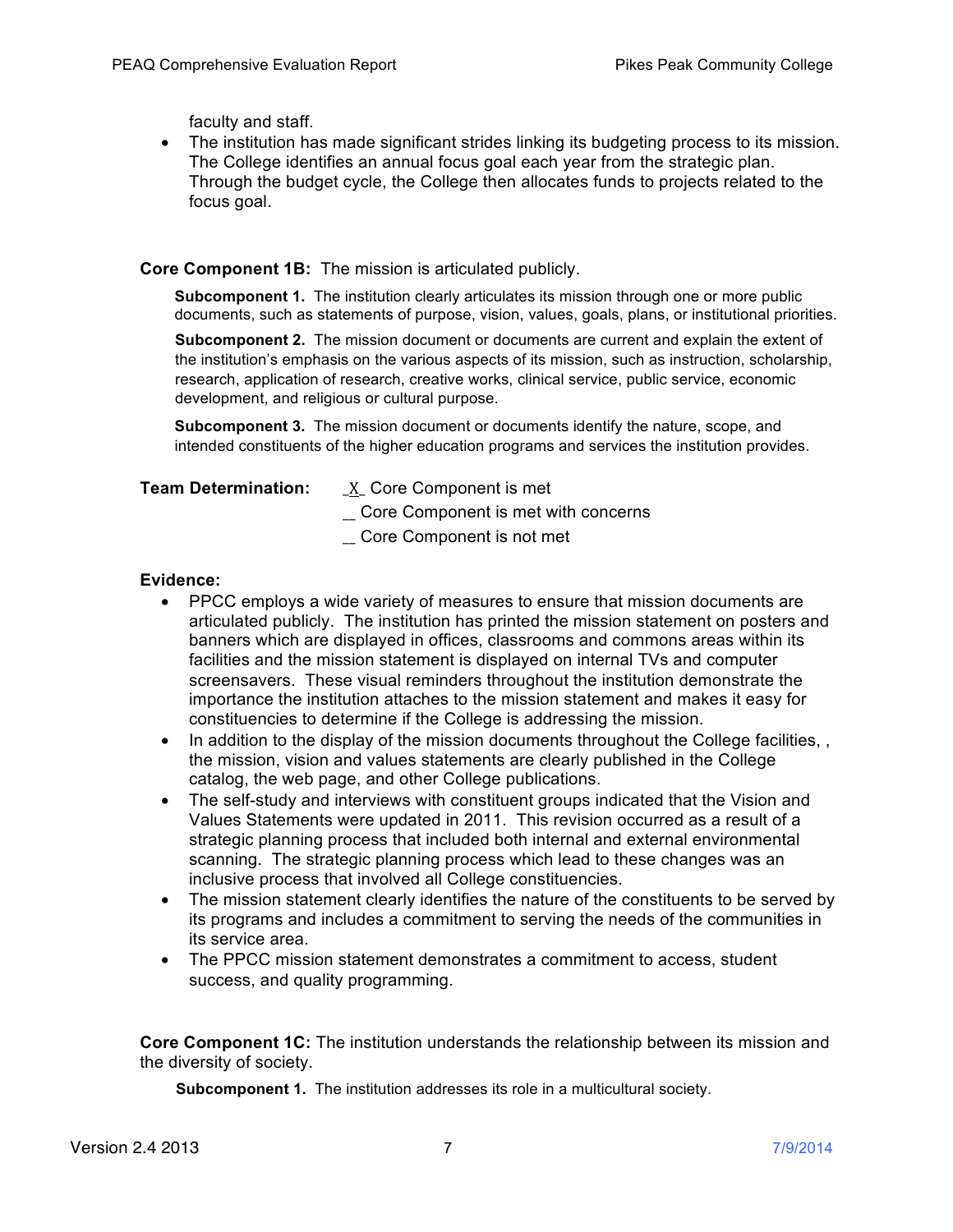**Subcomponent 2.** The institution's processes and activities reflect attention to human diversity as appropriate within its mission and for the constituencies it serves.

- **Team Determination:** \_\_ Core Component is met
	- \_X\_ Core Component is met with concerns
	- \_\_ Core Component is not met

### **Evidence:**

- The mission documents of the institution indicate that PPCC values diversity. The Values Statement states**:** "We engage and support our community while embracing diversity, as it enriches lives and educational experiences." The commitment to diversity is reinforced in the strategic plan with Goal 5 specifically relating to increasing diversity of the College workforce.
- The self-study, interviews with staff, and institutional records demonstrate that the College addresses diversity both through its curriculum and extracurricular offerings. One of the PPCC general education learning outcomes involves community skills which includes diversity. The institution does assess this goal although evidence provided does not indicate how well the goal is being achieved. The student life area offers a variety of programming celebrating diversity.
- PPCC acknowledges a need to increase employee diversity and has incorporated this into their Strategic Goals. However, the Self-Study indicates that the per cent of minority employees has actually decreased since the last visit. In addition, the growth in Hispanic enrollment lags far behind the growth of this sector in the general population. The Team believes that enhancing diversity and cultural awareness is an area that requires institutional attention. The Team recommends a number of initiatives the College might undertake to enhance diversity. Efforts to create a more inclusive environment to recruit and retain diverse employees and students might include establishing an Affirmative Action plan; performing an equity audit; providing equity and diversity trainings for employees and students; analyzing student and employee data based on demographics; creating more inclusive learning environments (e.g., increasing the use of universal design and culturally-sensitive and diverse pedagogies and assessments); and increasing the emphasis on diversity in co-curricular programming through more sustained events rather than focusing on special days.

**Core Component 1D:** The institution's mission demonstrates commitment to the public good.

**Subcomponent 1.** Actions and decisions reflect an understanding that in its educational role the institution serves the public, not solely the institution, and thus entails a public obligation.

**Subcomponent 2.** The institution's educational responsibilities take primacy over other purposes, such as generating financial returns for investors, contributing to a related or parent organization, or supporting external interests.

**Subcomponent 3.** The institution engages with its identified external constituencies and communities of interest and responds to their needs as its mission and capacity allow.

- **Team Determination:** \_X\_ Core Component is met
	- \_\_ Core Component is met with concerns
	- \_\_ Core Component is not met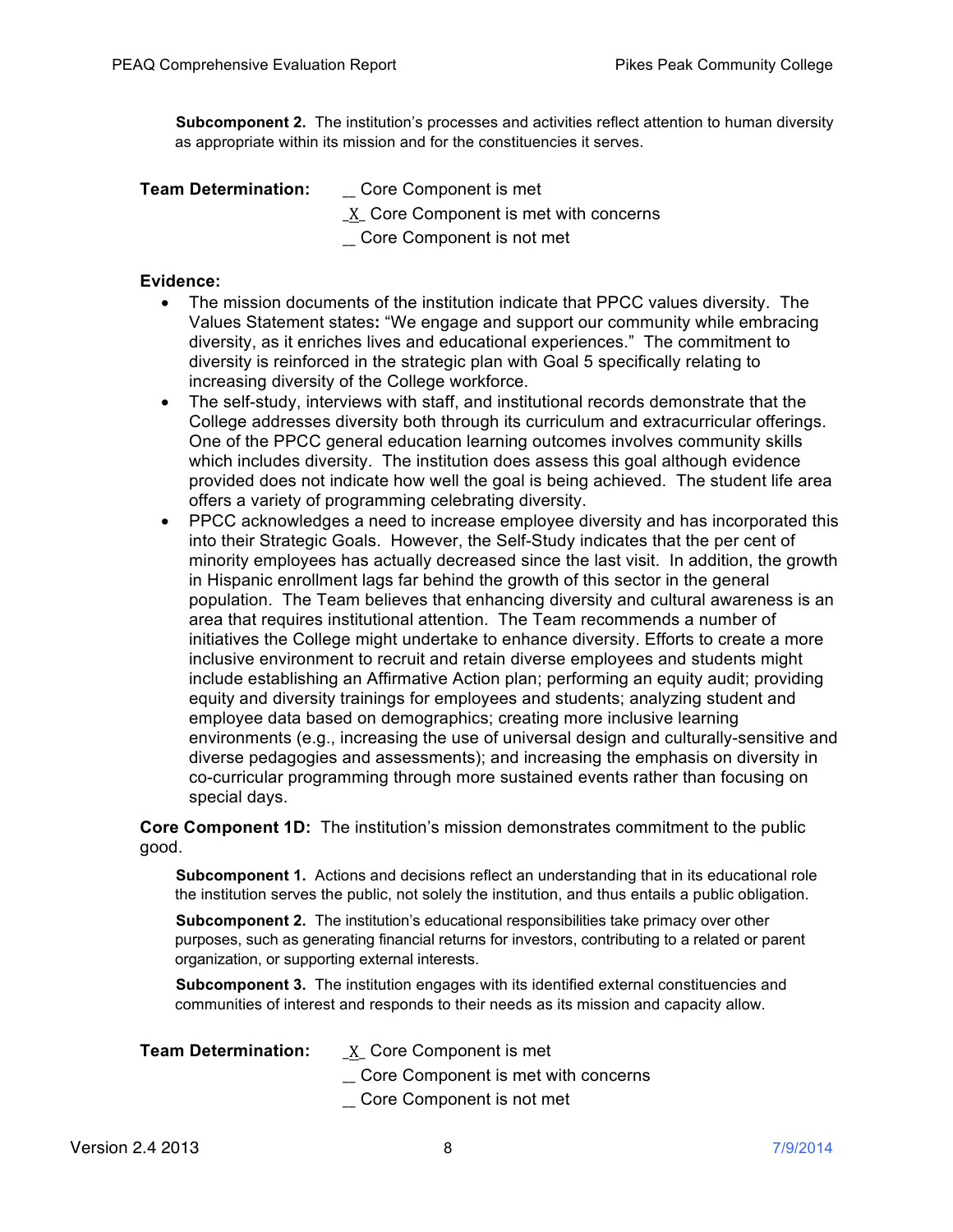### **Evidence:**

- Pikes Peak Community College demonstrates commitment to the public good through its programs and services. While the College has developed a number of effective partnerships and programs, PPCC is to be particularly commended for the outstanding programming it offers to veterans, military personnel, and families. The College recognized the opportunity that existed because of the military installations within the region and aggressively moved to create a relationship with the military authorities. The College renovated space to create the Military and Veterans Center for Excellence which is specifically tailored to provide support services to active military and veterans in an inviting atmosphere. PPCC has been especially proactive in establishing programs to help veterans transition from the military into the workplace. The College's commitment to serve the military population and veterans is a best practice for serving public good.
- PPCC leadership determined that there was a need for the College to increase its role in economic and workforce development in the region. The College responded by expanding the Extended Learning Division and moving to establish new partnerships. This resulted in the College assuming a leadership position in forming the Colorado Springs Manufacturing Forum. While the College has made significant strides in this area, it still has very little programming for workforce development and its outreach to the business community is limited. PPCC has opportunities for growth in workforce development but it must make this more of a priority in order for there to be any expansion.
- The second goal of the PPCC strategic plan is to "Exercise regional leadership through transformative partnership and educational opportunities." The College has clearly engaged its external constituencies in addressing this goal through the establishment of a broad array of partnerships with secondary education, businesses, and community groups.
- The College has been extremely active in the arts community of Colorado Springs. The Downtown Studio Art Gallery hosts a number of art exhibits annually and the College also presents performances, lectures, concerts and exhibitions which are open to the public. In partnership with the Harrison School District 21st Century Program and the Colorado Springs Conservatory, the College has developed programs to introduce low-income students to the arts.

# **Team Determination on Criterion One:**

- \_\_ Criterion is met
- X Criterion is met with concerns
- \_\_ Criterion is not met

# **Summary Statement on Criterion:**

Pike's Peak Community College has a clear mission statement which is articulated publicly and supported by the College faculty and staff and by the communities served by the College. The mission statement is consistent with the statewide mission statement for community colleges but there is clear evidence that the mission guides College operations. Staff can identify how their jobs help the College fulfill the mission. The College has linked the budgeting process and planning to mission in a meaningful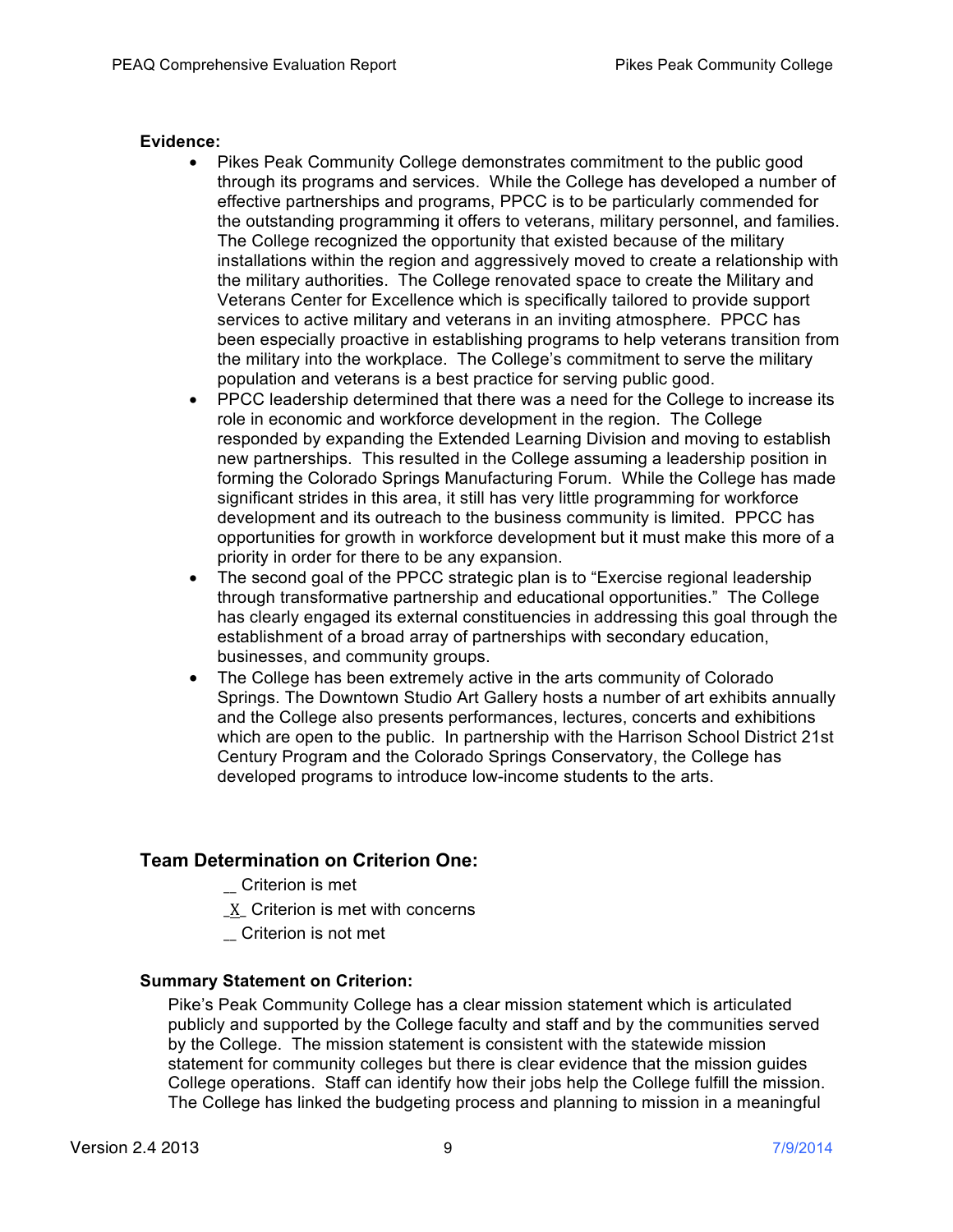way. PPCC has demonstrated that it effectively serves its communities through numerous partnerships. Most notably, the commitment the institution has made to serving veterans, military personnel, and families is a best practice for serving the public good.

The PPCC mission and strategic plan both indicate that the College values diversity in its employment and academic programs. However, the College must take significant steps if it is to move from mission and goal statements embracing diversity to outcomes which validate these statements.

**CRITERION TWO: Integrity: Ethical and Responsible Conduct.** The institution acts with integrity; its conduct is ethical and responsible.

**Core Component 2A:** The institution operates with integrity in its financial, academic, personnel, and auxiliary functions; it establishes and follows fair and ethical policies and processes for its governing board, administration, faculty, and staff.

- **Team Determination:** \_\_ X\_ Core Component is met
	- \_\_ Core Component is met with concerns
	- \_\_ Core Component is not met

### **Evidence:**

- PPCC is governed by the Colorado Community College System (CCCS). Statewide policies and practices are established to ensure that colleges within the system operate ethically. CCCS and the State Board for Community Colleges and Occupational Education (SBCCOE) provide fiscal rules, annual financial and compliance audits, approval of courses and programs, a Code of Ethics, and polices related to ethical and responsible conduct, personnel, and Title IX.
- Employees receive regular trainings and notices regarding policies such as sexual harassment and discrimination, and new employees receive trainings including the Code of Ethics, sexual harassment, and FERPA. As a learning institution, an opportunity exists to develop trainings that model best practices in teaching and assess learning from the trainings; providing trainings and associated assessments through D2L may increase use of this system for courses.
- As noted in Core Component 1C, PPCC has a strategic goal to increase employee diversity. Some steps the institution could undertake consistent with ethical practices to create a more inclusive environment might include establishing an Affirmative Action plan, performing an equity audit, and providing equity and diversity trainings for employees and students.

**Core Component 2B:** The institution presents itself clearly and completely to its students and to the public with regard to its programs, requirements, faculty and staff, costs to students, control, and accreditation relationships.

**Team Determination:** \_X\_ Core Component is met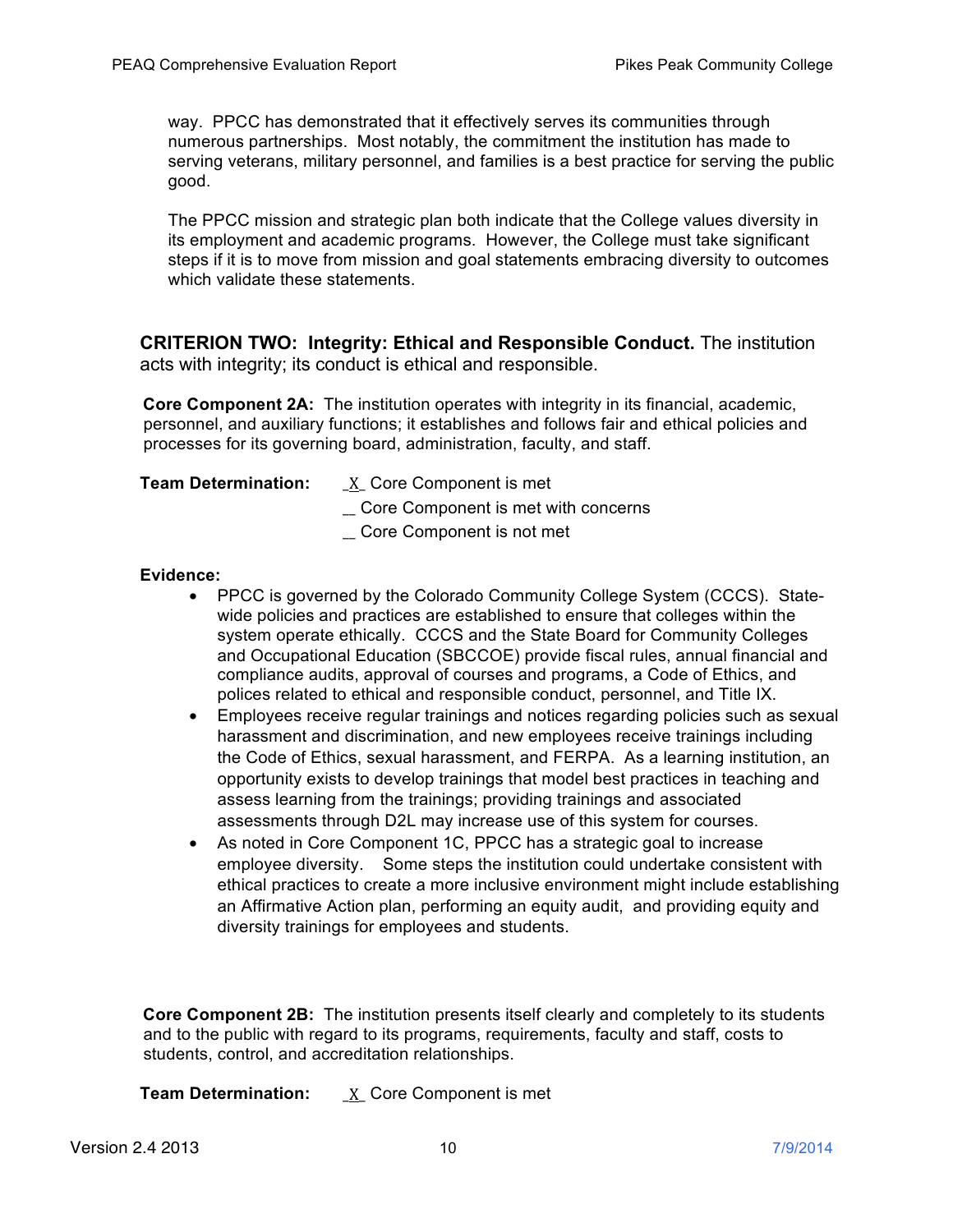\_\_ Core Component is met with concerns

\_\_ Core Component is not met

### **Evidence:**

- Programs and student polices are easily accessible through the PPCC web site. For example, admission procedures are clearly outlined through the admissions web site and include videos to engage the viewer; these steps are also listed on bookmarks provided to students.
- The Marketing and Communications Department conducted focus groups to evaluate student perceptions of the college and then incorporated five words that emerged into their marketing campaign. This Department is in the process of adding a web master who should help the college to continue to improve its communications and may help to decrease unintended barriers (e.g., cumbersome paths to finding information) for external and internal stakeholders.
- The web page clearly and accurately lists information that is essential to consumers including cost schedules, program requirements, and accreditation information.

**Core Component 2C:** The governing board of the institution is sufficiently autonomous to make decisions in the best interest of the institution and to assure its integrity.

**Subcomponent 1.** The governing board's deliberations reflect priorities to preserve and enhance the institution.

**Subcomponent 2.** The governing board reviews and considers the reasonable and relevant interests of the institution's internal and external constituencies during its decision-making deliberations.

**Subcomponent 3.** The governing board preserves its independence from undue influence on the part of donors, elected officials, ownership interests, or other external parties when such influence would not be in the best interest of the institution.

**Subcomponent 4.** The governing board delegates day-to-day management of the institution to the administration and expects the faculty to oversee academic matters.

| <b>Team Determination:</b> | $X$ Core Component is met           |  |
|----------------------------|-------------------------------------|--|
|                            | Core Component is met with concerns |  |
|                            | _ Core Component is not met         |  |

- Colorado Revised Statute §23-60-102 provides the State Board for Community Colleges and Occupational Education (SBCCOE) authority, responsibility, and duties to govern all CCCS institutions including PPCC. The SBCCOE appoints and evaluates the System President; oversees and approves CCCS and college budgets, approves tuition and fees, approves programs and sets degree requirements, approves academic and master facility plans, appoints college Advisory Councils, establishes Board policies and procedures, and serves as the sole agency for all Colorado career and technical education.
- SBCCOE receives monthly updates from college presidents that aids the Board in decision-making including information from Advisory Council meetings, community partnerships, and current College events.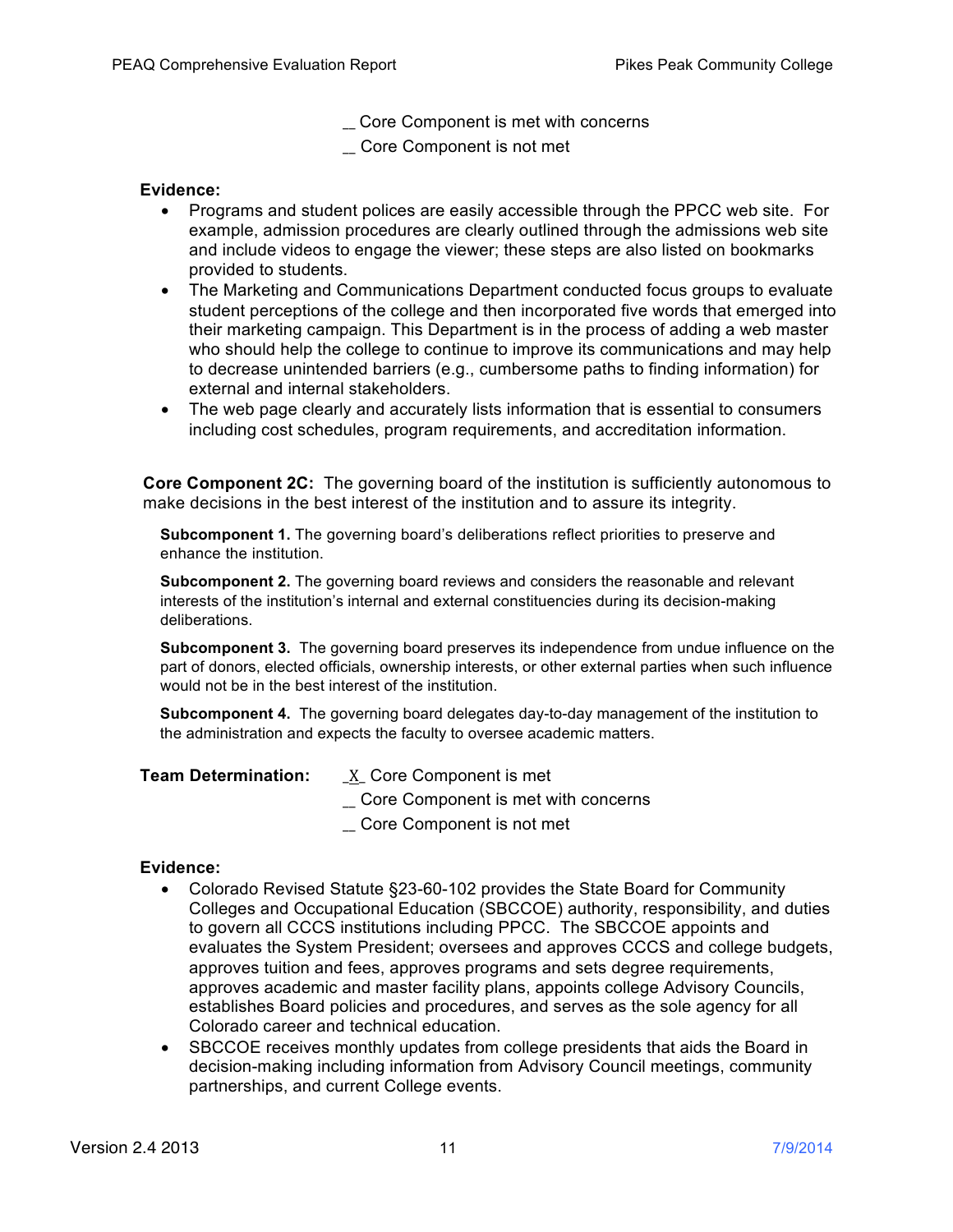- The Legislature has enacted legislation and SBCCOE has developed policies which are designed to ensure that the Board operates independently and maintains appropriate ethical responsibilities. PPCC follows policies for ethical conduct, compensation, and open meetings.
- The Board grants College Presidents the authority to approve personnel actions and latitude in daily operations and business processes. PPCC has a faculty senate with representation on the PPCC's Leadership Council and the State Faculty Advisory Council. Faculty participate in curricular changes through PPCC's Curriculum and Instructional Practices (CIP) Committee and the State Faculty Curriculum Committee (SFCC) which make recommendations to a state committee comprised of college academic vice presidents.

**Core Component 2D:** The institution is committed to freedom of expression and the pursuit of truth in teaching and learning.

**Team Determination:** \_X\_ Core Component is met

- \_\_ Core Component is met with concerns
- \_\_ Core Component is not met

### **Evidence:**

• PPCC follows a state policy for freedom of expression. Faculty and students reported that they felt free to express their ideas.

**Core Component 2E:** The institution ensures that faculty, students, and staff acquire, discover, and apply knowledge responsibly.

**Subcomponent 1.** The institution provides effective oversight and support services to ensure the integrity of research and scholarly practice conducted by its faculty, staff, and students.

**Subcomponent 2.** Students are offered guidance in the ethical use of information resources.

**Subcomponent 3.** The institution has and enforces policies on academic honesty and integrity.

- **Team Determination:** X Core Component is met
	- \_\_ Core Component is met with concerns
	- \_\_ Core Component is not met

- As a community college, PPCC's mission does not focus on research but the College does have an IRB in place to oversee student, faculty, and staff research projects. The College could improve its oversight responsibilities for research by ensuring that the mechanisms are in place to direct potential research projects through the IRB process (e.g., policies in student and faculty handbooks, employee trainings).
- The Academic Honesty policy is in the Student Handbook, and course syllabi are to link to the institutional syllabus (updated in 2013) which contains the policy. Academic Honesty and student conduct are part of the revised new student orientation. Resources which PPCC uses to help students understand plagiarism include an institution-prepared Citations 101 PowerPoint for students and an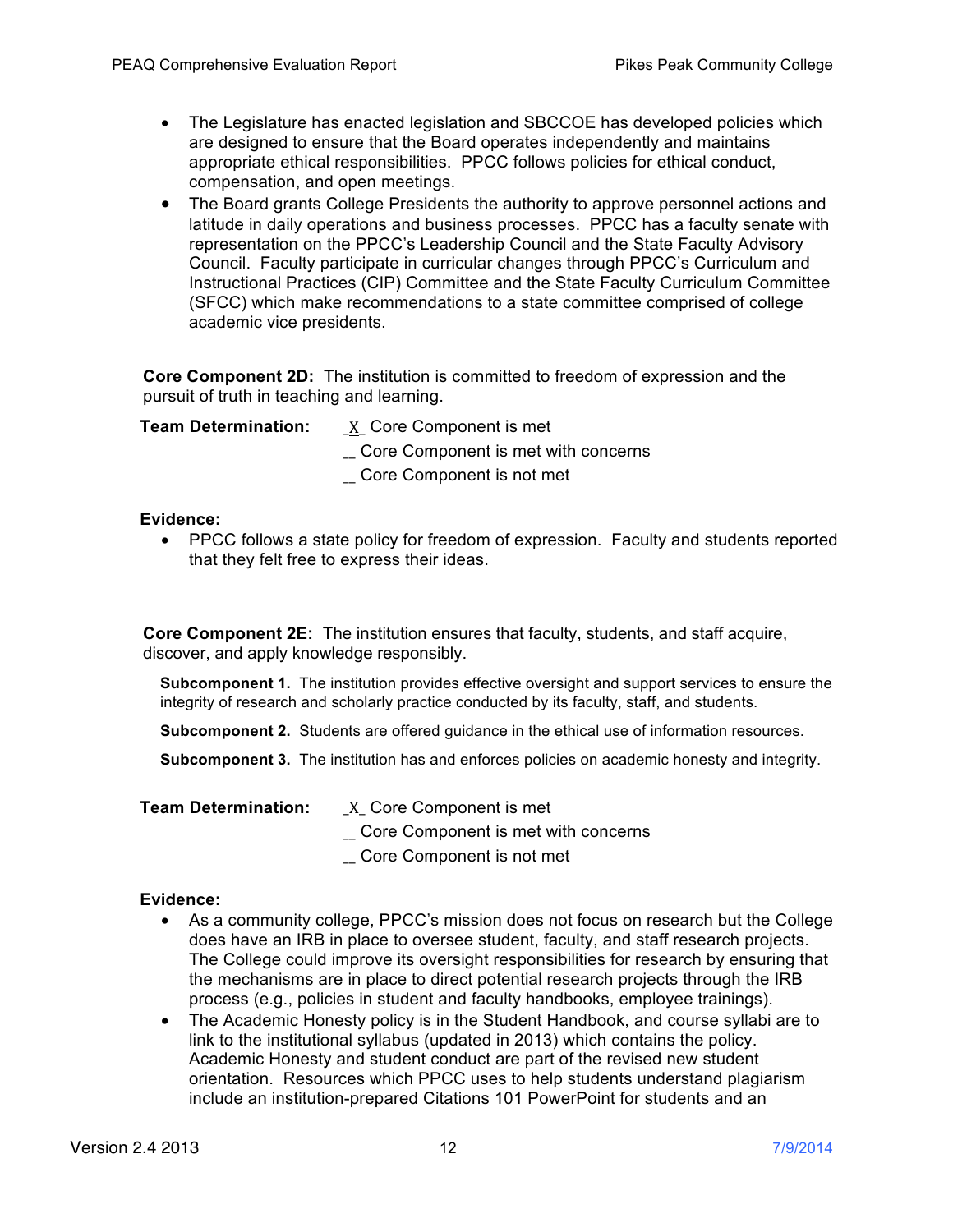assessment in English classes based upon their reading of a chapter in the *Little Brown Handbook* that addresses plagiarism. The College uses "TurnItIn" to help monitor for plagiarism. The Libraries and student academic support centers (e.g., Writing Center) also distribute copyright and academic honesty resources.

- For online classes and exams, students use their student log in and password. Currently, there is not enough computer classroom space for proctored online exams, and faculty who want proctored exams send an electronic file to eLearning where it is printed, driven to the appropriate campus, administered, then scanned to be sent back to the instructor. An opportunity exists to develop a process that is more costeffective, efficient, and sustainable.
- PPCC has published policies for student academic honesty, and faculty seemed satisfied with the process. Employees are required to endorse the Copyright Act, resources and trainings are available to educate students and employees (e.g., "Copyright Introduction" on the web page), and Printing and Publications monitors orders. As noted for Core Component 2A, an opportunity exists to use effective teaching and assessments to ensure learning about policies for copyright and fair use laws.

# **Team Determination on Criterion Two:**

- \_X\_ Criterion is met
- \_\_ Criterion is met with concerns
- \_\_ Criterion is not met

### **Summary Statement on Criterion:**

PPCC has demonstrated that it operates with integrity. The institution is governed by the Colorado State Board for Community Colleges and Occupational Education (SBCCOE) and there are statewide policies to ensure ethical conduct by the Board and the institution including policies on financial audits, academic programs, and academic freedom. State ethics policies and open-meeting laws ensure that the Board operates autonomously and its actions are transparent. A review of institutional documents and web pages indicates that the institution presents itself accurately. The institution has policies and practices in place to ensure that students and faculty acquire, discover, and apply knowledge responsibly including policies on plagiarism and testing and training regarding plagiarism, copyright.

# **CRITERION THREE: Teaching and Learning: Quality, Resources, and Support.**

The institution provides high quality education, wherever and however its offerings are delivered.

**Core Component 3A:** The institution's degree programs are appropriate to higher education.

**Subcomponent 1.** Courses and programs are current and require levels of performance by students appropriate to the degree or certificate awarded.

**Subcomponent 2.** The institution articulates and differentiates learning goals for its undergraduate, graduate, post-baccalaureate, post-graduate, and certificate programs.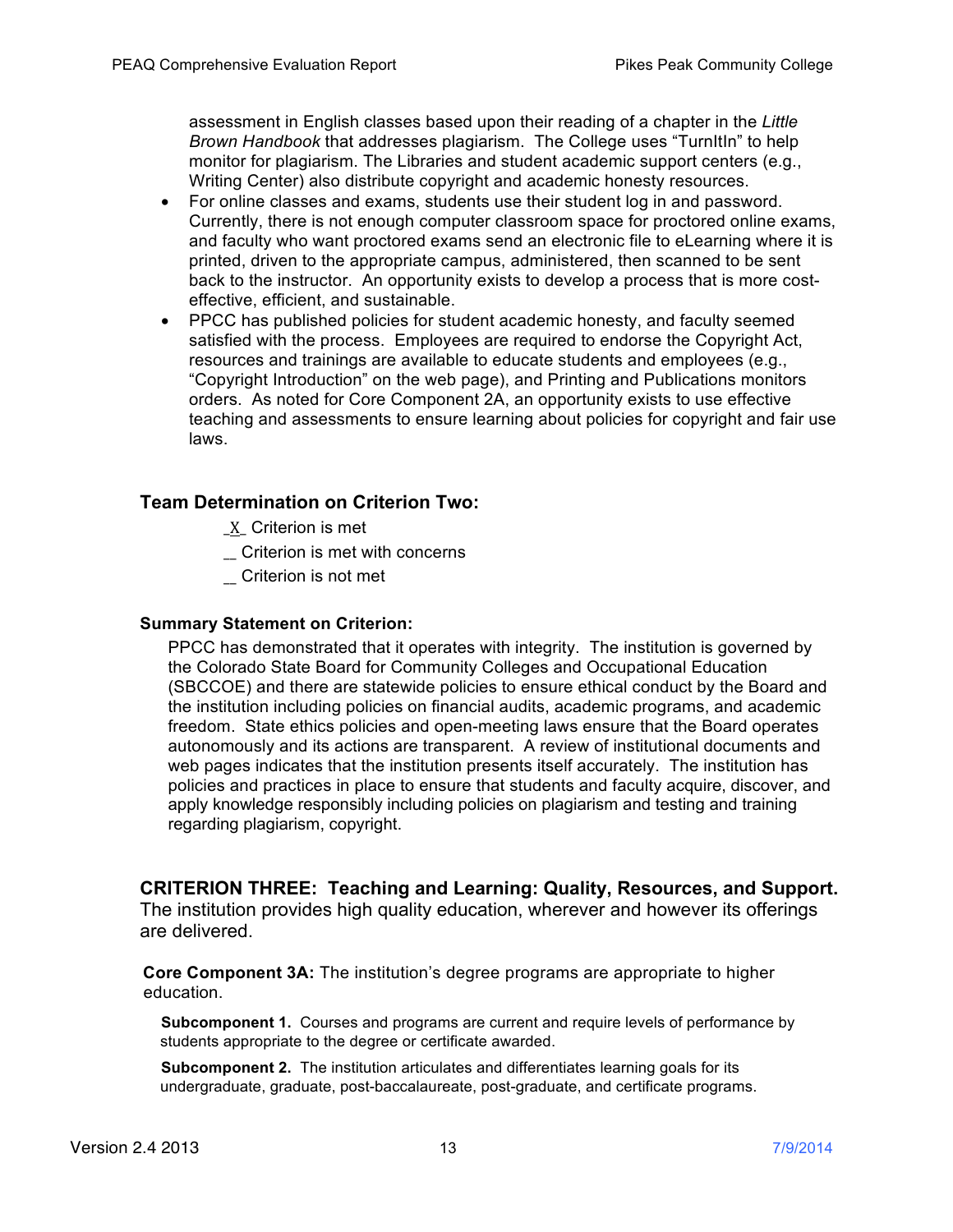**Subcomponent 3.** The institution's program quality and learning goals are consistent across all modes of delivery and all locations (on the main campus, at additional locations, by distance delivery, as dual credit, through contractual or consortial arrangements, or any other modality).

### **Team Determination:** \_X\_ Core Component is met

- 
- \_\_ Core Component is met with concerns
- \_\_ Core Component is not met

### **Evidence:**

- PPCC offers a full range of associate degrees and certificates in 175 areas of study in transfer, and career and technical programs.
- Ten Career and Technical Education programs are accredited by independent agencies and subject to their quality rules.
- All PPCC offerings, including online courses, are subject to review by the State Faculty Curriculum Committee which is comprised of faculty from all Colorado community colleges. This group addresses curricular issues, sponsors state-wide academic discipline group discussions, and assures consistency and quality.
- All degree programs at PPCC are subject to periodic program reviews. Among other things these reviews address: assessment of student learning outcomes; student demand; faculty/student ratio; articulations with secondary, four year institutions, any industry partnerships; and course success rates.
- PPCC has defined learning goals for all associate and certificate programs.
- PPCC employs a Director of Military and Veterans Programs as well as a Dean of High School Programs to ensure that these programs offer the same level of quality, service, and rigor regardless of location.
- Interviews with appropriate staff indicate that PPCC's Department of eLearning, although off to a good start, is not yet fully integrated into the instructional program of the institution. The institution is encouraged to make the full integration of this Department a priority.

**Core Component 3B:** The institution demonstrates that the exercise of intellectual inquiry and the acquisition, application, and integration of broad learning and skills are integral to its educational programs.

**Subcomponent 1.** The general education program is appropriate to the mission, educational offerings, and degree levels of the institution.

**Subcomponent 2.** The institution articulates the purposes, content, and intended learning outcomes of its undergraduate general education requirements. The program of general education is grounded in a philosophy or framework developed by the institution or adopted from an established framework. It imparts broad knowledge and intellectual concepts to students and develops skills and attitudes that the institution believes every college-educated person should possess.

**Subcomponent 3.** Every degree program offered by the institution engages students in collecting, analyzing, and communicating information; in mastering modes of inquiry or creative work; and in developing skills adaptable to changing environments.

**Subcomponent 4.** The education offered by the institution recognizes the human and cultural diversity of the world in which students live and work.

**Subcomponent 5.** The faculty and students contribute to scholarship, creative work, and the discovery of knowledge to the extent appropriate to their programs and the institution's mission.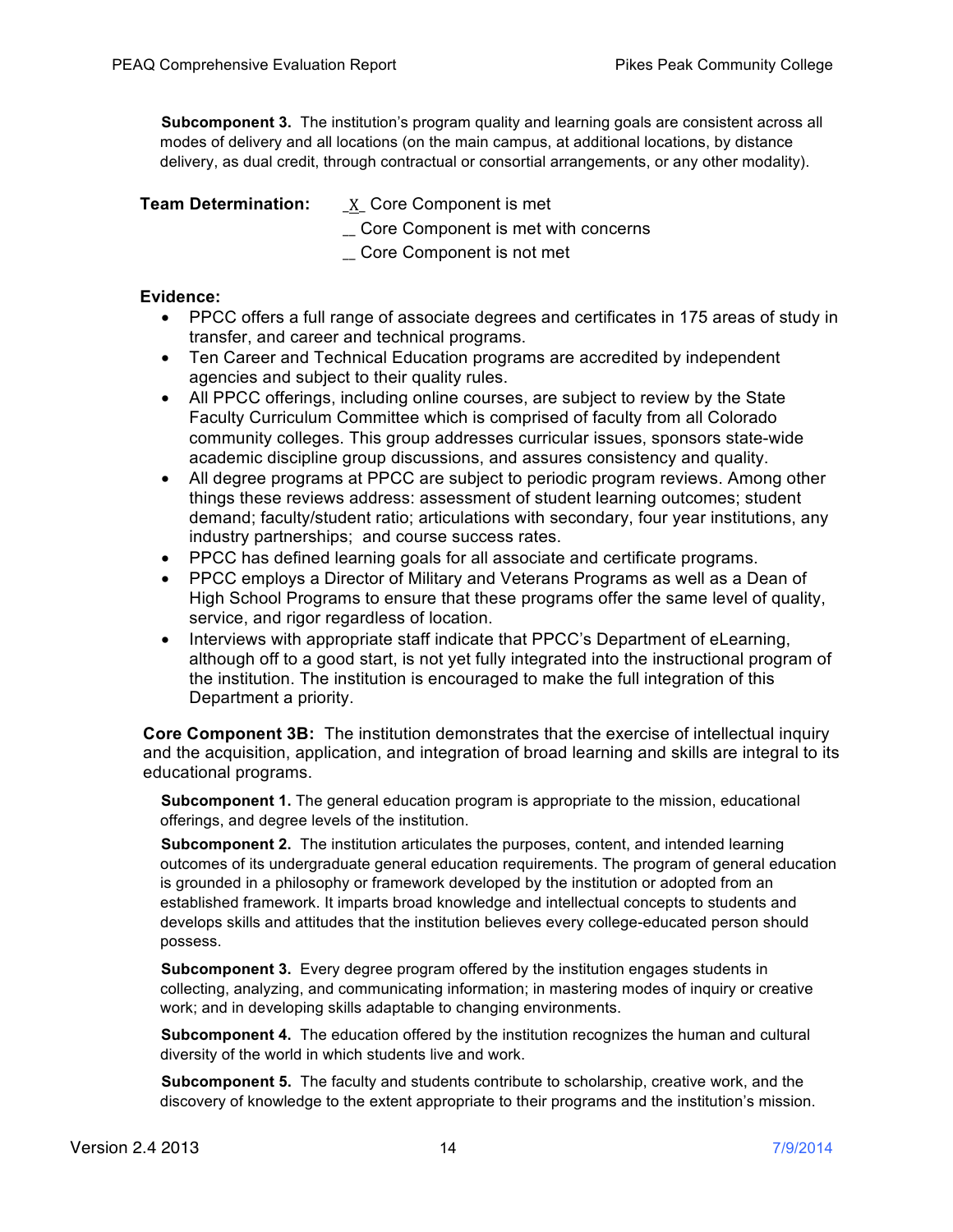- **Team Determination:** X Core Component is met
	- \_\_ Core Component is met with concerns
	- \_\_ Core Component is not met

### **Evidence:**

- PPCC has identified eight areas of core requirements for its AA students (written communication; oral communication; mathematics; arts and humanities; social and behavioral sciences; history; arts and humanities, social and behavioral sciences, or history; natural and physical sciences) and six cores requirements for its AS students (written communication, oral communication, mathematics, arts and humanities, social and behavioral sciences, natural and physical sciences). These core requirements are intended to address the general education outcomes identified by PPCC faculty: community skills, critical thinking, information literacy, listening, math, reading, speaking, and writing.
- Conversations with faculty from across the college indicate that the institution has succeeded in creating a culture of assessment where the faculty are the driving force.
- Since its inception in 2002 the faculty-led College Outcomes Assessment Team (COAT) has made great strides in organizing for assessment and in identifying general education outcomes (see above). Also, assessment of general education was the project which the institution implemented as part of the HLC Assessment Academy. However, COAT could produce no evidence of having used the results of assessment to affect curricular changes to improve student outcomes. It is imperative that institution begins to "close the loop" so that it can demonstrate that it has a meaningful assessment process for all courses, including general education. The Team believes that COAT and PPCC are off to a strong start and, by continuing to make assessment a priority, it will ultimately develop a mature assessment process.

**Core Component 3C:** The institution has the faculty and staff needed for effective, highquality programs and student services.

**Subcomponent 1.** The institution has sufficient numbers and continuity of faculty members to carry out both the classroom and the non-classroom roles of faculty, including oversight of the curriculum and expectations for student performance; establishment of academic credentials for instructional staff; involvement in assessment of student learning.

**Subcomponent 2.** All instructors are appropriately credentialed, including those in dual credit, contractual, and consortial programs.

**Subcomponent 3.** Instructors are evaluated regularly in accordance with established institutional policies and procedures.

**Subcomponent 4.** The institution has processes and resources for assuring that instructors are current in their disciplines and adept in their teaching roles; it supports their professional development.

**Subcomponent 5.** Instructors are accessible for student inquiry.

**Subcomponent 6.** Staff members providing student support services, such as tutoring, financial aid advising, academic advising, and co-curricular activities, are appropriately qualified, trained, and supported in their professional development.

| <b>Team Determination:</b> | X Core Component is met             |
|----------------------------|-------------------------------------|
|                            | Core Component is met with concerns |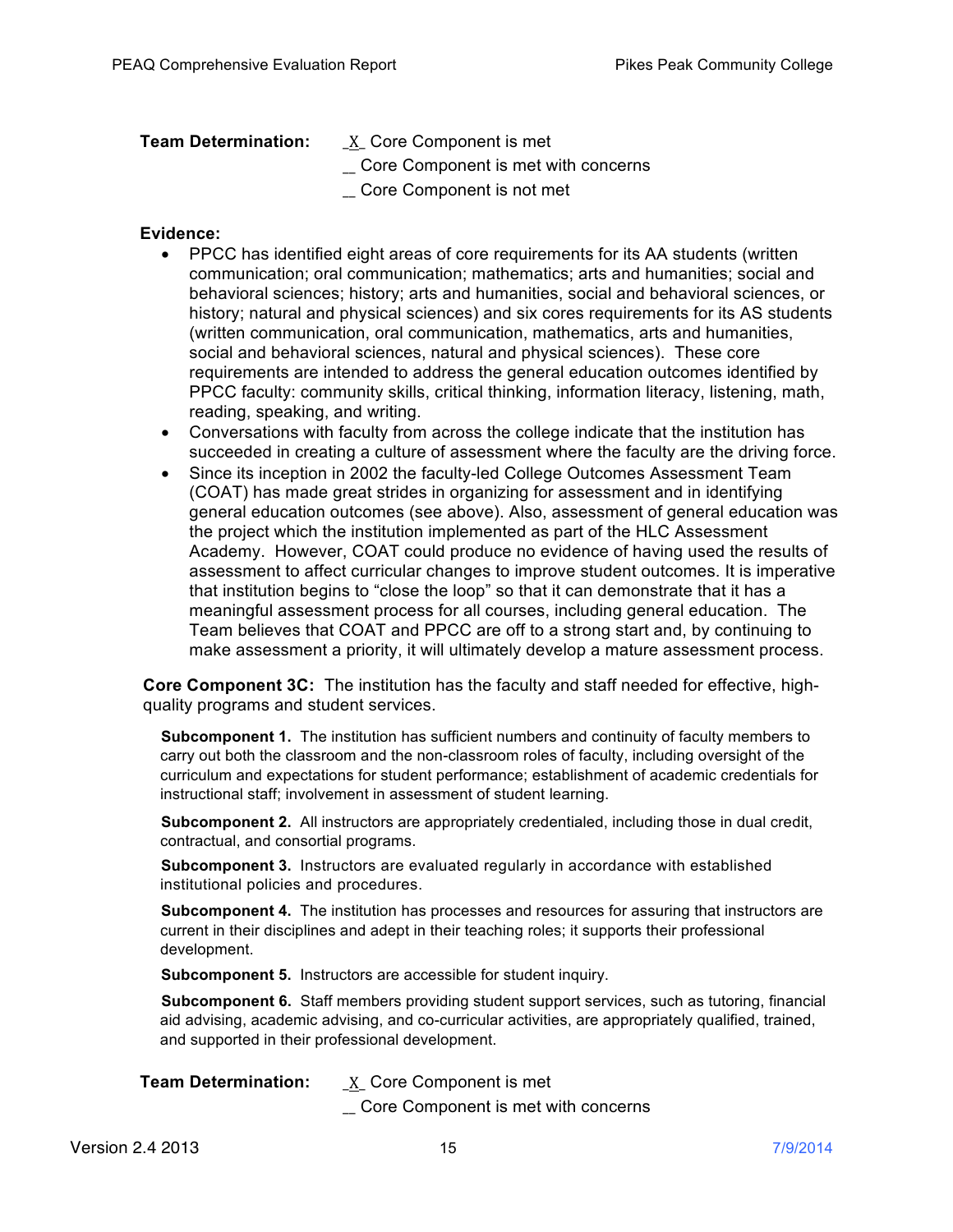### \_\_ Core Component is not met

### **Evidence:**

- Increases in full-time faculty numbers have not kept pace with enrollment increases, thereby necessitating an increased reliance on adjunct faculty. Notwithstanding this increase in adjunct faculty, the adjunct/full-time ratio at PPCC is consistent with the Colorado Community College System. The team believes that evidence indicates there are enough full-timers to perform the vital non-teaching functions required of full-time faculty.
- Interviews with administrators and the System President indicate that PPCC is committed to developing a plan to increase the numbers of full-time faculty. In addition, the institution has been proactive in trying to increase effectiveness of parttime faculty. In recent years there has been a conscious effort to extend professional development opportunities to adjunct faculty. All academic divisions provide two hours of pay to newly hired adjuncts to attend one of the mandatory fall and spring adjunct orientations. All new adjuncts are mentored by full-time faculty. While there are no required office hours for adjunct faculty, all divisions provide common office space for adjuncts.
- In a representative sample of full-time and adjunct faculty, all were found to have the appropriate teaching credentials.
- All faculty, adjunct and full-time, are evaluated once a year. Full-time faculty are evaluated according to teaching effectiveness and service to the college. Adjunct faculty are evaluated according to teaching effectiveness. For all faculty, full-time and adjunct, their evaluation incorporates one classroom observation per year.
- PPCC places emphasis on professional development. The Center for Excellence in Teaching and Learning (CETL) provides professional development opportunities for all faculty during the fall and spring semesters. The previous system of the CETL Chair being a full-time faculty member with three hours of release time has proven to be inadequate. Therefore, PPCC recently created the position of Director of the CETL with twelve hours of release time. Also, new full-time faculty are required to participate in a New Faculty Academy which introduces new faculty to college resources and provides an opportunity to develop professional relationships.
- Instructors are accessible for student inquiry as all full-time faculty are required to devote 12-15 hours per week to student advising and assistance.
- Online and hybrid course faculty monitor discussion postings every 48 hours, respond to student emails within this time period, and post new items at regular intervals.
- The institution's Learning Assistance Center provides tutoring in a variety of subject areas. Appropriate minimum qualifications have been established for personnel hired by this center.
- There is in place an appropriate system of staff development for all student services operations.

**Core Component 3D:** The institution provides support for student learning and effective teaching.

**Subcomponent 1.** The institution provides student support services suited to the needs of its student populations.

**Subcomponent 2.** The institution provides for learning support and preparatory instruction to address the academic needs of its students. It has a process for directing entering students to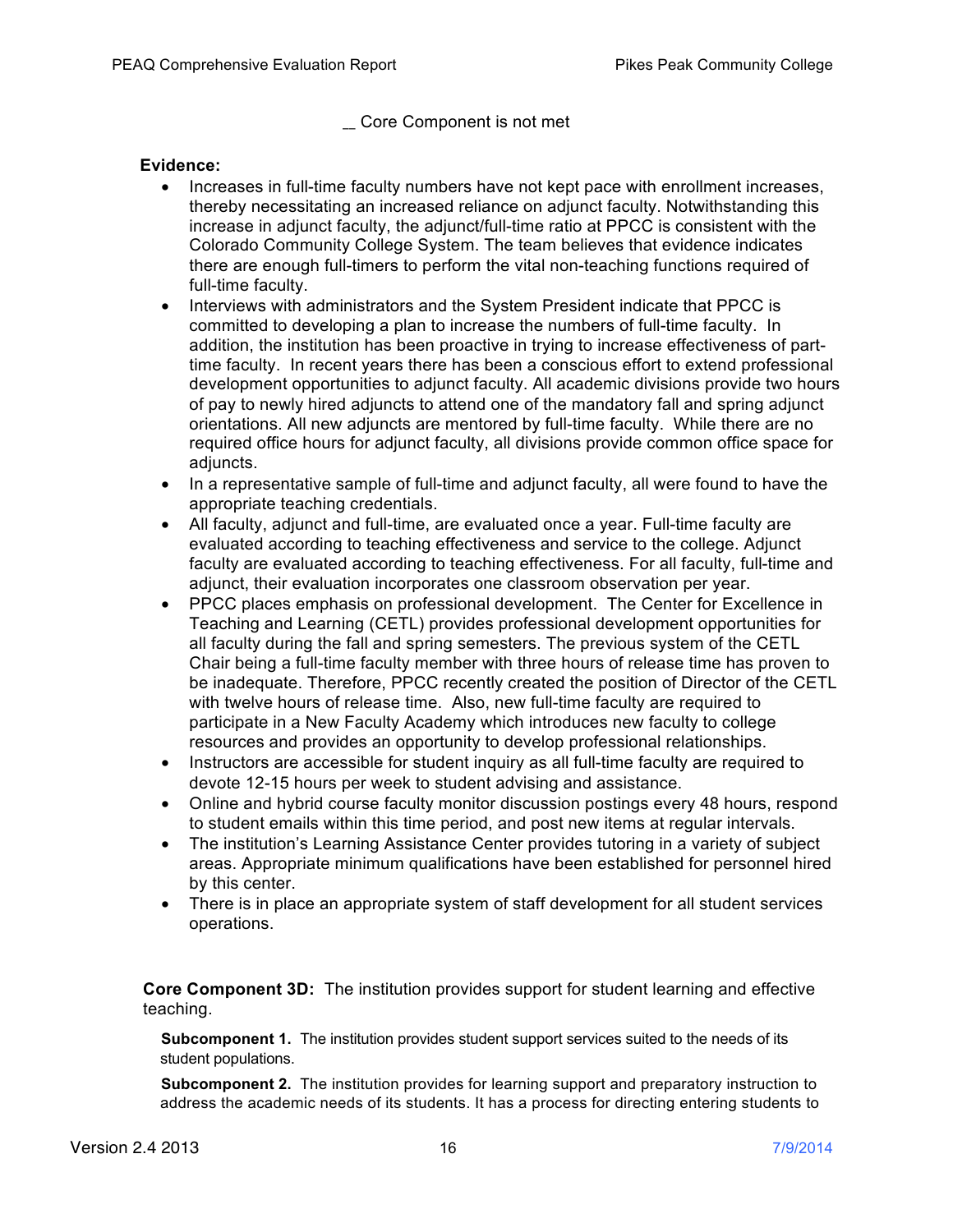courses and programs for which the students are adequately prepared.

**Subcomponent 3.** The institution provides academic advising suited to its programs and the needs of its students.

**Subcomponent 4.** The institution provides to students and instructors the infrastructure and resources necessary to support effective teaching and learning (technological infrastructure, scientific laboratories, libraries, performance spaces, clinical practice sites, museum collections, as appropriate to the institution's offerings).

**Subcomponent 5.** The institution provides to students guidance in the effective use of research and information resources.

| <b>Team Determination:</b> | X Core Component is met |
|----------------------------|-------------------------|
|----------------------------|-------------------------|

\_\_ Core Component is met with concerns

\_\_ Core Component is not met

### **Evidence:**

- The Centennial and Rampart Range campuses have libraries. However, there has been some concern expressed by students as to the adequacy of the library at the Rampart Range campus. In addition, students at the Falcon campus indicated that access to library resources on that campus were limited. However, interviews with faculty and students indicated that the college library staff provides adequate information literacy instruction to PPCC students and students utilize the libraries for courses across the curriculum. The Team believes there is great potential in the Learning Commons that is planned for the Centennial campus but cautions the institution to make sure the library is not marginalized in the process.
- PPCC provides a variety of support services to promote student success. The college provides a Math Center and a Writing Center to provide tutoring and other extra help to students in these areas. The college also provides tutoring in its Learning Assistance Center and Science and Health Learning Center.
- PPCC provides developmental courses in reading, writing, and mathematics for students who do not meet the minimum of collegiate level work. The college is in the process of implementing a completely new developmental math sequence and a combined reading and English developmental pathway.
- The college provides a full suite of student services designed to provide student support outside of the classroom. The Career Planning and Advising Office conducts new student advising and then assigns a full-time faculty advisor to students for continued advising.
- The college's Information and Technology Support Services department provides an adequate technology backbone to support PPCC's instructional and non-instructional activities.
- All instructional programs at PPCC are supported by appropriate laboratories and clinical spaces.

**Core Component 3E:** The institution fulfills the claims it makes for an enriched educational environment.

**Subcomponent 1.** Co-curricular programs are suited to the institution's mission and contribute to the educational experience of its students.

**Subcomponent 2.** The institution demonstrates any claims it makes about contributions to its students' educational experience by virtue of aspects of its mission, such as research, community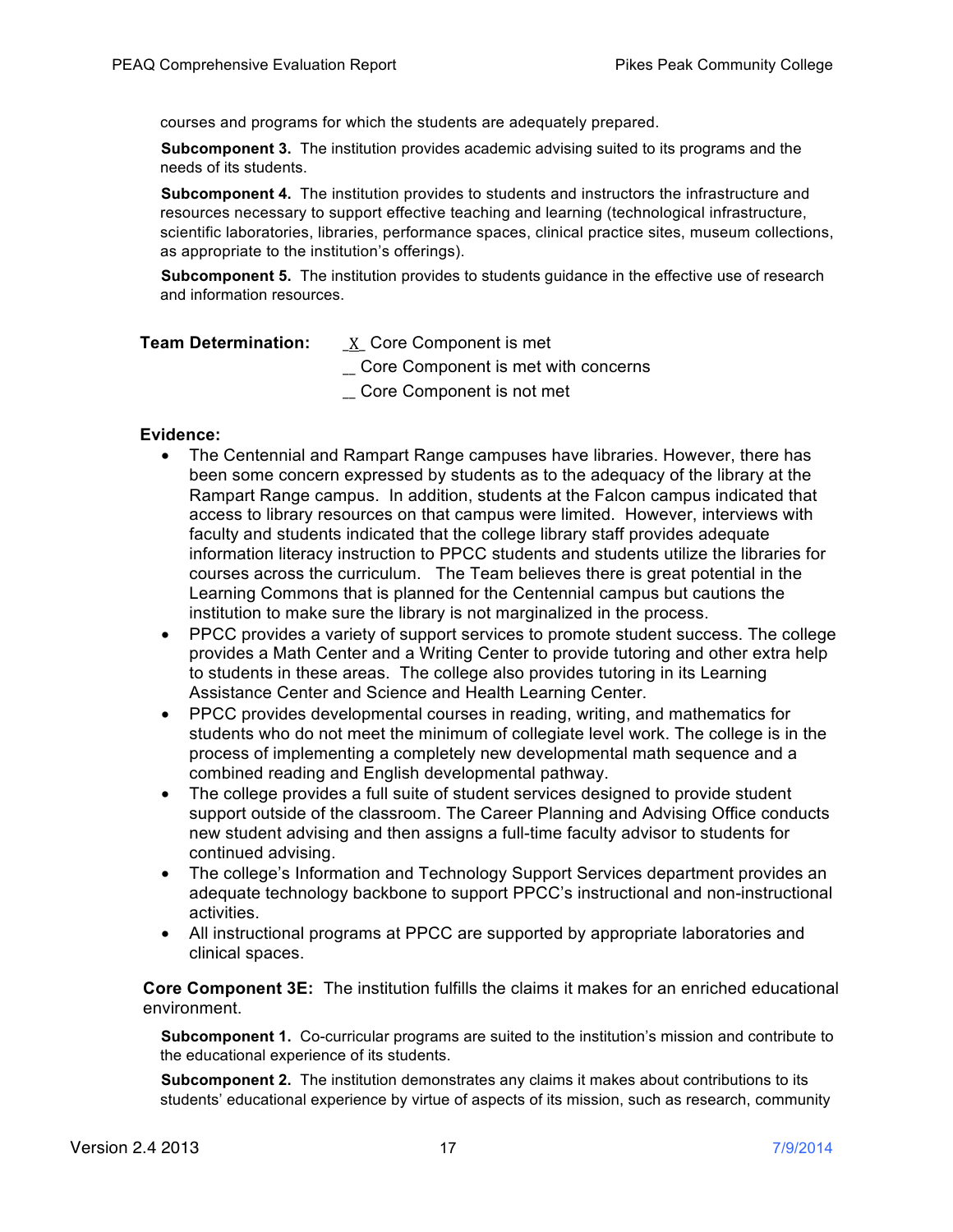engagement, service learning, religious or spiritual purpose, and economic development.

| <b>Team Determination:</b> | $X$ Core Component is met           |  |
|----------------------------|-------------------------------------|--|
|                            | Core Component is met with concerns |  |
|                            | Core Component is not met           |  |

### **Evidence:**

- The Office of Student Life provides a full suite of co-curricular activities including speakers, clubs, education fairs, and health related activities: Student Campus Center; Recreation and Sports Programs; Student Activities; Student Clubs, Organizations, and Programs; Student Leadership Development; Multicultural and Special Events; and Health and Wellness Programs.
- PPCC has deep partnerships with the local military, area high schools, public safety providers, heath care providers, business and industry, and four year universities. Through these partnerships, the College is able to expand learning beyond the traditional classroom.

# **Team Determination on Criterion Three:**

- \_X\_ Criterion is met
- \_\_ Criterion is met with concerns
- \_\_ Criterion is not met

# **Summary Statement on Criterion:**

PPCC provides quality programs and learning opportunities however its offerings are delivered. The degree programs are reviewed periodically at both the institutional and State levels. To insure consistency across all modes of delivery and to insure that all programs have the same quality and rigor, the College employs a Director of Military and Veterans Programs and a Dean of High School Programs to coordinate programs in those areas. The institution has a well-defined general education program and has focused assessment efforts on this area. Faculty are appropriately credentialed and the institution has processes in place to ensure that credentials are reviewed when individuals are hired. The College provides professional development opportunities for faculty to ensure that they stay current in their fields. While the institution has a large proportion of part-time faculty, PPCC is making a conscientious effort to increase the number of full-time faculty. The institution has adequate resources to support teaching and learning including the library, IT infrastructure and laboratories.

**CRITERION FOUR: Teaching and Learning: Evaluation and Improvement.** The institution demonstrates responsibility for the quality of its educational programs, learning environments, and support services, and it evaluates their effectiveness for student learning through processes designed to promote continuous improvement.

**Core Component 4A:** The institution demonstrates responsibility for the quality of its educational programs.

**Subcomponent 1.** The institution maintains a practice of regular program reviews. **Subcomponent 2.** The institution evaluates all the credit that it transcripts, including what it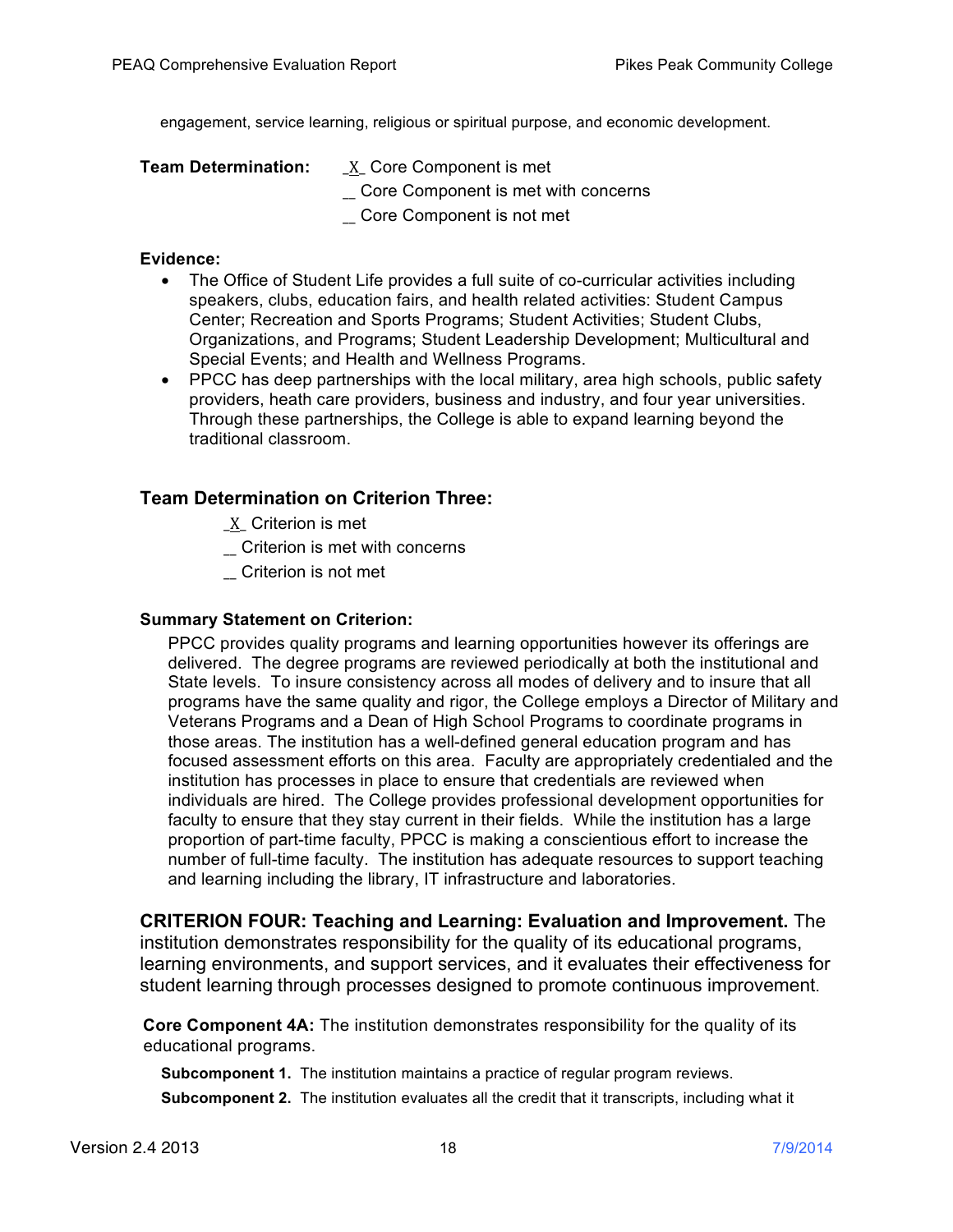awards for experiential learning or other forms of prior learning.

**Subcomponent 3.** The institution has policies that assure the quality of the credit it accepts in transfer.

**Subcomponent 4.** The institution maintains and exercises authority over the prerequisites for courses, rigor of courses, expectations for student learning, access to learning resources, and faculty qualifications for all its programs, including dual credit programs. It assures that its dual credit courses or programs for high school students are equivalent in learning outcomes and levels of achievement to its higher education curriculum.

**Subcomponent 5.** The institution maintains specialized accreditation for its programs as appropriate to its educational purposes.

**Subcomponent 6.** The institution evaluates the success of its graduates. The institution assures that the degree or certificate programs it represents as preparation for advanced study or employment accomplish these purposes. For all programs, the institution looks to indicators it deems appropriate to its mission, such as employment rates, admission rates to advanced degree programs, and participation rates in fellowships, internships, and special programs (e.g., Peace Corps and Americorps).

**Team Determination:** \_\_ Core Component is met

 $X$  Core Component is met with concerns

\_\_ Core Component is not met

### **Evidence:**

- PPCC recently revised their program review process and now designates a cycle for all programs to be reviewed no less than every seven years. Although the College has implemented this, the institution does not yet have data to indicate if it is effective and leads to improvement of programs. The College needs to monitor the implementation of the program review process to insure that it is meaningful and leads to continuous improvement.
- PPCC has developed two sets of specific guidelines for reviewing credit for prior learning: one for civilians and one for current and former military personnel.

• PPCC is part of the Colorado Community College System (CCCS). Written policies and procedures of CCCS clearly delineate processes for awarding transfer credit and a Team examination of files indicated proper implementation of these statewide processes as well as the institutional guidelines for awarding credit for experiential learning.

• CCCS has a common course numbering system and sets minimum requirements for courses at the state level. Members of Pikes Peak Community College faculty serve on statewide committees that establish these guidelines. CCCS also has specific written policies delineating requirements for any faculty teaching a dual credit course. Official transcripts are required for all faculty and a review found these files complete at PPCC.

• Courses offered at PPCC must receive approval from the Curriculum and Instructional Practices (CIP) Committee that has representatives from all academic divisions. CIP sets prerequisite requirements for courses except for developmental courses, which are set at the State level.

• Ten programs have received accreditation from National or State organizations.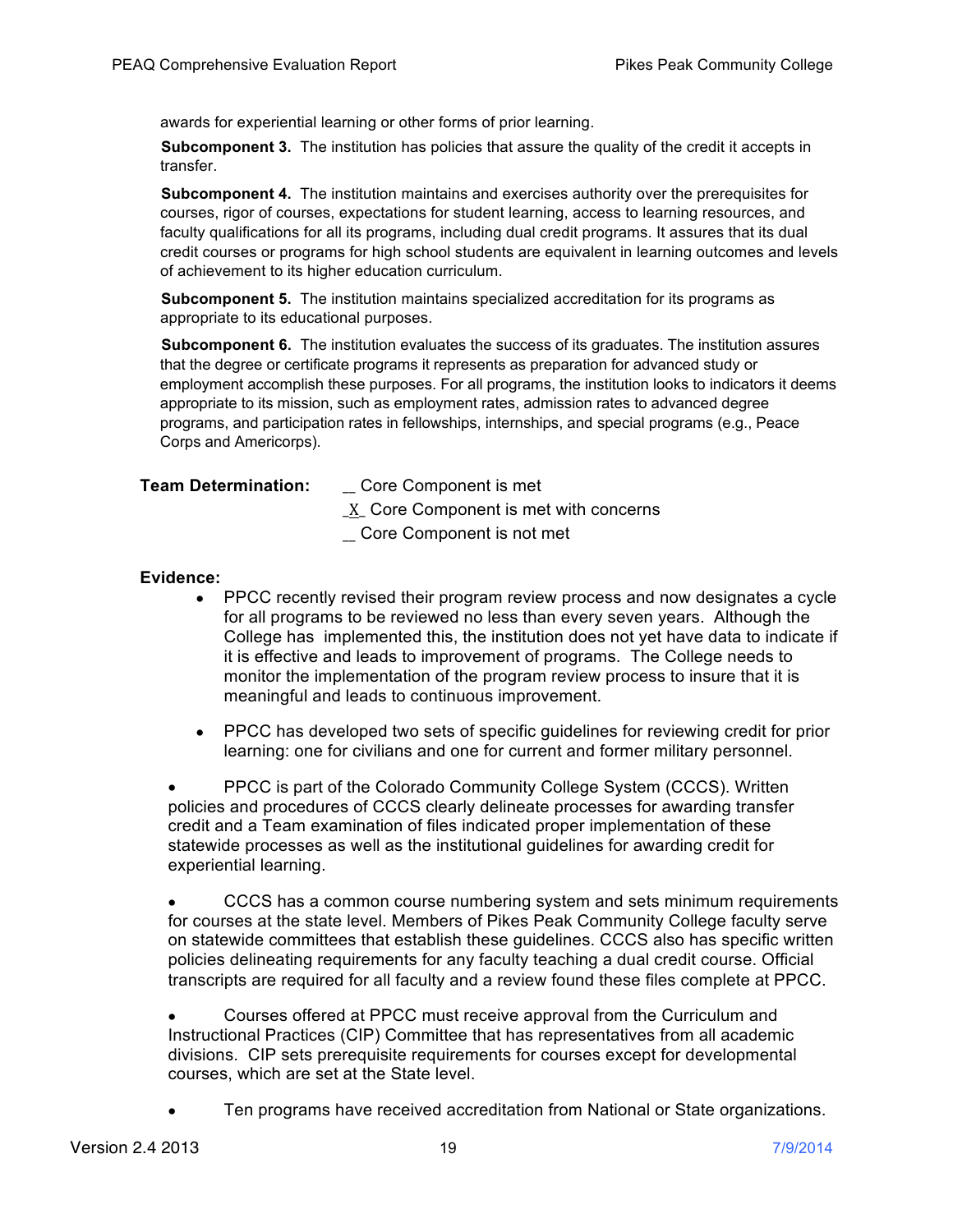Reviews of the specialized accreditation reports indicate active participation in this process.

• Data indicate that PPCC students who transfer to four-year colleges and universities are appropriately prepared for advanced study. Data also indicate that the PPCC students who sit for licensure examinations have been well prepared for their chosen profession. However, the College acknowledges the need to gain more quantitative data to measure graduates' success and is developing an exit survey and/or post-graduate survey.

**Core Component 4B:** The institution demonstrates a commitment to educational achievement and improvement through ongoing assessment of student learning.

**Subcomponent 1.** The institution has clearly stated goals for student learning and effective processes for assessment of student learning and achievement of learning goals.

**Subcomponent 2.** The institution assesses achievement of the learning outcomes that it claims for its curricular and co-curricular programs.

**Subcomponent 3.** The institution uses the information gained from assessment to improve student learning.

**Subcomponent 4.** The institution's processes and methodologies to assess student learning reflect good practice, including the substantial participation of faculty and other instructional staff members.

**Team Determination:** \_\_ Core Component is met

\_X\_ Core Component is met with concerns

\_\_ Core Component is not met

- The General Education Program states appropriate, rigorous goals and the College Outcomes Assessment Team (COAT) provides a clear process for assessment of these General Education Program learning outcomes.
- A newly implemented Program Review process provides a means for all courses to establish goals, assess them, and take action to improve learning during a cycle that will cover every academic department no less than every seven years. While this shows great potential, it has not been proven in practice yet, nor has it been codified with approved institutional policies and procedures to assure proper use.
- While the Team examined several examples of assessing general education goals, evidence of assessment of learning in all courses was sporadic. The use of assessment findings mirrored this pattern with institutional data indicating that only 33% of departments used findings to improve curriculum. The continued implementation of the nascent Program Review process has the potential to address these issues.
- Student support staff members (working through the HLC Academy for Student Learning) are developing processes to assess student learning and have goals established in some areas, but implementation is incomplete. The College needs to continue to support these efforts through complete implementation in all areas of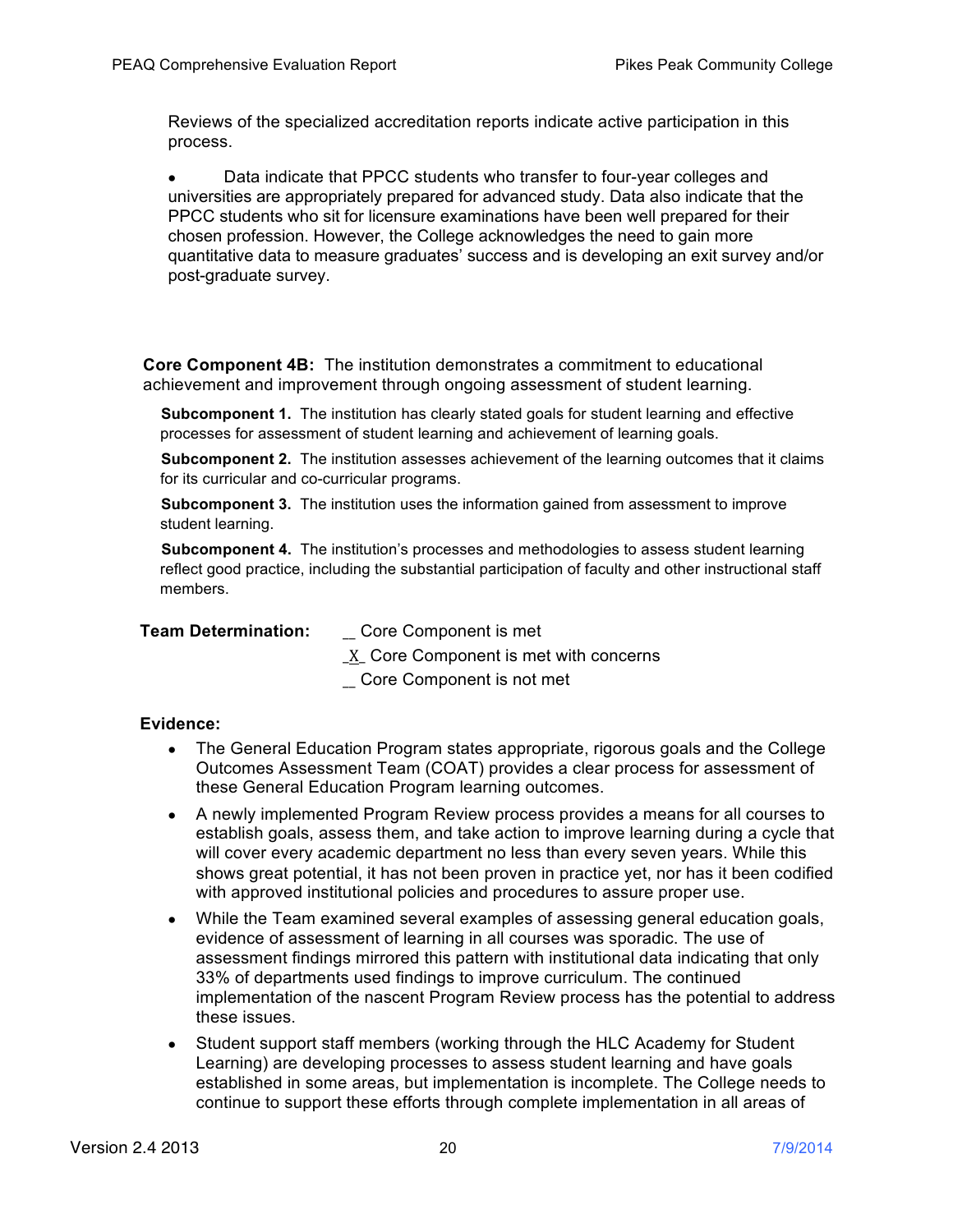student support.

• Evidence showed participation by many faculty in the assessment process, including work with the HLC Academy for Assessment of Student Learning and during the development of the new Program Review process.

**Core Component 4C:** The institution demonstrates a commitment to educational improvement through ongoing attention to retention, persistence, and completion rates in its degree and certificate programs.

**Subcomponent 1.** The institution has defined goals for student retention, persistence, and completion that are ambitious but attainable and appropriate to its mission, student populations, and educational offerings.

**Subcomponent 2.** The institution collects and analyzes information on student retention, persistence, and completion of its programs.

**Subcomponent 3.** The institution uses information on student retention, persistence, and completion of programs to make improvements as warranted by the data.

**Subcomponent 4.** The institution's processes and methodologies for collecting and analyzing information on student retention, persistence, and completion of programs reflect good practice. (Institutions are not required to use IPEDS definitions in their determination of persistence or completion rates. Institutions are encouraged to choose measures that are suitable to their student populations, but institutions are accountable for the validity of their measures.)

### **Team Determination:** \_\_ Core Component is met

\_X\_ Core Component is met with concerns

\_\_ Core Component is not met

- PPCC establishes specific goals related to student retention, persistence and completion both in the Strategic Plan and in the College President's Academic Goals. These are in addition to CCCS Goals and Colorado Department of Higher Education goals, which also address these issues. Individual programs, such as the TRIO Programs establish goals specific to their programs.
- The College started tracking and reporting key metrics in 2007, which includes data on retention, persistence and graduation rates. These data are made available through the college portal and through the CCCS website.
- The College's commitment to student success is demonstrated by the vision statement: Students succeed at Pikes Peak Community College. Because retention data revealed limited increases in retention, PPCC took several decisive actions. The College created a new Student Success Division, developed and refined a new student orientation program, and developed a plan to review and improve the academic advising model. In addition PPCC is revising the developmental education program consistent with best practices to foster student success. To create a culture of student success, the annual Professional Development week was touted as "Student Success and Retention Summits."
- PPCC supports effective data management with appropriate financial support for the IR Office that allows for adequate staffing levels, software acquisition, and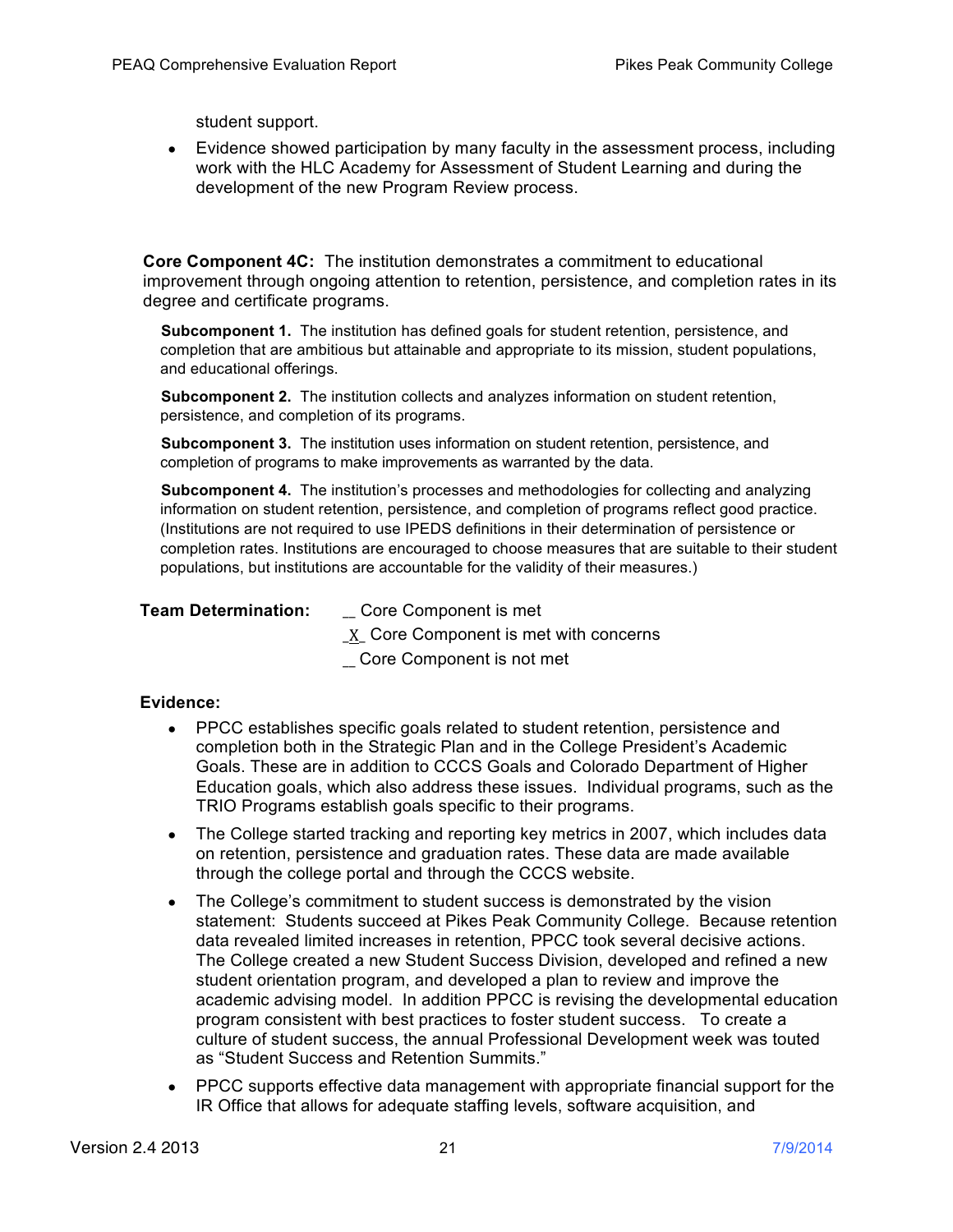professional development. The College also benefits from statewide processes to assure the accuracy of data. However, the IR Office under the current director has been recently established and has not yet had the opportunity to demonstrate its effectiveness.

• While the institution has established processes for the collection, analysis and application of data, the Team found little evidence that data is actually being used to improve effectiveness. The Team found that there were numerous examples of data being available but College personnel had difficulty providing examples of how data was used. For example, when questions were asked about retention differences among demographic groups many responded that the data was not available when, in fact, it is published in the Fact Book. PPCC has a strategic goal to integrate data into decision-making and the Team recognizes that the institution is taking positive steps in that direction. However, as with many initiatives at the College, the processes have not been in place long enough to provide evidence of their effectiveness.

# **Team Determination on Criterion Four:**

- \_\_ Criterion is met
- \_X\_ Criterion is met with concerns
- \_\_ Criterion is not met

### **Summary Statement on Criterion:**

Within the last three years, Pikes Peak Community College has established a firm foundation to evaluate and improve teaching and learning. As this is an on-going progression, some actions are just starting, such as the redesign of the academic advising model, the development and implementation of an exit survey and/or postgraduation survey, and processes to better utilize data in decision-making. These efforts reveal the institution's solid approach to assessment and simply need to receive continued support.

While the assessment of its General Education Program is well established, the College recently developed and implemented processes that have the potential to provide continuous evaluation of the effectiveness of their programs for student learning in all courses and in the student support arena. Preliminary results are positive, but the efficacy of these programs cannot be finally judged without more data through continued use.

PPCC has also demonstrated a commitment to student success, persistence and completion through its strategic plan and specific actions such as creating the Student Success Division, redesigning developmental education, and employment of an experienced IR Director.

With this firm foundation in place, the Team agrees that the institution demonstrates responsibility for the quality of its educational programs, learning environments, and support services. In addition, PPCC has established processes for evaluating and improving its programs and services which promote and support student learning. However, there is limited evidence that the processes are leading to continuous improvement because there has not been time to complete many of the assessment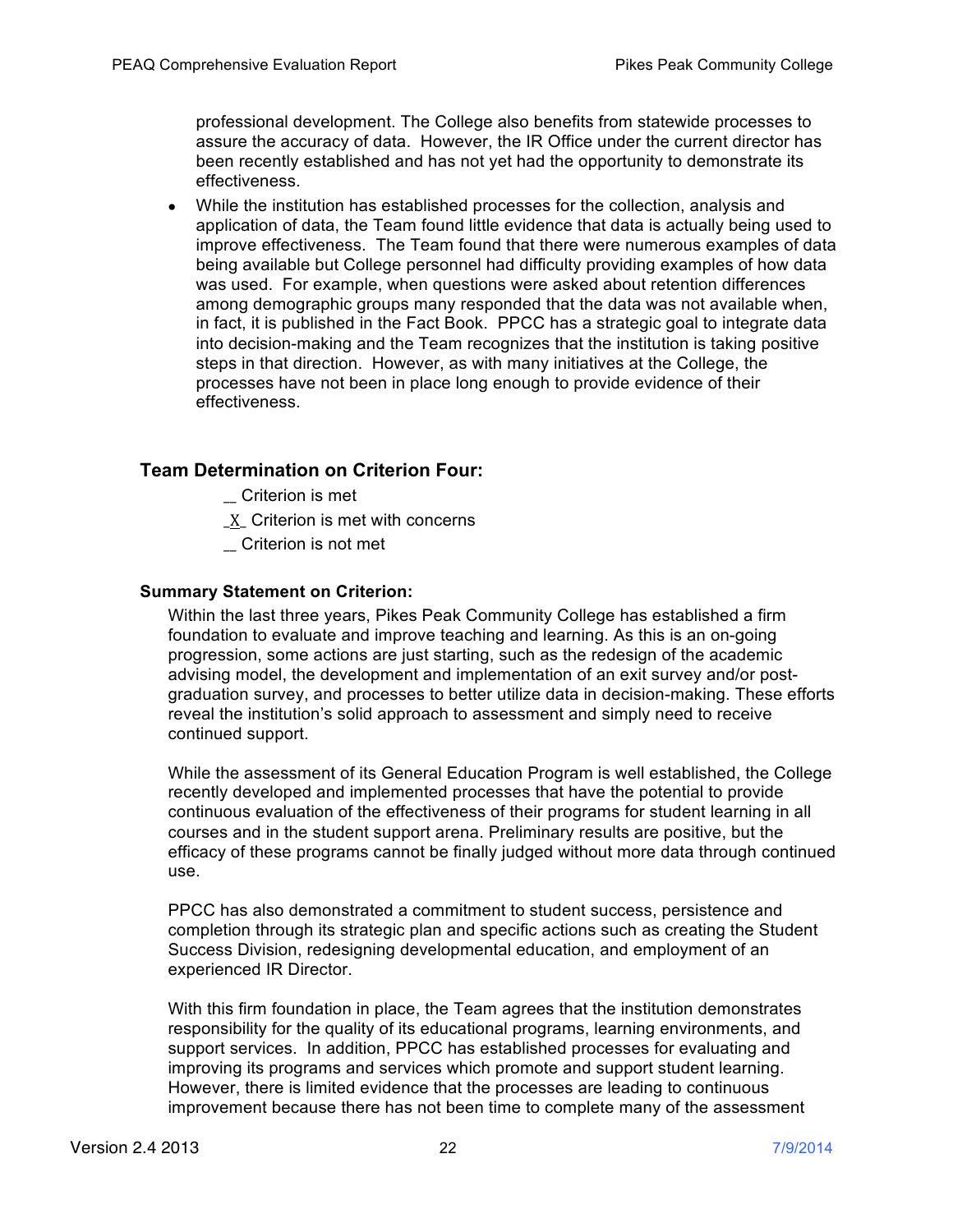cycles. Therefore, the Team believes that follow-up is necessary to ensure the potential is being realized.

**CRITERION FIVE: Resources, Planning, and Institutional Effectiveness.** The institution's resources, structures, and processes are sufficient to fulfill its mission, improve the quality of its educational offerings, and respond to future challenges and opportunities. The institution plans for the future.

**Core Component 5A:** The institution's resource base supports its current educational programs and its plans for maintaining and strengthening their quality in the future.

**Subcomponent 1.** The institution has the fiscal and human resources and physical and technological infrastructure sufficient to support its operations wherever and however programs are delivered.

**Subcomponent 2.** The institution's resource allocation process ensures that its educational purposes are not adversely affected by elective resource allocations to other areas or disbursement of revenue to a superordinate entity.

**Subcomponent 3.** The goals incorporated into mission statements or elaborations of mission statements are realistic in light of the institution's organization, resources, and opportunities.

**Subcomponent 4.** The institution's staff in all areas are appropriately qualified and trained.

**Subcomponent 5.** The institution has a well-developed process in place for budgeting and for monitoring expense.

**Team Determination:** X Core Component is met

\_\_ Core Component is met with concerns

\_\_ Core Component is not met

- The institution has significant financial resources available for capital investments, such as renovation and structural development. The fund balance has been increasing for the last 3 years. In addition, the CFI (Composite Financial Index), which is used to determine the overall financial condition of an institution, has been very solid, with a total composite score of over 7.0 for the last 2 years.
- Knowledgeable individuals in all levels of responsibility staff the institution. However, the institution has had some difficulty recruiting a more diverse staff, one of the college's strategic plan goals. The institution admits that this is on on-going effort that has been difficult to achieve and it will require on-going institutional commitment to achieve this goal.
- The financial audits, although combined with the Colorado Community College System, shows financial strength within the state. Pikes Peak financial statements further indicate a significant fund balance for the future.
- The college has 4 distinct campuses in their service area, one of which is a rented facility in Falcon. These campuses, for the most part, have specific areas of study associated with the campus, although most campuses do provide a modicum of general education classes. Usage of these campuses seems to be quite high. In fact, there are plans to increase the square footage on the Centennial and Downtown campuses. There is also a concern over the future of the Falcon Campus,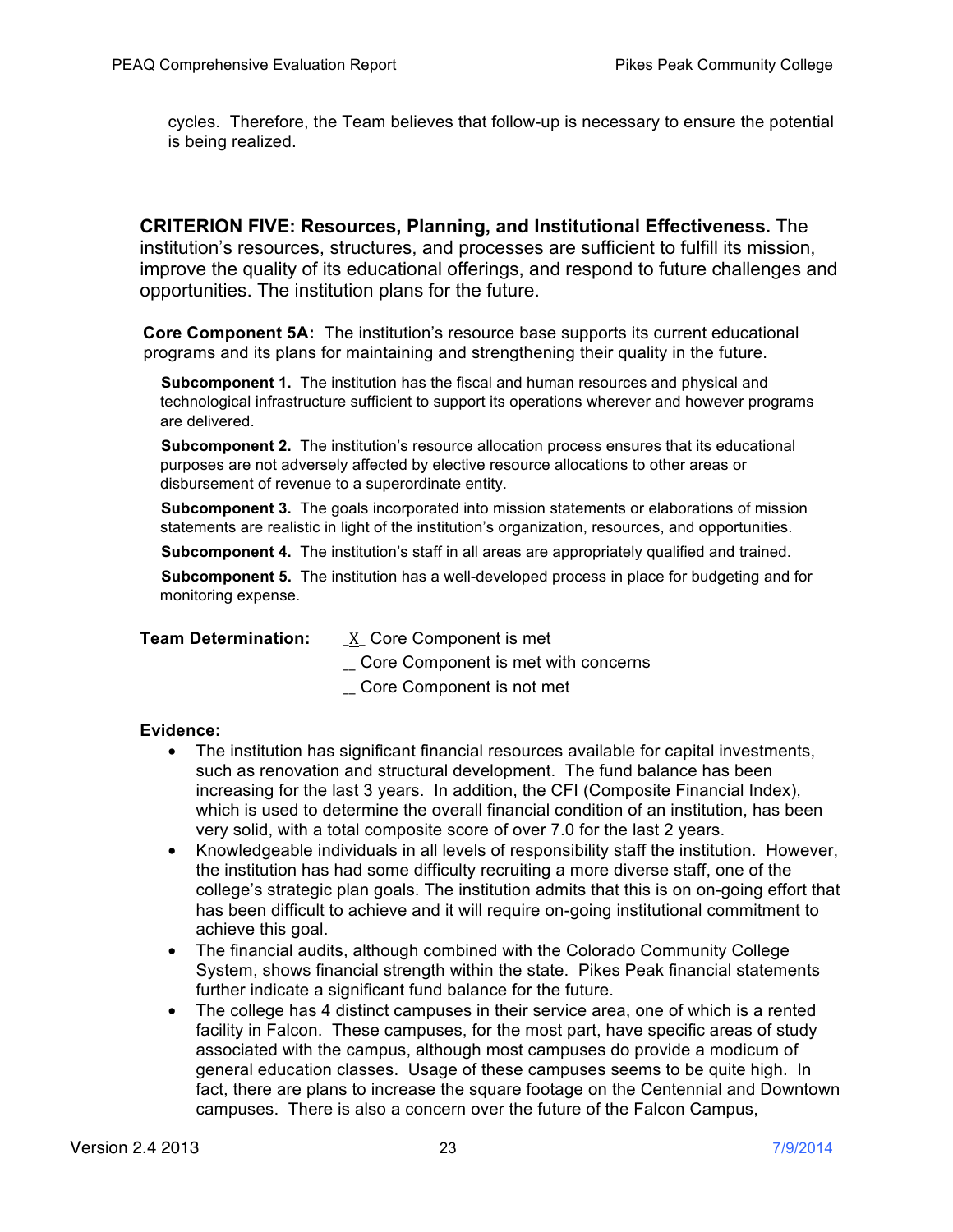specifically regarding a future permanent location, possibly in another county the institution serves. The institution is reminded that a change in location necessitates a change request with the Commission.

• The institution has a simple, yet inclusive budgeting system. All areas of the campus are able to provide information through the supervisory chain, allowing for campus buy-in of the budget. In addition, the budget process prioritizes projects based on the strategic plan, and this allows for preparation to start the funded project during the next fiscal year.

**Core Component 5B:** The institution's governance and administrative structures promote effective leadership and support collaborative processes that enable the institution to fulfill its mission.

**Subcomponent 1.** The institution has and employs policies and procedures to engage its internal constituencies—including its governing board, administration, faculty, staff, and students—in the institution's governance.

**Subcomponent 2.** The governing board is knowledgeable about the institution; it provides oversight for the institution's financial and academic policies and practices and meets its legal and fiduciary responsibilities.

**Subcomponent 3.** The institution enables the involvement of its administration, faculty, staff, and students in setting academic requirements, policy, and processes through effective structures for contribution and collaborative effort.

| <b>Team Determination:</b> | <u>X</u> Core Component is met      |  |
|----------------------------|-------------------------------------|--|
|                            | Core Component is met with concerns |  |

\_\_ Core Component is not met

- The institution, whose governing board is not local, but at the state level, maintains and uses policies and procedures to govern itself. Over the course of the last 3 years, a new administration has been hired and has instituted greater transparency and communication at all levels of the institution. Through interviews with faculty and staff, evidence is found that all employees are kept informed of on-going issues and new strategic plan projects.
- The institution has the full confidence of the Colorado Community College Systems President. In speaking with her, she stated her confidence in the current Senior Administrators and felt confident regarding the current financial status. In order to better understand the needs within the state, the Board has implemented a procedure whereby they try to visit every statewide community college campus once a year, usually associated with a Board meeting.
- The institution has shown through their documents and in interviews with employees that anyone can be involved and participate in a collaborative effort to move the college forward. It seems that within the last 4 or 5 years, this has not always been the case. However, with a new administration, the campus culture has been invigorated. Through the open forums, it is clear that people are happy to be employees of the institution. Statements of confidence levels about the current processes by employees were evident and survey results indicated a marked increase in employee satisfaction during the past 3 years.
- The feelings of confidence and contentment were also apparent at all the campuses.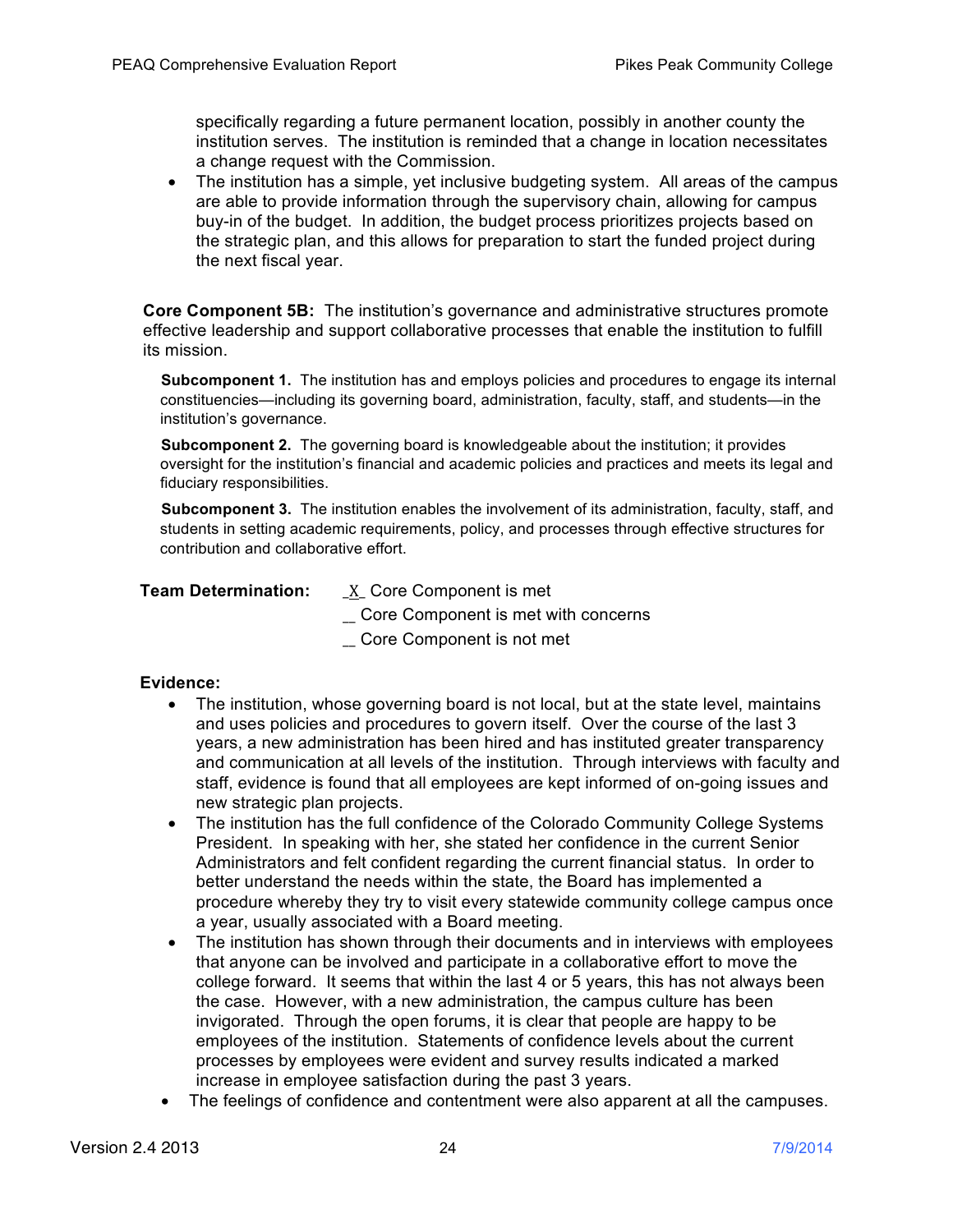The PPCC president has an office located in at least 3 campuses, which he visits weekly. This allows the access that the employees desire.

**Core Component 5C:** The institution engages in systematic and integrated planning.

**Subcomponent 1.** The institution allocates its resources in alignment with its mission and priorities.

**Subcomponent 2.** The institution links its processes for assessment of student learning, evaluation of operations, planning, and budgeting.

**Subcomponent 3.** The planning process encompasses the institution as a whole and considers the perspectives of internal and external constituent groups.

**Subcomponent 4.** The institution plans on the basis of a sound understanding of its current capacity. Institutional plans anticipate the possible impact of fluctuations in the institution's sources of revenue, such as enrollment, the economy, and state support.

**Subcomponent 5.** Institutional planning anticipates emerging factors, such as technology, demographic shifts, and globalization.

**Team Determination:** \_X\_ Core Component is met

\_\_ Core Component is met with concerns

\_\_ Core Component is not met

- The institution has a very open and collegial budget process. The process takes the specific goals from the strategic plan, known as focus goals, into consideration in terms of funding priorities. In fact, the institution has recently implemented a process that stages strategic projects to be funded around the focus goals in the next fiscal year. With this new process, the budget planning cycle almost becomes a year round activity. Essentially, the process identifies priorities and then funds the priorities over a multi-year period with planning and implementation cycles. As projects for one focus goal are being implemented, another focus goal is identified and the planning starts for that goal along with the allocation of funds. The Team has identified this process of linking planning, budgeting, and institutional improvement which Pikes Peak Community College has developed as a Best Practice.
- While the evaluation of operations, planning and budgeting are closely linked; the process of linking assessment of student learning is not as clearly defined. The institution indicated in the self-study that increasing funding of the College Outcomes Assessment Team (COAT) qualifies as a link to budgeting. However, there is no explanation of how the assessment results are then used to tie with the operations, planning and budget.
- The College has instituted a comprehensive strategic plan that involves all of the campuses. The plan brings together the goals from departments and divisions, incorporating them to help facilitate overall campus buy-in and therefore promote ownership of the plan. The planning process, like many initiatives, was instituted with the current administration and is in its infancy. However, the process appears to have great potential and the Team believes it will serve the institution well in planning for the future.
- The institution has a facilities master plan that addresses the issues of future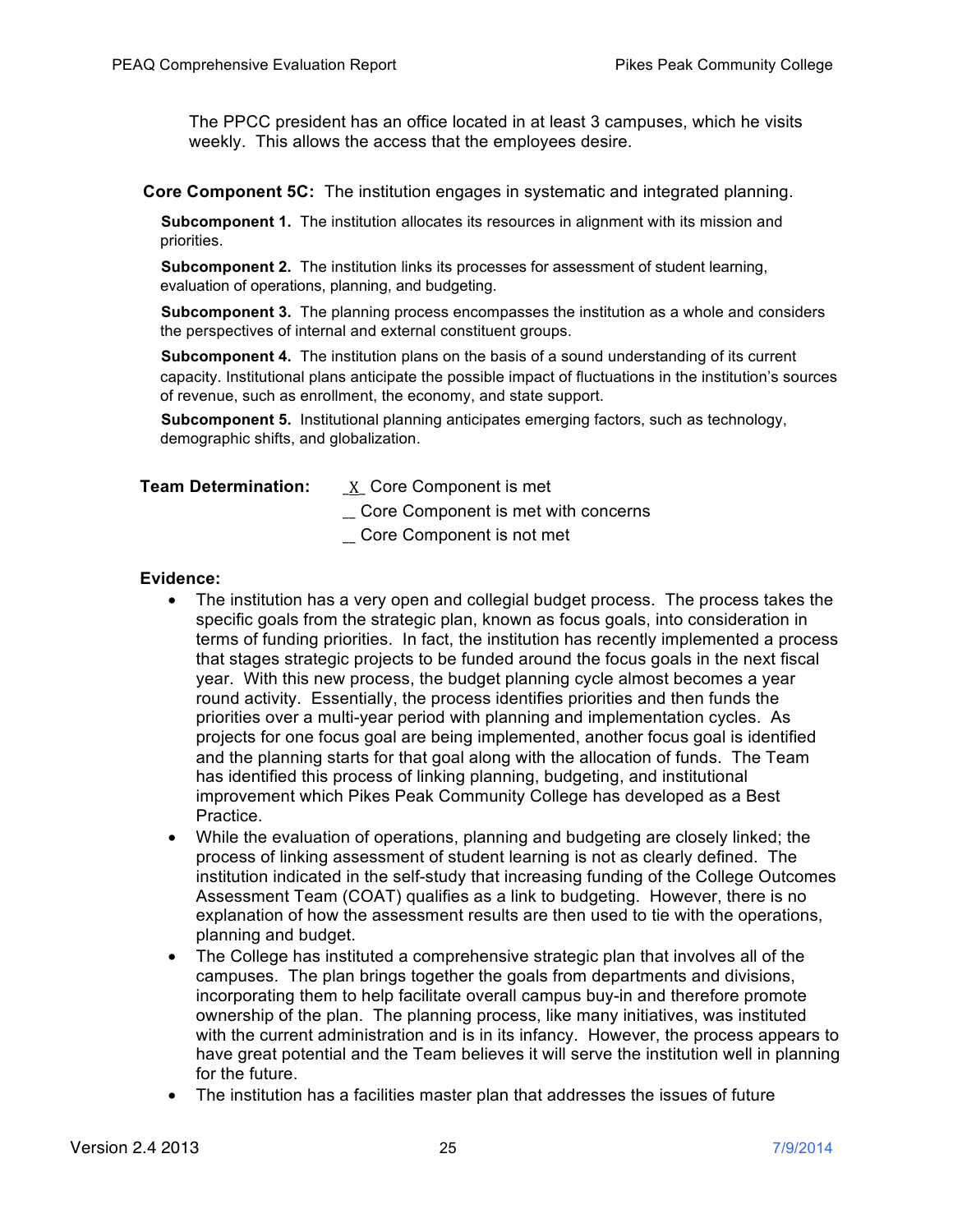expansion. The future plans do indicate new construction on the Centennial campus for academic classrooms, as well as acquisition of an existing building near the Downtown campus. Currently, the institution has funds existing for this expansion. One of the main contributing factors for this expansion is the increasing population boom to the Colorado Springs area. This population includes a large amount of underserved individuals, many who are first-time college attendees.

• The institution, has truly incorporated an 'outside-of-the-box' mentality. To the best of its ability the institution is trying to plan for the future from the indicators it utilizes. As an example, the institution is one of the first community colleges in the nation to work with the Kauffman Foundation in Kansas City in implementing a program called the Ice House Entrepreneurship Program. The institution plans on offering the Ice House curriculum as a requirement for all developmental education students to provide a strong basis for success in their college experience.

**Core Component 5D:** The institution works systematically to improve its performance.

**Subcomponent 1.** The institution develops and documents evidence of performance in its operations.

**Subcomponent 2.** The institution learns from its operational experience and applies that learning to improve its institutional effectiveness, capabilities, and sustainability, overall and in its component parts.

**Team Determination:** \_X\_ Core Component is met

- \_\_ Core Component is met with concerns
- \_\_ Core Component is not met

- The institution uses various methods and reports to document the performance of student success, fiscal management and employee performance. Data tracking to assess academic success includes reports on the following: enrollment, transfer and graduation rates, Integrated Postsecondary Education Data System (IPEDS), Student Unit Record Data System (SURDS) and Community College Survey of Student Engagement (CCSSE). This information can be used in conjunction with the recently developed academic program review to determine academic quality and productivity. As noted previously, while PPCC collects and reports an array of data elements, there is little evidence that the institution has used much of it in the past for institutional improvement. The current processes, strategic function, and administrative structure hold great promise that an effective institutional effectiveness program will evolve in a short period of time.
- In addition to Academic Program review, the institution has service area program review in order to better serve students and customers and meet the institution's mission. Some of the strategies used are: collaborative and strategic planning and implementation; stewardship of the college's resources; forward-thinking operational resource practices, which foster a culture of sustainability; promotion, advancement and support of strategic integration of technology into the learning environment; commitment to high quality and timely customer service; maintenance of accurate financial information and training; provision of safe, clean and secure learning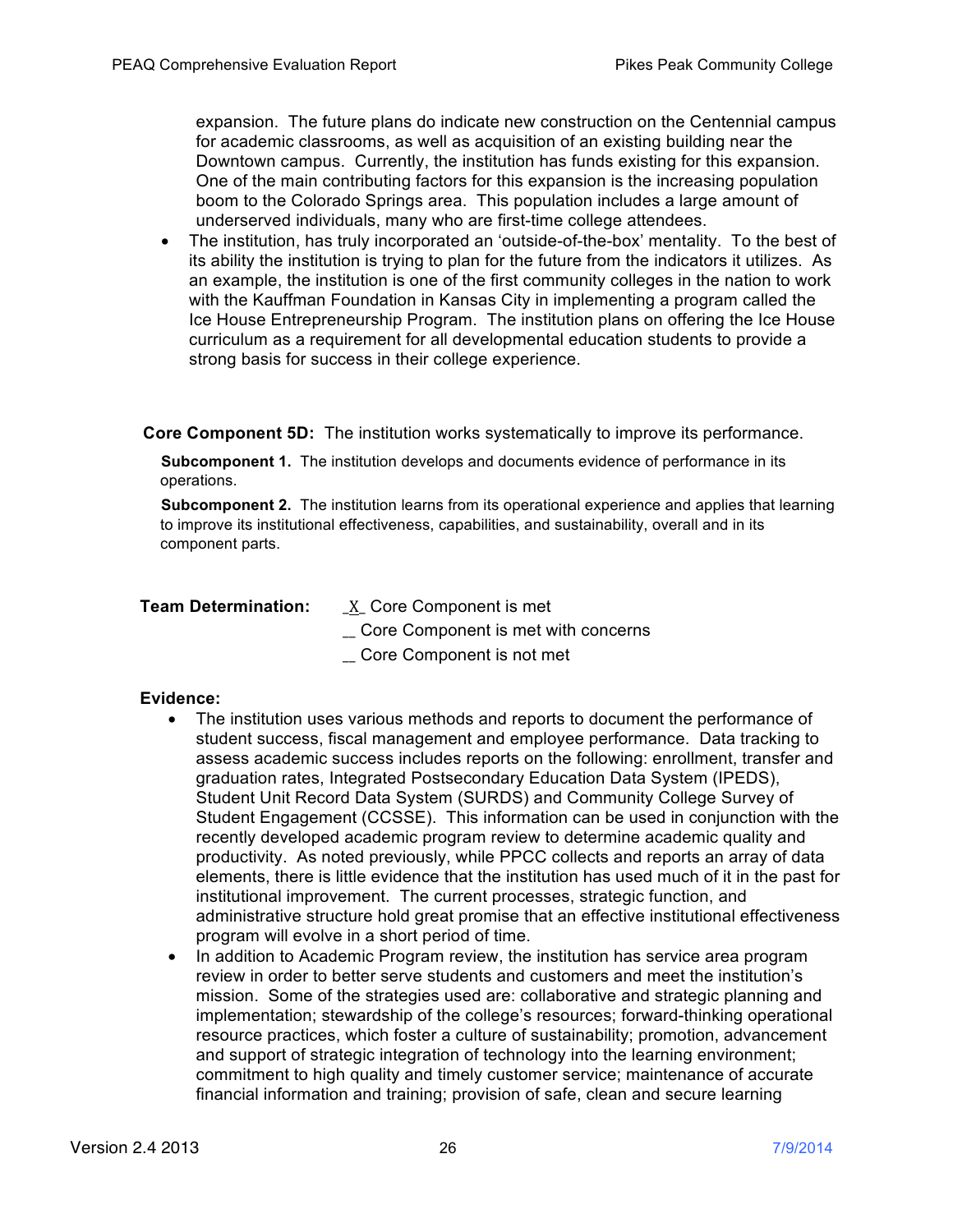environments; access to quality goods and services; and promotion of high standards of professionalism, courtesy, consistency and integrity.

# **Team Determination on Criterion Five:**

- \_X\_ Criterion is met
- \_\_ Criterion is met with concerns
- \_\_ Criterion is not met

# **Summary Statement on Criterion:**

Pikes Peak Community College has positioned itself well for future growth and sustainability through its resource base, planning processes, and structure for institutional effectiveness. The institution has sound fiscal, physical, and human resources. It is in a sound fiscal position, has established an effective and transparent budget process and has linked budgeting and planning in a way that could serve as a model for others. The governance and administrative structure is responsive, transparent and provides opportunities for input. The current administrative team has been successful in turning around the institution so that trust has been built between the administration and college constituencies and the college community feels valued. A systematic and integrated planning process has been established and, although it is relatively new, holds great promise for helping the institution to plan for the future and to respond to future challenges. PPCC needs to focus on insuring that its institutional effectiveness structures yield results that lead to making institutional improvements. The efforts of the employees at all levels to provide support and leadership will benefit the institution for years to come.

# **V. TEAM RECOMMENDATION**

# **A. Affiliation Status**

- 1. **Recommendation:** No change recommended
- 2. **Timing for Next Reaffirmation Evaluation:** 2023-2024
- 3. **Rationale:**

Based upon review of the self-study, the supporting materials and the campus visits, the Team believes that Pikes Peak Community College has demonstrated that it meets the Criteria and Core Components for continued accreditation by the Higher Learning Commission. Therefore, it is recommended that the next comprehensive visit be scheduled for 2023-2024.

4. **Criterion-related Monitoring Required (report, focused visit):**

### **Progress:**

The College must submit a progress report to the Higher Learning Commission by December 2015 that provides evidence of: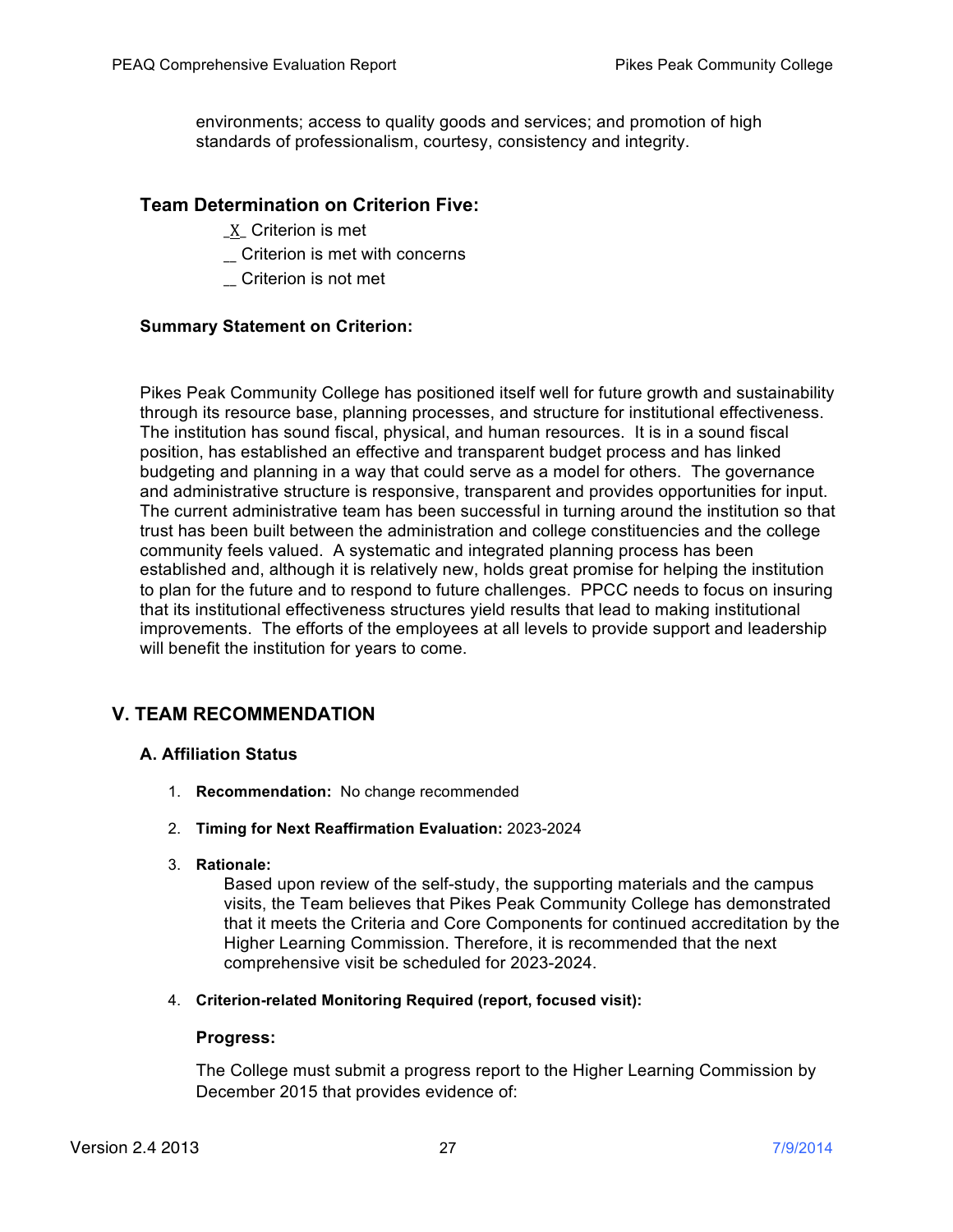- Specific strategies, actions, or processes which are designed to increase minority representation of the PPCC workforce, consistent with the goal in the College Strategic Plan.
- Data indicating composition of the workforce by ethnicity for the years 2012- 2015.

### **Rationale:**

• Goal 5 in the PPCC Strategic Plan states: " Develop and implement a plan to retain and recruit a highly engaged and diverse workforce." The institution has indicated its commitment to increasing diversity. However, the Team Report from the 2003 visit also expressed concern about diversity in hiring. Since this is a recurring issue, the institution needs to demonstrate that it is taking substantive action to improve in this area.

# **Monitoring:**

The College must submit a progress report to the Higher Learning Commission by December 2016 that provides evidence of:

- Effective implementation of the newly revised Program Review format with evidence that the process leads to continuous improvement of programs.
- Evidence demonstrating the use of results obtained from assessment activities to improve student learning.
- Effective implementation of assessment of student learning in all student support areas with evidence that data obtained from institutional research is being used to improve institutional effectiveness.
- Official approval of institutional practices and procedures to assure the effective use of the new Program Review process and of the assessment of student learning in all student support areas.

### **Rationale:**

- The institution has developed system for assessment of student learning in academic programs and support services and it has developed institutional research processes to evaluate institutional effectiveness but these processes need time to prove their efficacy.
- 5. **Federal Compliance Monitoring Required (report, focused visit):**

Monitoring: None recommended Rationale:

# **C. Commission Sanction or Adverse Action**

None recommended.

# **VI. EMBEDDED CHANGES IN AFFILIATION STATUS**

Did the team review any of the following types of change in the course of its evaluation? Check Yes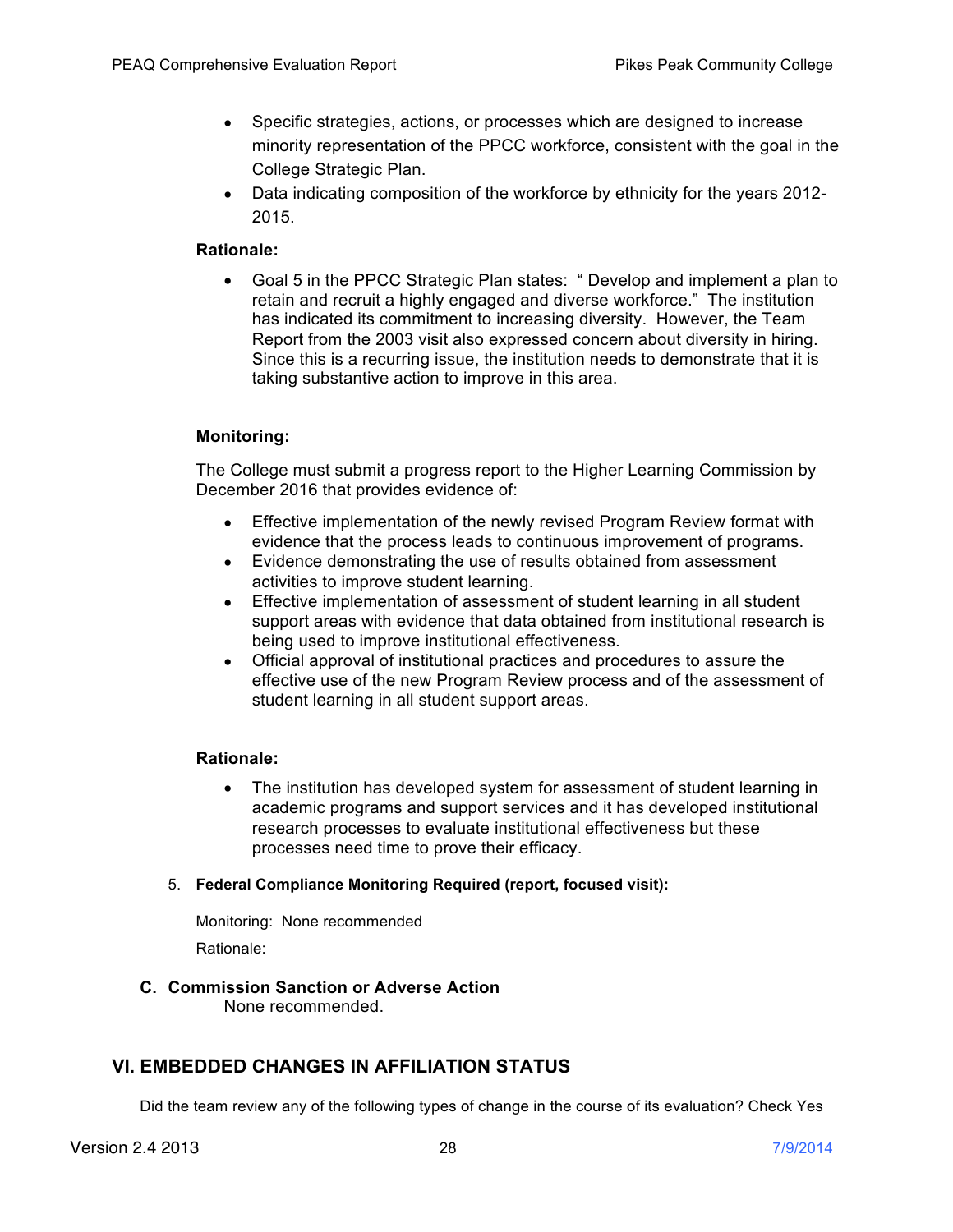or No for each type of change.

| ( ) Yes   | $(X)$ No | Legal Status                           |
|-----------|----------|----------------------------------------|
| ( ) Yes   | $(X)$ No | Degree Level                           |
| ( ) Yes   | $(X)$ No | Program Change                         |
| ()Yes     | $(X)$ No | Distance or Correspondence Education   |
| ( ) Yes   | $(X)$ No | Contractual or Consortial Arrangements |
| ( ) Yes   | $(X)$ No | Mission or Student Body                |
| $( )$ Yes | $(X)$ No | <b>Clock or Credit Hour</b>            |
| $( )$ Yes | $(X)$ No | Additional Locations or Campuses       |
| $( )$ Yes | $(X)$ No | Access to Notification                 |
| )Yes      | $(X)$ No | Access to Expedited Desk Review        |
| ) Yes     | $(X)$ No | Teach-out Arrangement                  |
| $( )$ Yes | $(X)$ No | Other Change                           |

# **VII. ADDITIONAL COMMENTS AND EXPLANATIONS**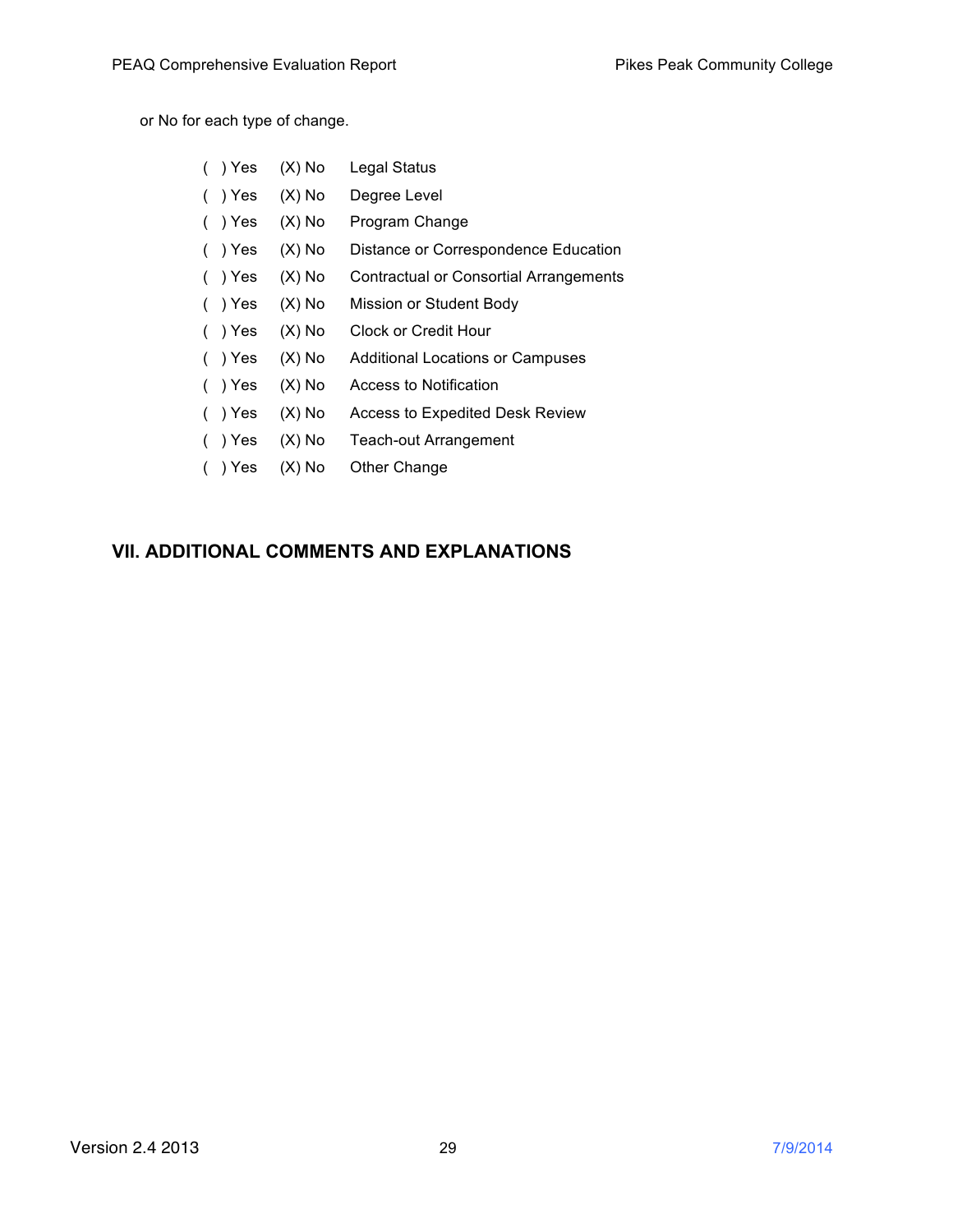# **Appendix A Interactions with Constituencies**

- Academic Chairpersons
- Adjunct Representative for Leadership Council
- CETL (College E Teaching and Learning) (6 members)
- Chief Financial Officer
- CIP (Cu) (25 members)
- COAT (College Outcomes Assessment Team) (24 members)
- College Leadership Team
- Colorado Community College System President (phone call)
- Deans and Associate Deans (9 persons)
- Director of e-Learning
- Director of Extended Learning
- Director of Foundation
- Director of Human Resources
- Director of IR
- Director of IT
- Director of Libraries
- Director of Marketing
- Faculty -Rampart Campus (16 Faculty)
- Faculty Senate President and Vice President
- Faculty-Centennial Campus (26 faculty)
- Faculty-Downtown Studio Campus (9 faculty)
- Faculty-Falcon Campus (5 faculty)
- Financial Aid Director
- New hired faculty (5 faculty)
- President
- Self-Study Steering Committee (10 members)
- Staff-Centennial Campus (95 staff)
- Staff-Downtown Studio Campus (21 staff)
- Staff-Falcon Campus (5 staff)
- Staff-Rampart Campus (27 staff)
- Strategic Planning Task Force (19 members)
- Student Enrollment Services Directors (19 persons)
- Students-Downtown Studio Campus (3 students)
- Students-Falcon Campus (11 students)
- Students-Rampart Campus (6 students)
- Vice President of Student Services
- Vice President of Enrollment Services
- Vice President of Instruction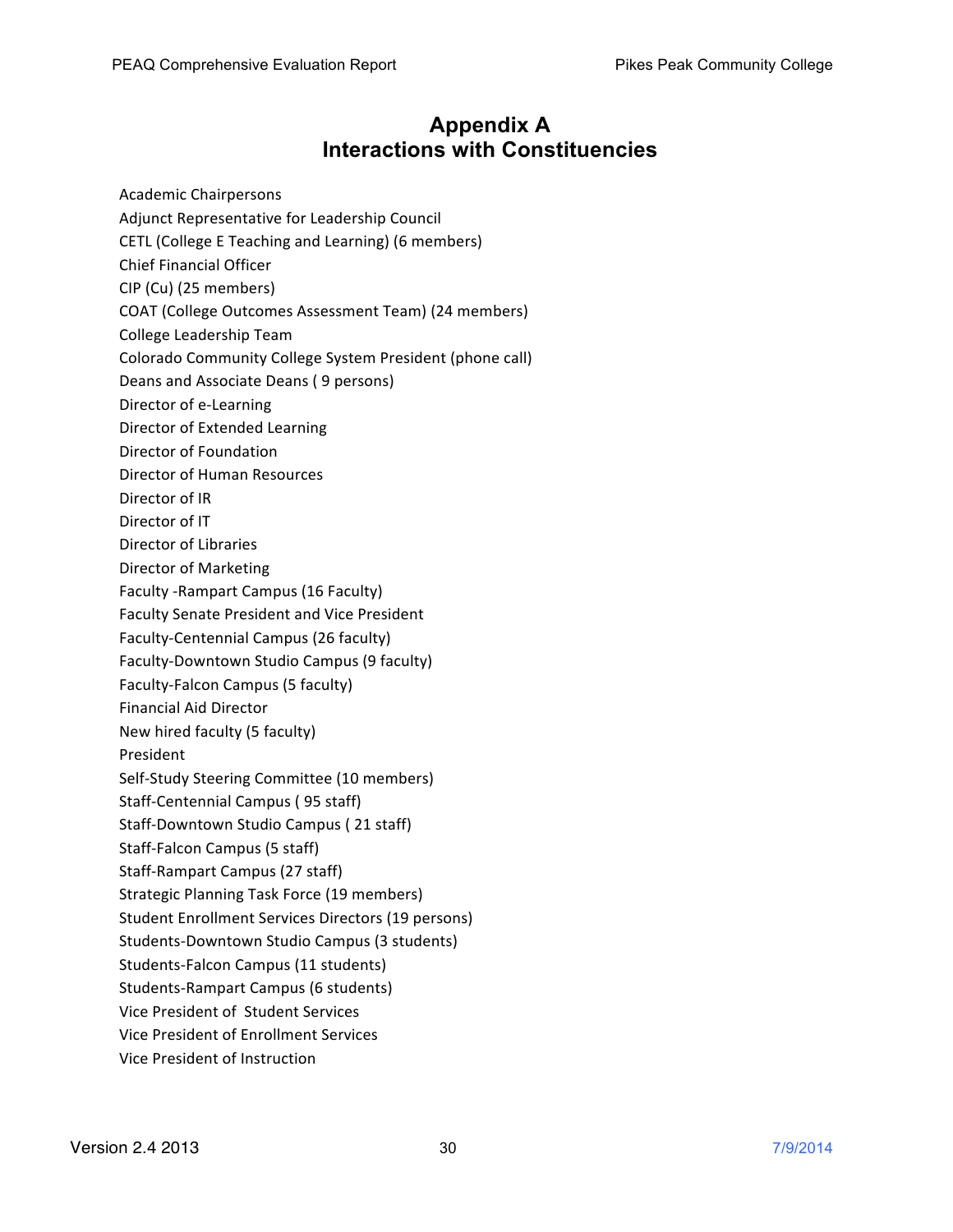# **Appendix B Principal Documents, Materials, and Web Pages Reviewed**

PPCC Self-Study PPCC Catalog 2013-2014 Faculty Handbook Adjunct Faculty Handbook Classified Staff Handbook Fall 2013 Schedule Board Policy 3-05 Board Policy 3-22 Board Policy 3-24 Board Policy 3-45 Board Policy 3-70 Center for Excellence in Teaching and Learning (CETL) web site: http://www.ppcc.edu/cetl-wiki CCCS Financial Statements & Audits 2011-2012 CCCS Financial Statements & Audits 2012-2013 CCCS Academic Year Fact Book (2011-2012) CCCS Course Type Guidelines for Credit Contact Hours CCCS Credit for Prior Learning Handbook CCCS Employee Campus Climate Survey (2012) CCCS Financial Statements PPCC Audit 2011-2012 CCCS Financial Statements PPCC Audit 2012-2013 CCCS President Procedure Student Grievance Procedure (SP 4-31) CCCS President Student Disciplinary Procedure (SP 4-30) CCCS Strategic Plan College Outcomes Assessment Team (COAT) Handbook Copyright: https://www.ppcc.edu/bulletin/articles/copyright-compliance-is-no-joke/, http://www.ppcc.edu/p/committees/cetl/copyright, PPCC Administrative Procedure AP 3-2 Digital Copyright Compliance Diversity: http://www.ppcc.edu/human-resource-services/employment/diversity/ Educational Procedure Academic Honesty (EP 051) Educational Procedure Adjunct Instructors Employment Practices (EP 20) Educational Procedure Hybrid and Online Courses (EP 301) Educational Procedure Student Concerns (EP 310) Environmental Assessment Survey Summary Report FERPA: https://www.ppcc.edu/academics/records/ferpa/ Non-discrimination statement: http://www.ppcc.edu/human-resourceservices/employment/nondiscrimination-statement/ Institutional Update 2011-2012 CFI Report Institutional Update 2011-2012 NFI Report Institutional Update 2012-2013 CFI Report Institutional Update 2012-2013 NFI Report OASIS Student Complaint Process Organizational Profile PPCC Budget Cycle PPCC Data Book (2009-2013) PPCC Faculty Climate Survey (2012) 2012 PPCC Employee Survey Results Values and Goals PPCC Facilities Master Plan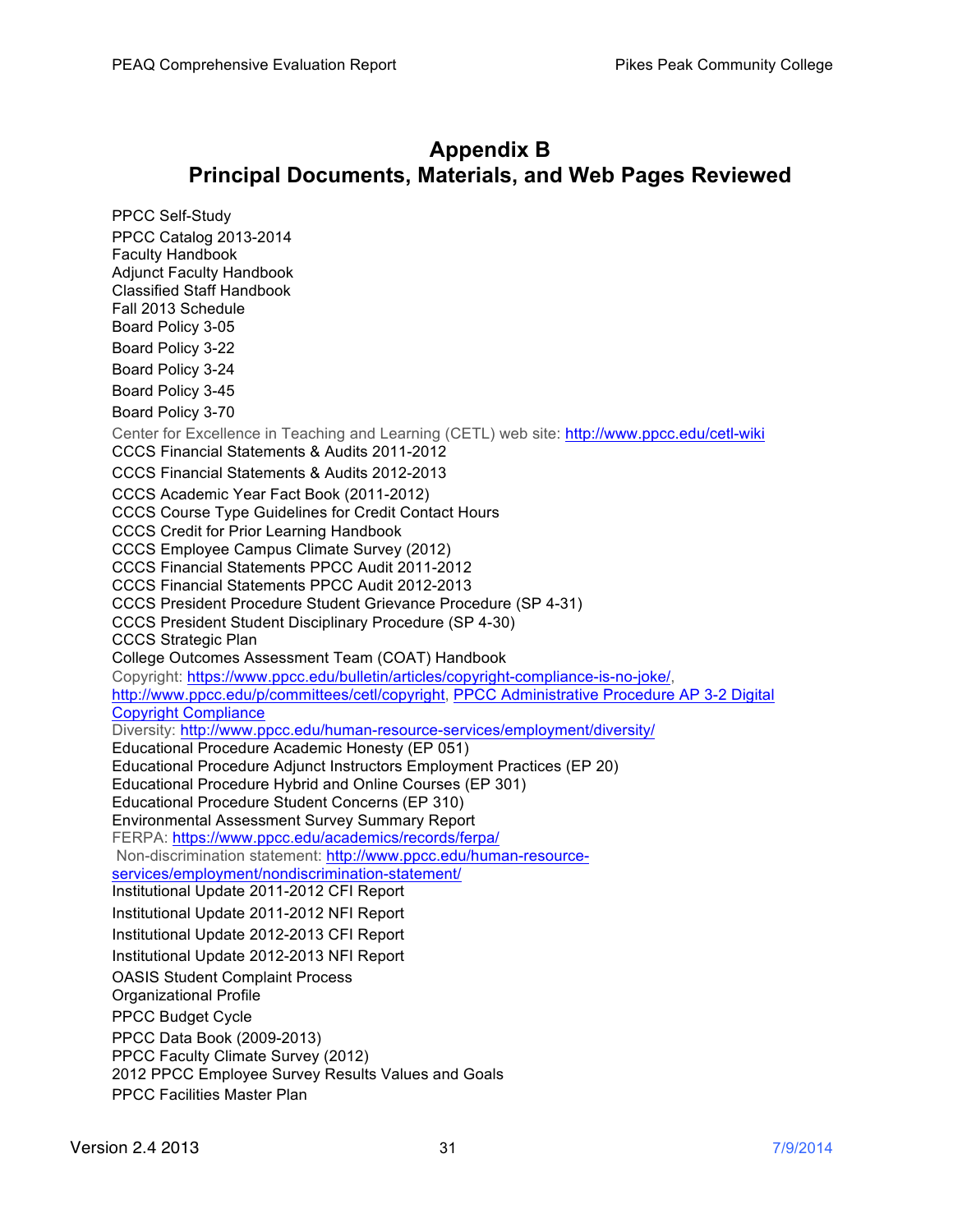PPCC FY12 General Fund Budget PPCC FY13 General Fund Budget PPCC FY12 Unaudited Financial Statements PPCC FY13 Unaudited Financial Statements PPCC Focus Goals Chart 2012-2015 PPCC HLC Finance Report 2013-2014 PPCC President's Academic Year Goals (2013-2014) PPCC Strategic Plan 2012-2016 PPCC Strategic Planning Objectives and Tactics FINAL 3-19-2012 PPCC Student Complaint Categories and Processes PPCC Student Code of Conduct SBCCOE Code of Ethics (BP 3-70) SBCCOE Delegation of Personnel Authority (BP 3-05) SBCCOE Due Process for Faculty (BP 3-20) SBCCOE SFAC and Faculty Shared Governance (BP 2-30) Standards for Online and Hybrid Courses (2012)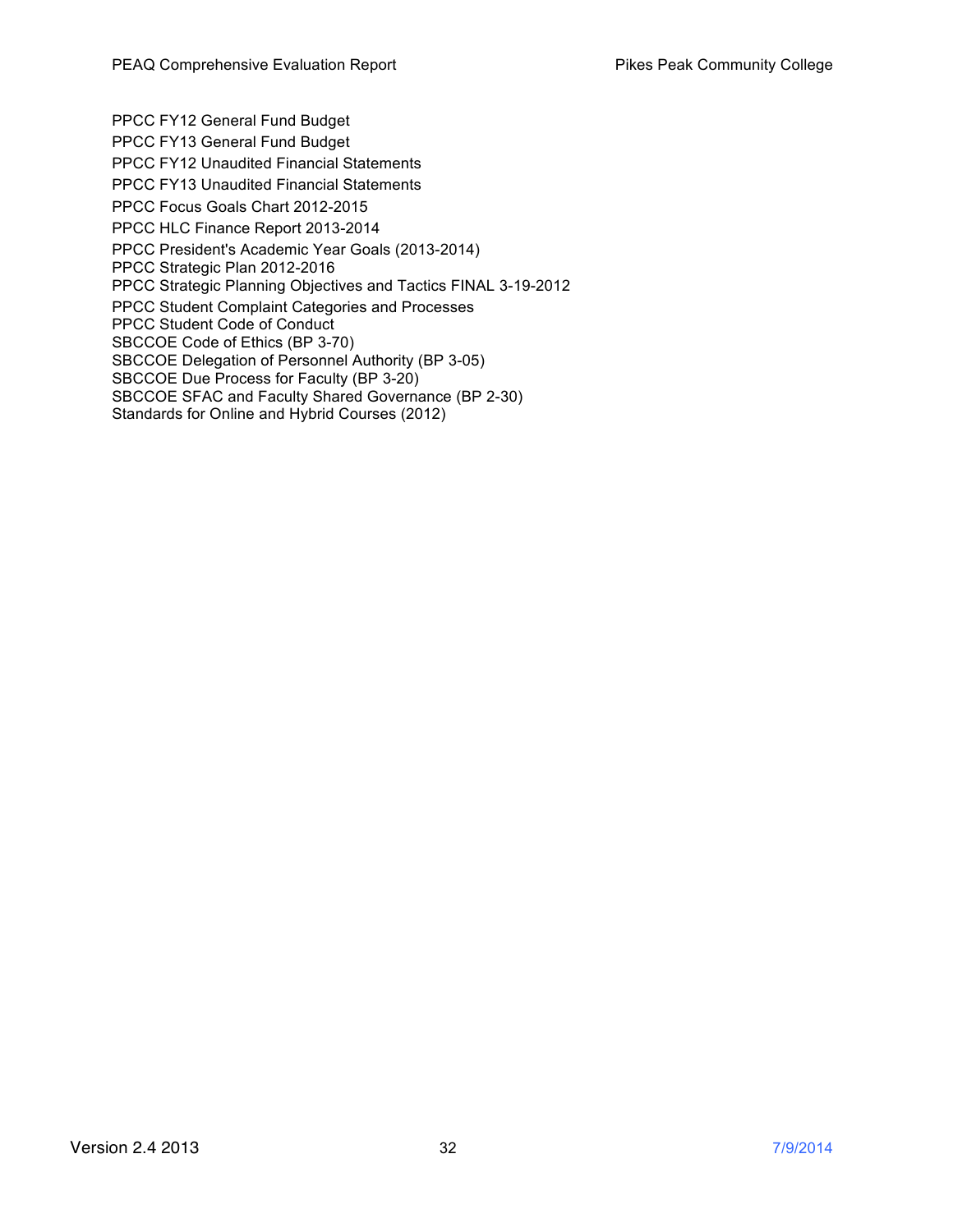# **Appendix C Federal Compliance Worksheet**

# **Federal Compliance Worksheet for Evaluation Teams**

Effective September 1, 2013 – August 31, 2014

### **Evaluation of Federal Compliance Components**

The team reviews each item identified in the Federal Compliance Guide and documents its findings in the appropriate spaces below. Teams should expect institutions to address these requirements with brief narrative responses and provide supporting documentation, where necessary. Generally, if the team finds in the course of this review that there are substantive issues related to the institution's ability to fulfill the Criteria for Accreditation, such issues should be raised in appropriate sections of the Assurance Section of the Team Report or highlighted as such in the appropriate AQIP Quality Checkup Report.

This worksheet outlines the information the team should review in relation to the federal requirements and provides spaces for the team's conclusions in relation to each requirement. The team should refer to the Federal Compliance Guide for Institutions and Evaluation Teams in completing this worksheet. The Guide identifies applicable Commission policies and an explanation of each requirement. **The worksheet becomes an appendix to the team's report. If the team recommends monitoring on a Federal Compliance requirement in the form of a report or focused visit, it should be included in the Federal Compliance monitoring sections below and added to the appropriate section in the team report template.**

# **Institution under review: Pikes Peak Community College**

**Assignment of Credits, Program Length, and Tuition**

*Address this requirement by completing the "Team Worksheet for Evaluating an Institution's Assignment of Credit Hours and on Clock Hours" in the Appendix at the end of this document.*

### **Institutional Records of Student Complaints**

*The institution has documented a process in place for addressing student complaints and appears to be systematically processing such complaints as evidenced by the data on student complaints since the last comprehensive evaluation.*

- 1. Review the process that the institution uses to manage complaints as well as the history of complaints received and processed with a particular focus in that history on the past three or four years.
- 2. Determine whether the institution has a process to review and resolve complaints in a timely manner.
- 3. Verify that the evidence shows that the institution can, and does, follow this process and that it is able to integrate any relevant findings from this process into its review and planning processes.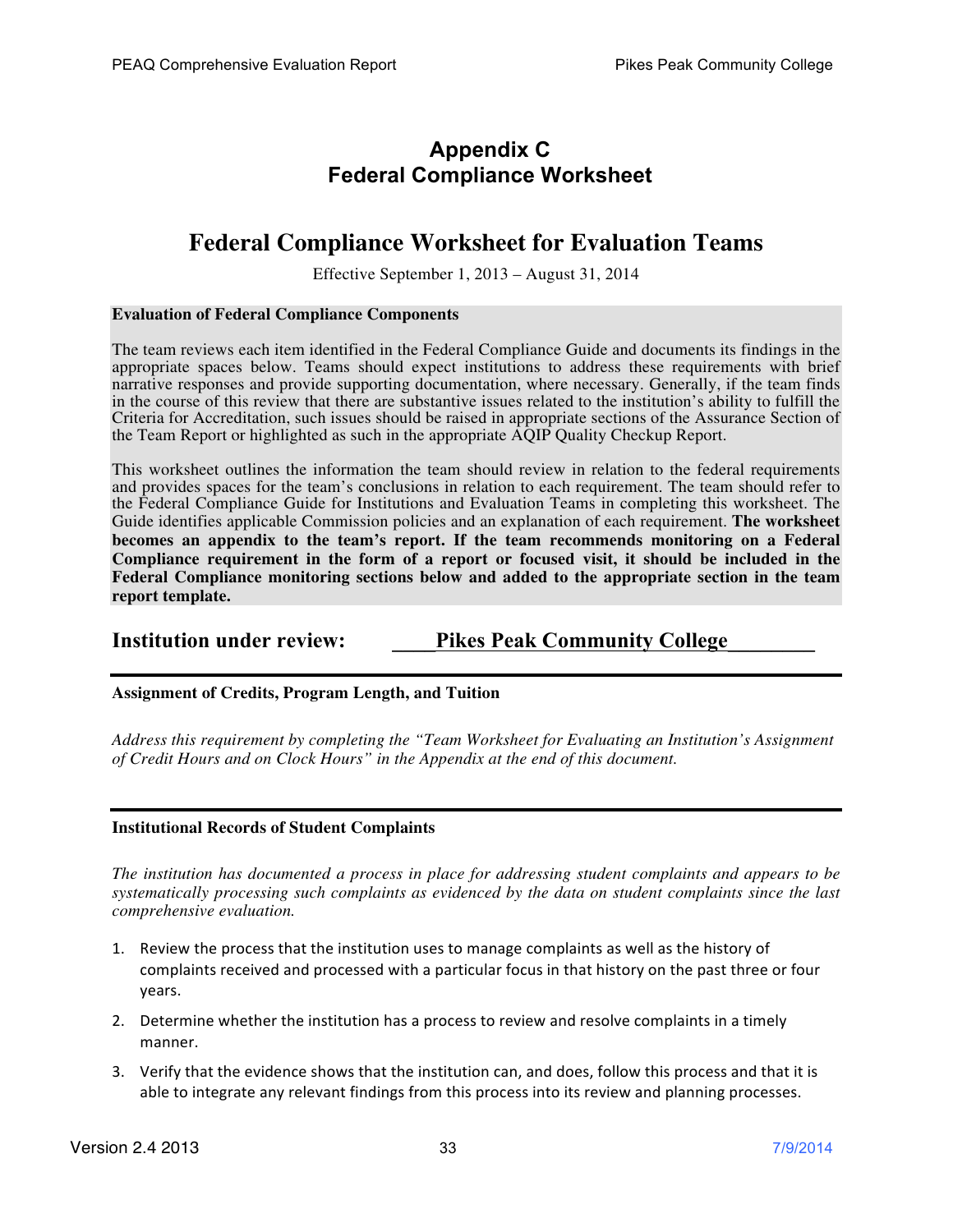- 4. Advise the institution of any improvements that might be appropriate.
- 5. Consider whether the record of student complaints indicates any pattern of complaints or otherwise raises concerns about the institution's compliance with the Criteria for Accreditation or Assumed Practices.
- 6. Check the appropriate response that reflects the team's conclusions:
	- \_X\_\_ The team has reviewed this component of federal compliance and has found the institution to meet the Commission's requirements.
	- The team has reviewed this component of federal compliance and has found the institution to meet the Commission's requirements but recommends Commission follow-up.
	- \_\_\_ The team has reviewed this component of federal compliance and has found the institution not to meet the Commission's requirements and recommends Commission follow-up.
	- \_\_\_ The team also has comments that relate to the institution's compliance with the Criteria for Accreditation. See Criterion (insert appropriate reference).

Additional monitoring, if any:

### **Publication of Transfer Policies**

*The institution has demonstrated it is appropriately disclosing its transfer policies to students and to the public. Policies contain information about the criteria the institution uses to make transfer decisions.* 

- 1. Review the institution's transfer policies.
- 2. Review any articulation agreements the institution has in place, including articulation agreements at the institution level and program-specific articulation agreements.
- 3. Consider where the institution discloses these policies (e.g., in its catalog, on its web site) and how easily current and prospective students can access that information.

Determine whether the disclosed information clearly explains the criteria the institution uses to make transfer decisions and any articulation arrangements the institution has with other institutions. Note whether the institution appropriately lists its articulation agreements with other institutions on its website or elsewhere. The information the institution provides should include any program-specific articulation agreements in place and should clearly identify program-specific articulation agreements as such. Also, the information the institution provides should include whether the articulation agreement anticipates that the institution under Commission review: 1) accepts credit from the other institution(s) in the articulation agreement; 2) sends credits to the other institution(s) in the articulation agreements that it accepts; or 3) both offers and accepts credits with the other institution(s).

- 4. Check the appropriate response that reflects the team's conclusions:
	- \_X\_\_ The team has reviewed this component of federal compliance and has found the institution to meet the Commission's requirements.
	- \_\_\_ The team has reviewed this component of federal compliance and has found the institution to meet the Commission's requirements but recommends Commission follow-up.
	- \_\_\_ The team has reviewed this component of federal compliance and has found the institution not to meet the Commission's requirements and recommends Commission follow-up.
	- The team also has comments that relate to the institution's compliance with the Criteria for Accreditation. See Criterion (insert appropriate reference).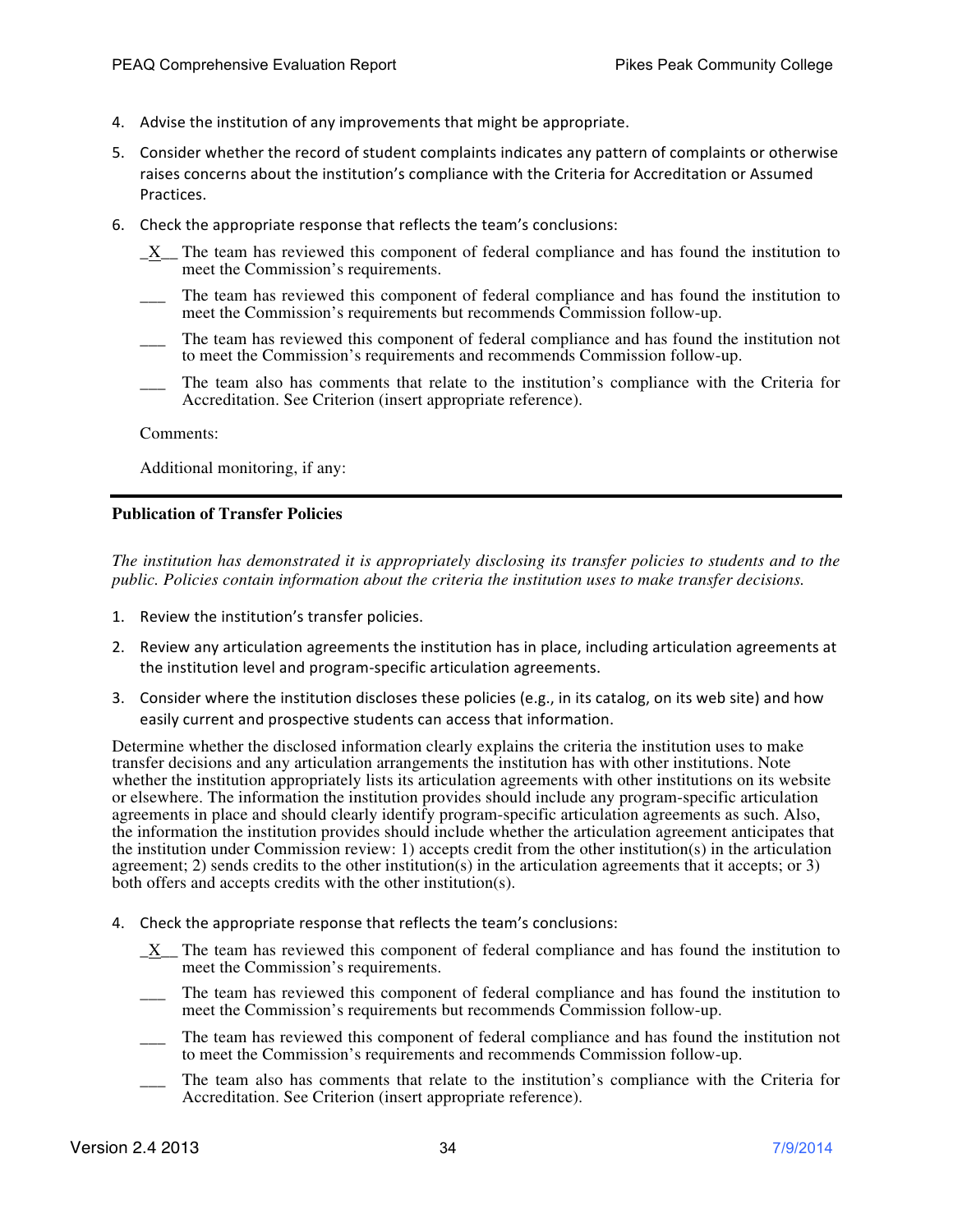Additional monitoring, if any:

### **Practices for Verification of Student Identity**

*The institution has demonstrated that it verifies the identity of students who participate in courses or programs provided to the student through distance or correspondence education and appropriately discloses additional fees related to verification to students and to protect their privacy.* 

- 1. Determine how the institution verifies that the student who enrolls in a course is the same student who submits assignments, takes exams, and earns a final grade. The team should ensure that the institution's approach respects student privacy.
- 2. Check that any fees related to verification and not included in tuition are explained to the students prior to enrollment in distance courses (e.g., a proctoring fee paid by students on the day of the proctored exam).
- 3. Check the appropriate response that reflects the team's conclusions:
	- \_X\_\_ The team has reviewed this component of federal compliance and has found the institution to meet the Commission's requirements.
	- The team has reviewed this component of federal compliance and has found the institution to meet the Commission's requirements but recommends Commission follow-up.
	- \_\_\_ The team has reviewed this component of federal compliance and has found the institution not to meet the Commission's requirements and recommends Commission follow-up.
	- The team also has comments that relate to the institution's compliance with the Criteria for Accreditation. See Criterion (insert appropriate reference).

Comments:

Additional monitoring, if any:

### **Title IV Program Responsibilities**

*The institution has presented evidence on the required components of the Title IV Program.*

### **This requirement has several components the institution and team must address:**

- *General Program Requirements. The institution has provided the Commission with information about the fulfillment of its Title IV program responsibilities, particularly findings from any review activities by the Department of Education. It has, as necessary, addressed any issues the Department raised regarding the institution's fulfillment of its responsibilities in this area.*
- *Financial Responsibility Requirements. The institution has provided the Commission with information about the Department's review of composite ratios and financial audits. It has, as necessary, addressed any issues the Department raised regarding the institution's fulfillment of its responsibilities in this area. (Note that the team should also be commenting under Criterion Five if an institution has significant issues with financial responsibility as demonstrated through ratios that are below acceptable levels or other financial responsibility findings by its auditor.)*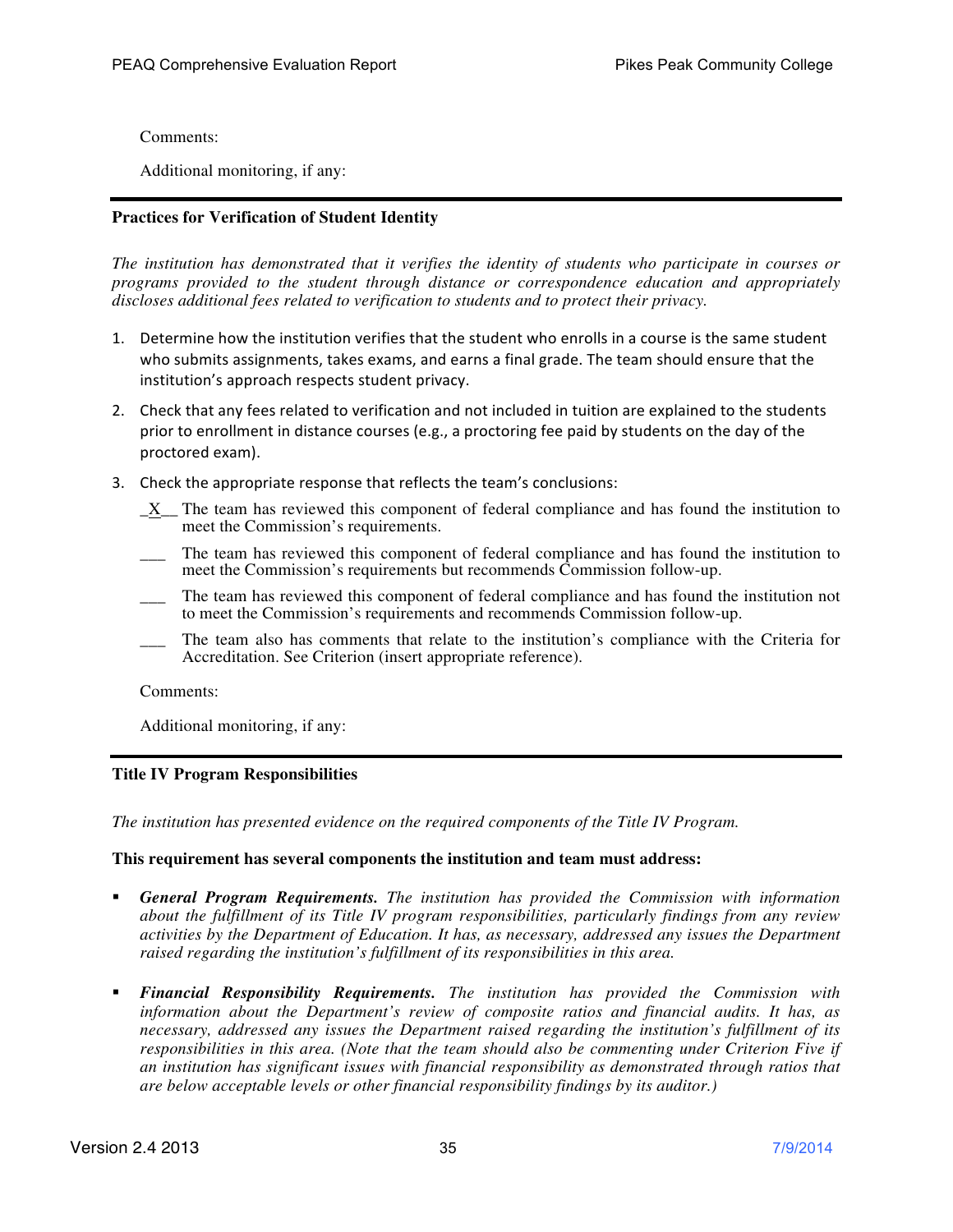- **Pefault Rates.** The institution has provided the Commission with information about its three year *default rate. It has a responsible program to work with students to minimize default rates. It has, as* necessary, addressed any issues the Department raised regarding the institution's fulfillment of its responsibilities in this area. Note for 2012 and thereafter institutions and teams should be using the three-year default rate based on revised default rate data published by the Department in September 2012; if the institution does not provide the default rate for three years leading up to the *comprehensive evaluation visit, the team should contact Commission staff.*
- *Campus Crime Information, Athletic Participation and Financial Aid, and Related Disclosures. The institution has provided the Commission with information about its disclosures. It has demonstrated, and the team has reviewed, the institution's policies and practices for ensuring compliance with these regulations.*
- *Student Right to Know. The institution has provided the Commission with information about its disclosures. It has demonstrated, and the team has reviewed, the institution's policies and practices for ensuring compliance with these regulations. The disclosures are accurate and provide appropriate information to students. (Note that the team should also be commenting under Criterion One if the team determines that disclosures are not accurate or appropriate.)*
- *Satisfactory Academic Progress and Attendance. The institution has provided the Commission with*  information about policies and practices for ensuring compliance with these regulations. The *institution has demonstrated that the policies and practices meet state or federal requirements and that the institution is appropriately applying these policies and practices to students. In most cases, teams should verify that these policies exist and are available to students, typically in the course catalog or student handbook. Note that the Commission does not necessarily require that the institution take attendance but does anticipate that institutional attendance policies will provide information to students about attendance at the institution.*
- *Contractual Relationships. The institution has presented a list of its contractual relationships related to its academic program and evidence of its compliance with Commission policies requiring notification or approval for contractual relationships (If the team learns that the institution has a contractual relationship that may require Commission approval and has not received Commission approval the team must require that the institution complete and file the change request form as soon as possible. The team should direct the institution to review the Contractual Change Application on the Commission's web site for more information.)*
- *Consortial Relationships. The institution has presented a list of its consortial relationships related to its academic program and evidence of its compliance with Commission policies requiring notification or approval for consortial relationships. (If the team learns that the institution has a consortial relationship that may require Commission approval and has not received Commission approval the team must require that the institution complete and file the form as soon as possible. The team should direct the institution to review the Consortial Change Application on the Commission's web site for more information.)*
- 1. Review all of the information that the institution discloses having to do with its Title IV program responsibilities.
- 2. Determine whether the Department has raised any issues related to the institution's compliance or whether the institution's auditor in the A-133 has raised any issues about the institution's compliance as well as look to see how carefully and effectively the institution handles its Title IV responsibilities.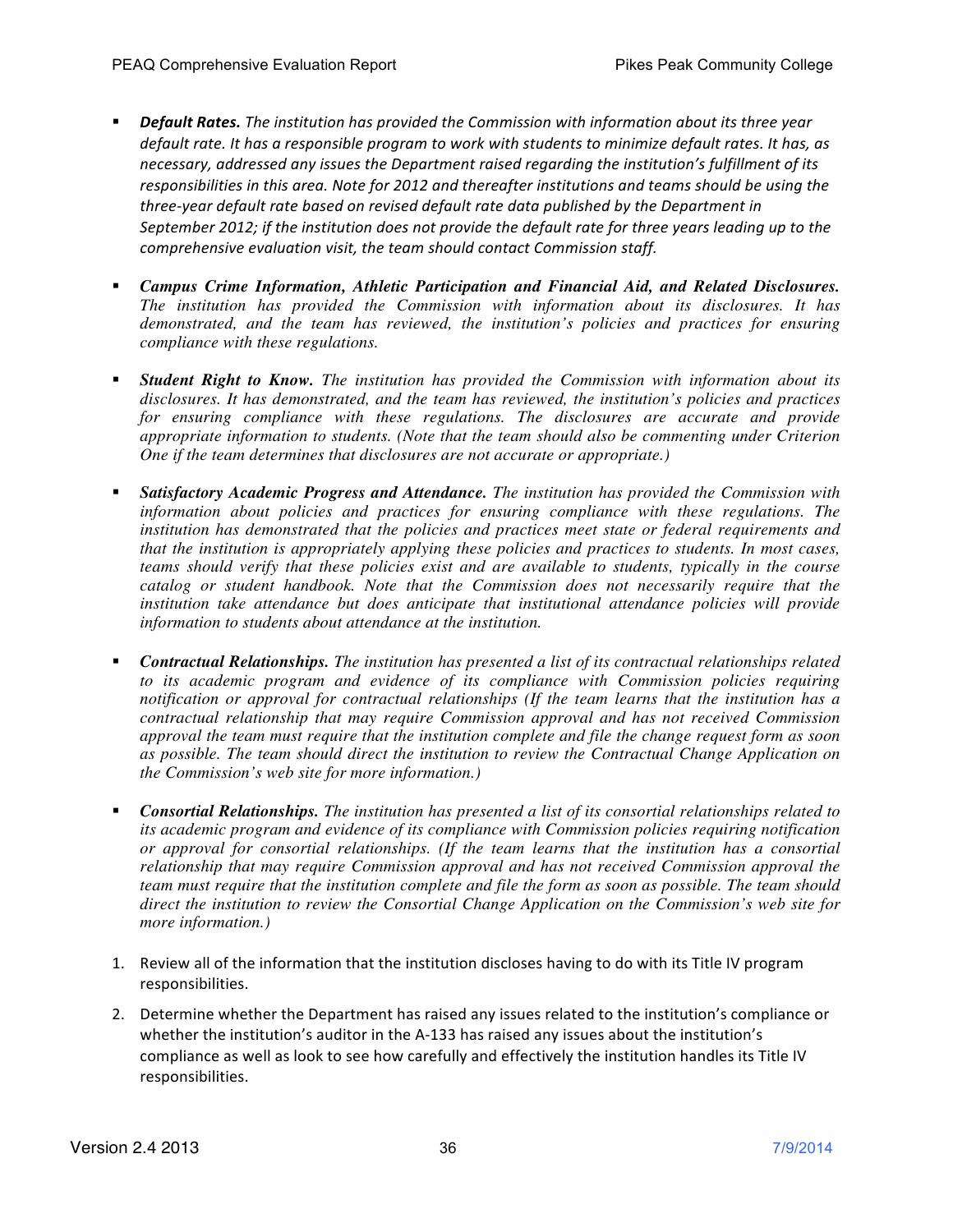- 3. If an institution has been cited or is not handling these responsibilities effectively, indicate that finding within the federal compliance portion of the team report and whether the institution appears to be moving forward with corrective action that the Department has determined to be appropriate.
- 4. If issues have been raised with the institution's compliance, decide whether these issues relate to the institution's ability to satisfy the Criteria for Accreditation, particularly with regard to whether its disclosures to students are candid and complete and demonstrate appropriate integrity (Core *Component 2.A and 2.B*).
- 5. Check the appropriate response that reflects the team's conclusions:
	- \_X\_\_ The team has reviewed this component of federal compliance and has found the institution to meet the Commission's requirements.
	- The team has reviewed this component of federal compliance and has found the institution to meet the Commission's requirements but recommends Commission follow-up.
	- \_\_\_ The team has reviewed this component of federal compliance and has found the institution not to meet the Commission's requirements and recommends Commission follow-up.
	- The team also has comments that relate to the institution's compliance with the Criteria for Accreditation. See Criterion (insert appropriate reference).

Additional monitoring, if any:

### **Required Information for Students and the Public**

- 1. Verify that the institution publishes fair, accurate, and complete information on the following topics: the calendar, grading, admissions, academic program requirements, tuition and fees, and refund policies.
- 2. Check the appropriate response that reflects the team's conclusions:
	- $X$  The team has reviewed this component of federal compliance and has found the institution to meet the Commission's requirements.
	- \_\_\_ The team has reviewed this component of federal compliance and has found the institution to meet the Commission's requirements but recommends Commission follow-up.
	- \_\_\_ The team has reviewed this component of federal compliance and has found the institution not to meet the Commission's requirements and recommends Commission follow-up.
	- The team also has comments that relate to the institution's compliance with the Criteria for Accreditation. See Criterion (insert appropriate reference).

Comments:

Additional monitoring, if any:

### **Advertising and Recruitment Materials and Other Public Information**

*The institution has documented that it provides accurate, timely and appropriately detailed information to current and prospective students and the public about its accreditation status with the Commission and other agencies as well as about its programs, locations and policies.*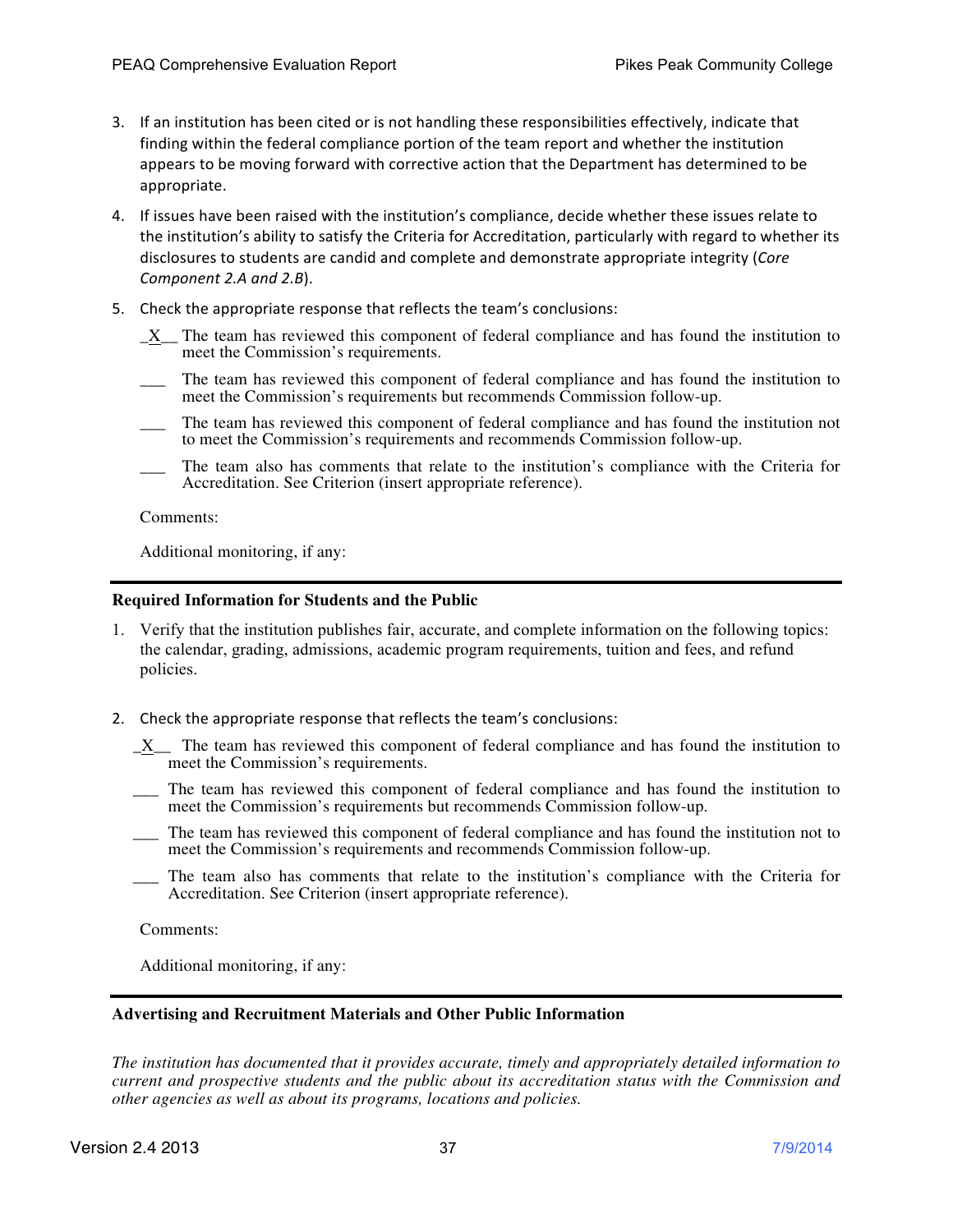- 1. Review the institution's disclosure about its accreditation status with the Commission to determine whether the information it provides is accurate and complete, appropriately formatted and contains the Commission's web address.
- 2. Review institutional disclosures about its relationship with other accrediting agencies for accuracy and for appropriate consumer information, particularly regarding the link between specialized/professional accreditation and the licensure necessary for employment in many professional or specialized areas.
- 3. Review the institution's catalog, brochures, recruiting materials, and information provided by the institution's advisors or counselors to determine whether the institution provides accurate information to current and prospective students about its accreditation, placement or licensure, program requirements, etc.
- 4. Check the appropriate response that reflects the team's conclusions:
	- \_X\_\_ The team has reviewed this component of federal compliance and has found the institution to meet the Commission's requirements.
	- The team has reviewed this component of federal compliance and has found the institution to meet the Commission's requirements but recommends Commission follow-up.
	- \_\_\_ The team has reviewed this component of federal compliance and has found the institution not to meet the Commission's requirements and recommends Commission follow-up.
	- The team also has comments that relate to the institution's compliance with the Criteria for Accreditation. See Criterion (insert appropriate reference).

Additional monitoring, if any:

### **Review of Student Outcome Data**

- 1. Review the student outcome data the institution collects to determine whether it is appropriate and sufficient based on the kinds of academic programs it offers and the students it serves.
- 2. Determine whether the institution uses this information effectively to make decisions about academic programs and requirements and to determine its effectiveness in achieving its educational objectives.
- 3. Check the appropriate response that reflects the team's conclusions:
	- \_X\_\_ The team has reviewed this component of federal compliance and has found the institution to meet the Commission's requirements.
	- \_\_\_ The team has reviewed this component of federal compliance and has found the institution to meet the Commission's requirements but recommends Commission follow-up.
	- \_\_\_ The team has reviewed this component of federal compliance and has found the institution not to meet the Commission's requirements and recommends Commission follow-up.
	- \_\_\_ The team also has comments that relate to the institution's compliance with the Criteria for Accreditation. See Criterion (insert appropriate reference).

Comments: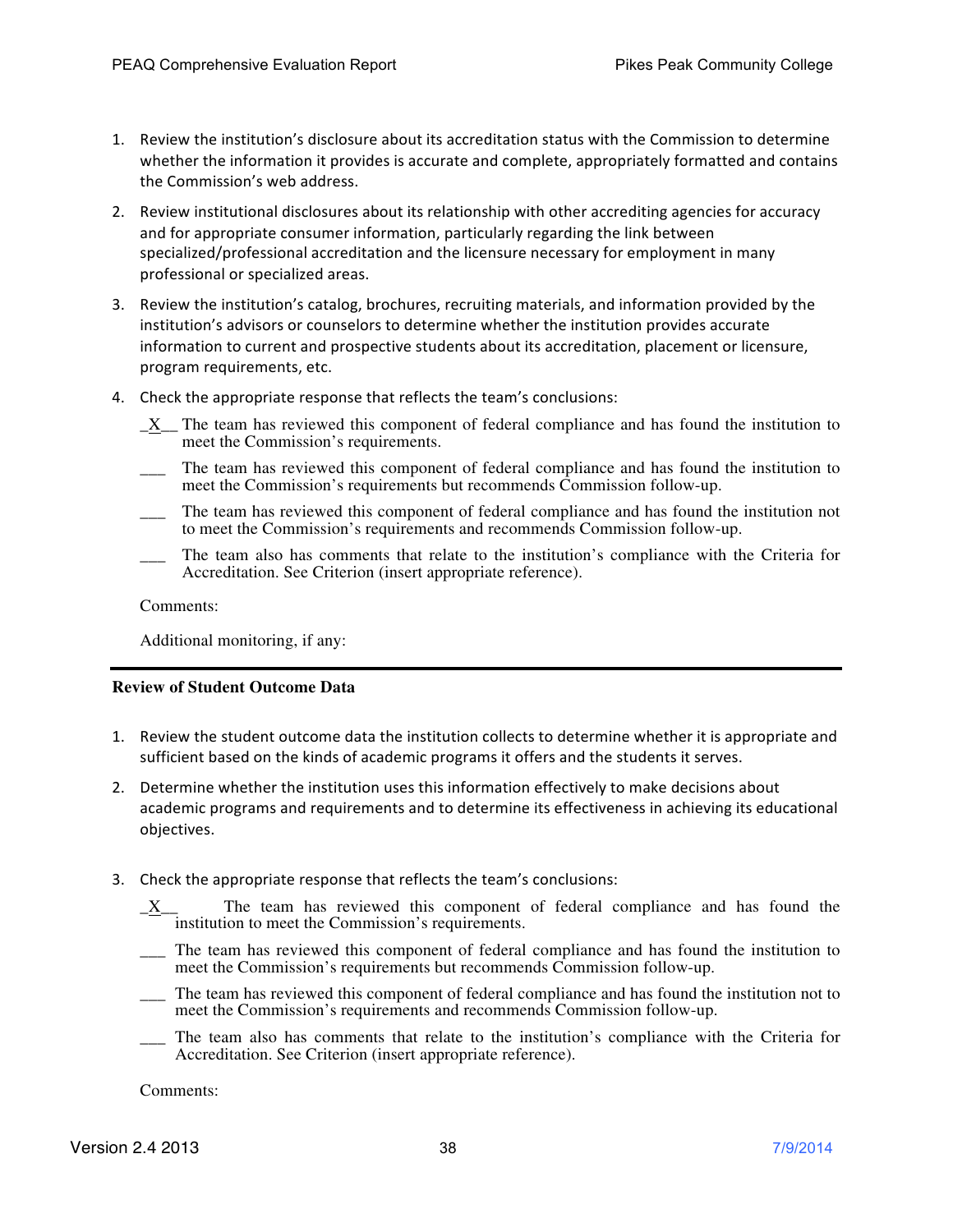Additional monitoring, if any:

### **Standing with State and Other Accrediting Agencies**

*The institution has documented that it discloses accurately to the public and the Commission its relationship with any other specialized, professional or institutional accreditor and with all governing or coordinating bodies in states in which the institution may have a presence.*

*The team has considered any potential implications for accreditation by the Higher Learning Commission of sanction or loss of status by the institution with any other accrediting agency or loss of authorization in any state.*

*Important note: If the team is recommending initial or continued status, and the institution is now or has been in the past five years under sanction or show-cause with, or has received an adverse action (i.e., withdrawal, suspension, denial, or termination) from, any other federally recognized specialized or institutional accreditor or a state entity, then the team must explain the sanction or adverse action of the other agency in the body of the Assurance Section of the Team Report and provide its rationale for recommending Commission status in light of this action. In addition, the team must contact the staff liaison immediately if it learns that the institution is at risk of losing its degree authorization or lacks such authorization in any state in which the institution meets state presence requirements.*

- 1. Review the information, particularly any information that indicates the institution is under sanction or show-cause or has had its status with any agency suspended, revoked, or terminated, as well as the reasons for such actions.
- 2. Determine whether this information provides any indication about the institution's capacity to meet the Commission's Criteria for Accreditation. Should the team learn that the institution is at risk of losing, or has lost, its degree or program authorization in any state in which it meets state presence requirements, it should contact the Commission staff liaison immediately.
- 3. Check the appropriate response that reflects the team's conclusions:
	- \_X\_\_ The team has reviewed this component of federal compliance and has found the institution to meet the Commission's requirements.
	- The team has reviewed this component of federal compliance and has found the institution to meet the Commission's requirements but recommends Commission follow-up.
	- \_\_\_ The team has reviewed this component of federal compliance and has found the institution not to meet the Commission's requirements and recommends Commission follow-up.
	- The team also has comments that relate to the institution's compliance with the Criteria for Accreditation. See Criterion (insert appropriate reference).

Comments:

Additional monitoring, if any:

### **Public Notification of Opportunity to Comment**

*The institution has made an appropriate and timely effort to solicit third party comments. The team has evaluated any comments received and completed any necessary follow-up on issues raised in these comments. Note that if the team has determined that any issues raised by third-party comment relate to*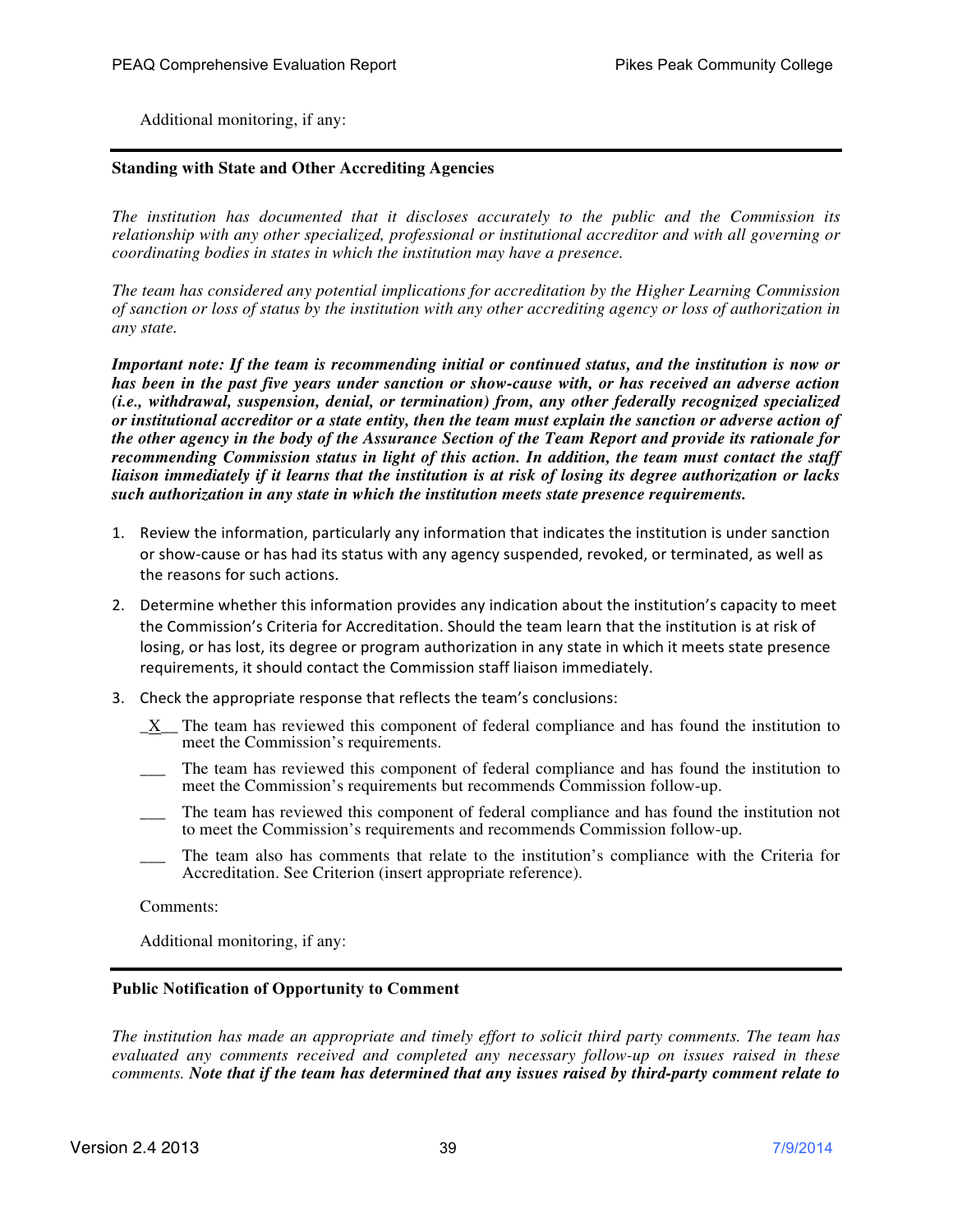### *the team's review of the institution's compliance with the Criteria for Accreditation, it must discuss this information and its analysis in the body of the Assurance Section of the Team Report.*

- 1. Review information about the public disclosure of the upcoming visit, including sample announcements, to determine whether the institution made an appropriate and timely effort to notify the public and seek comments.
- 2. Evaluate the comments to determine whether the team needs to follow-up on any issues through its interviews and review of documentation during the visit process.
- 3. Check the appropriate response that reflects the team's conclusions:
	- \_X\_\_ The team has reviewed this component of federal compliance and has found the institution to meet the Commission's requirements.
	- The team has reviewed this component of federal compliance and has found the institution to meet the Commission's requirements but recommends Commission follow-up.
	- \_\_\_ The team has reviewed this component of federal compliance and has found the institution not to meet the Commission's requirements and recommends Commission follow-up.
	- \_\_\_ The team also has comments that relate to the institution's compliance with the Criteria for Accreditation. See Criterion (insert appropriate reference).

Comments:

Additional monitoring, if any:

### **Institutional Materials Related to Federal Compliance Reviewed by the Team**

Provide a list materials reviewed here: 2013-2014 PPCC Academic Catalog Student Handbook Pikes Peak Community College Web Site Fall 2013 and Spring 2014 Schedule of Classes Credit Hour Worksheet Credit Hour Policy EC 305 Education Procedure – General Course Building Guidelines EC 305 Education Procedure – Hybrid and Online Courses Student Complaint Procedure Student Complaint Log EP310 Education Procedure – Student Compaints Grievance Policies and Procedures PPCC Policies and Procedures Manual Transfer Statements Online course practices for identity verification Financial Aid Policies Financial Aid Audits Program Participation Agreement Eligibility and Certification Approval Report Satisfactory Academic Progress Policy PPCC Factbook Campus Crime Information PPCC brochures and marketing materials Legal advertisements for Third Party Comment Letter from HLC regarding Third Party Comments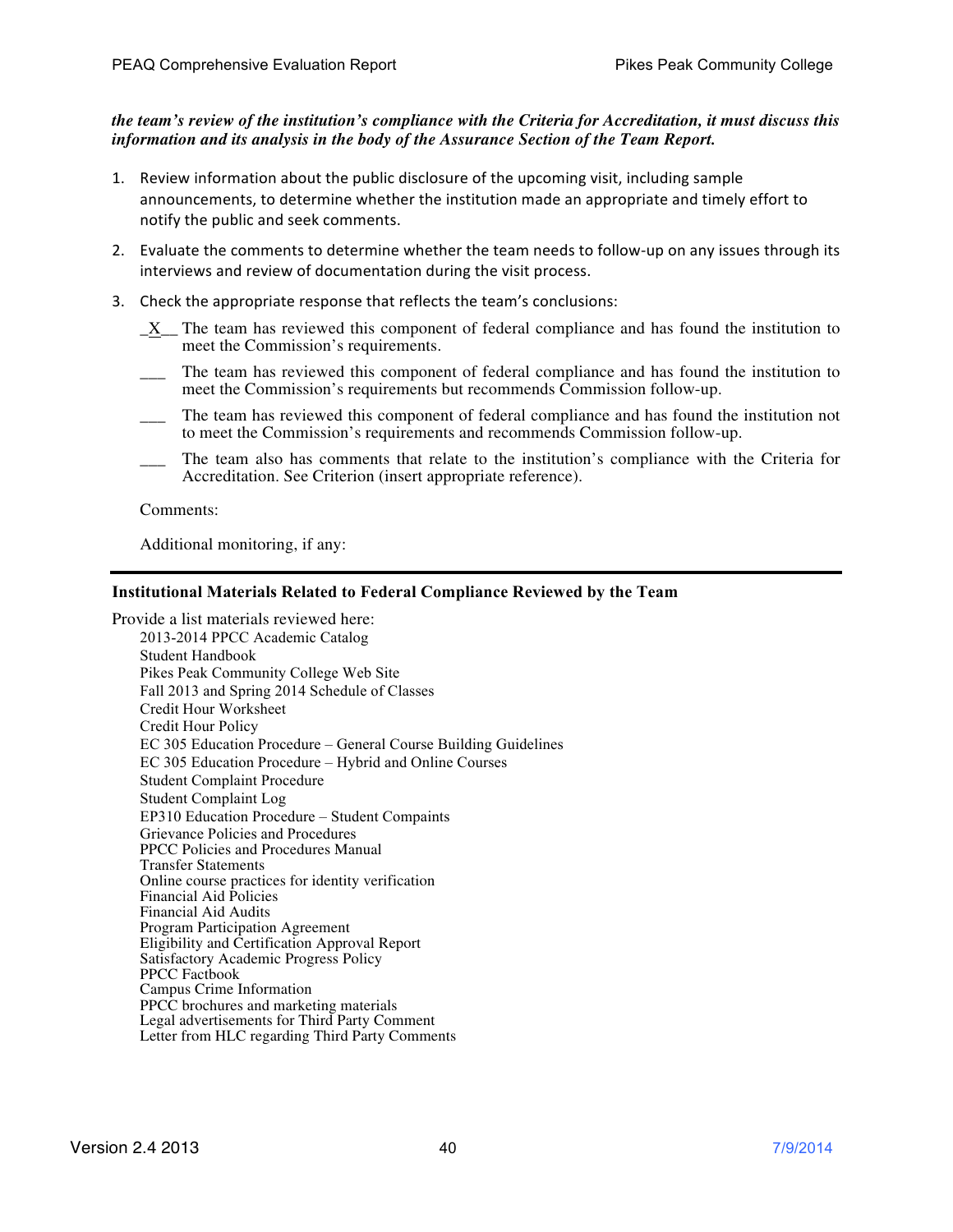# **Appendix**

# **Team Worksheet for Evaluating an Institution's Program Length and Tuition, Assignment of Credit Hours and on Clock Hours**

**Institution under review: Pikes Peak Community College** 

# **Part 1: Program Length and Tuition**

### **Instructions**

The institution has documented that it has credit hour assignments and degree program lengths within the range of good practice in higher education and that tuition is consistent across degree programs (or that there is a rational basis for any program-specific tuition).

Review the *"Worksheet for Use by Institutions on the Assignment of Credit Hours and on Clock Hours"* as well as the course catalog and other attachments required for the institutional worksheet.

# **Worksheet on Program Length and Tuition**

### **A. Answer the Following Questions**

Are the institution's degree program requirements within the range of good practice in higher education and contribute to an academic environment in which students receive a rigorous and thorough education?

 $X$   $Y$ es  $N$ o

Comments:

Are the institution's tuition costs across programs within the range of good practice in higher education and contribute to an academic environment in which students receive a rigorous and thorough education?

X Yes No

Comments:

### **B. Recommend Commission Follow-up, If Appropriate**

Is any Commission follow-up required related to the institution's program length and tuition practices?

 $X$  Yes  $N<sub>0</sub>$ 

Rationale: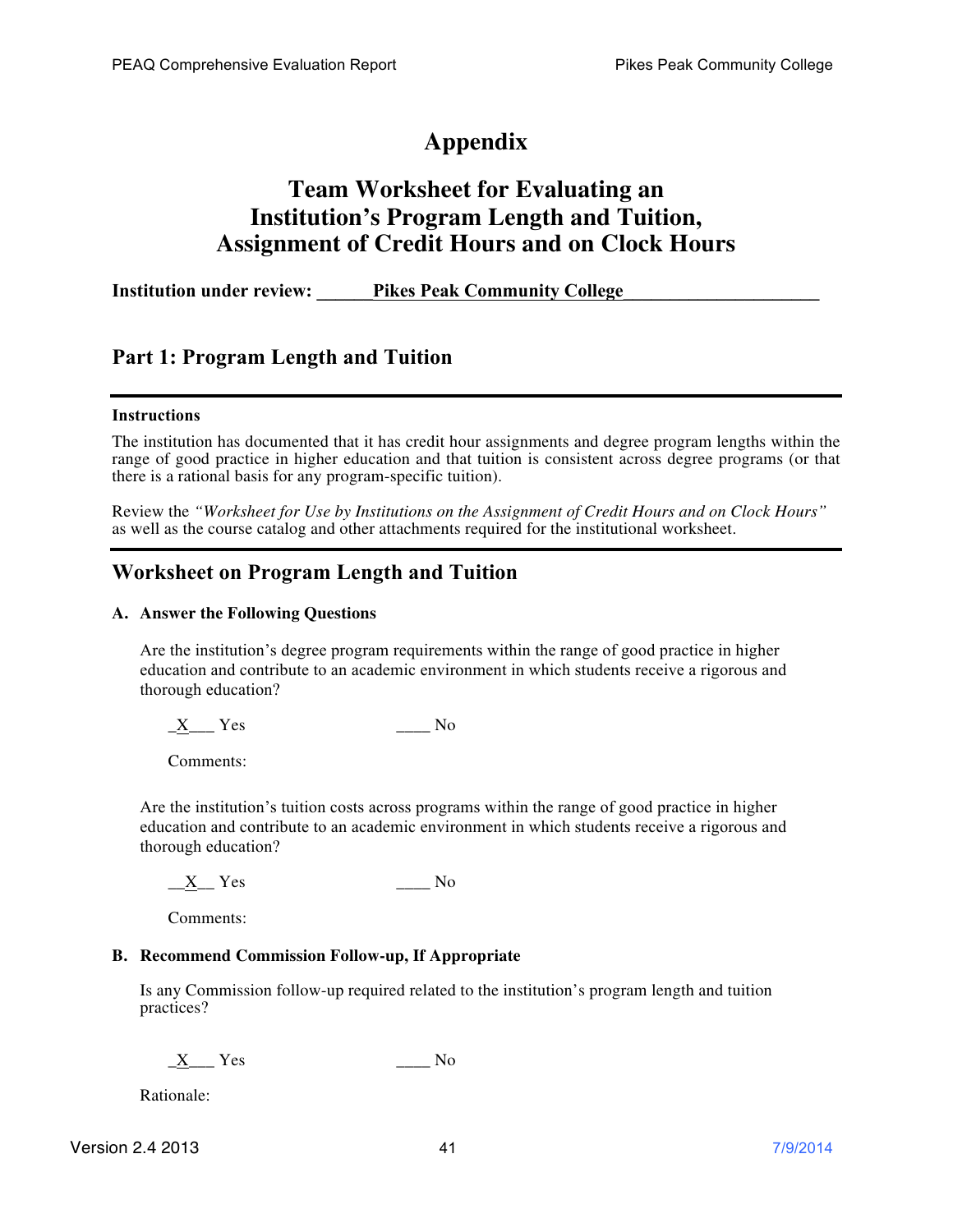Identify the type of Commission monitoring required and the due date:

# **Part 2: Assignment of Credit Hours**

### **Instructions**

In assessing the appropriateness of the credit allocations provided by the institution the team should complete the following steps:

- 1. Review the Worksheet completed by the institution, which provides information about an institution's academic calendar and an overview of credit hour assignments across institutional offerings and delivery formats, and the institution's policy and procedures for awarding credit hours. Note that such policies may be at the institution or department level and may be differentiated by such distinctions as undergraduate or graduate, by delivery format, etc.
- 2. Identify the institution's principal degree levels and the number of credit hours for degrees at each level. The following minimum number of credit hours should apply at a semester institution:
	- Associate's degrees  $= 60$  hours
	- Bachelor's degrees  $= 120$  hours
	- Master's or other degrees beyond the Bachelor's = at least 30 hours beyond the Bachelor's degree
	- Note that one quarter hour = .67 semester hour
	- Any exceptions to this requirement must be explained and justified.
- 3. Scan the course descriptions in the catalog and the number of credit hours assigned for courses in different departments at the institution.
	- At semester-based institutions courses will be typically be from two to four credit hours (or approximately five quarter hours) and extend approximately 14-16 weeks (or approximately 10 weeks for a quarter). The description in the catalog should indicate a course that is appropriately rigorous and has collegiate expectations for objectives and workload. Identify courses/disciplines that seem to depart markedly from these expectations.
	- Institutions may have courses that are in compressed format, self-paced, or otherwise alternatively structured. Credit assignments should be reasonable. (For example, as a fulltime load for a traditional semester is typically 15 credits, it might be expected that the norm for a full-time load in a five-week term is 5 credits; therefore, a single five-week course awarding 10 credits would be subject to inquiry and justification.)
	- Teams should be sure to scan across disciplines, delivery mode, and types of academic activities.
	- Federal regulations allow for an institution to have two credit-hour awards: one award for Title IV purposes and following the above federal definition and one for the purpose of defining progression in and completion of an academic program at that institution. Commission procedure also permits this approach.
- 4. Scan course schedules to determine how frequently courses meet each week and what other scheduled activities are required for each course. Pay particular attention to alternatively-structured or other courses with particularly high credit hours for a course completed in a short period of time or with less frequently scheduled interaction between student and instructor.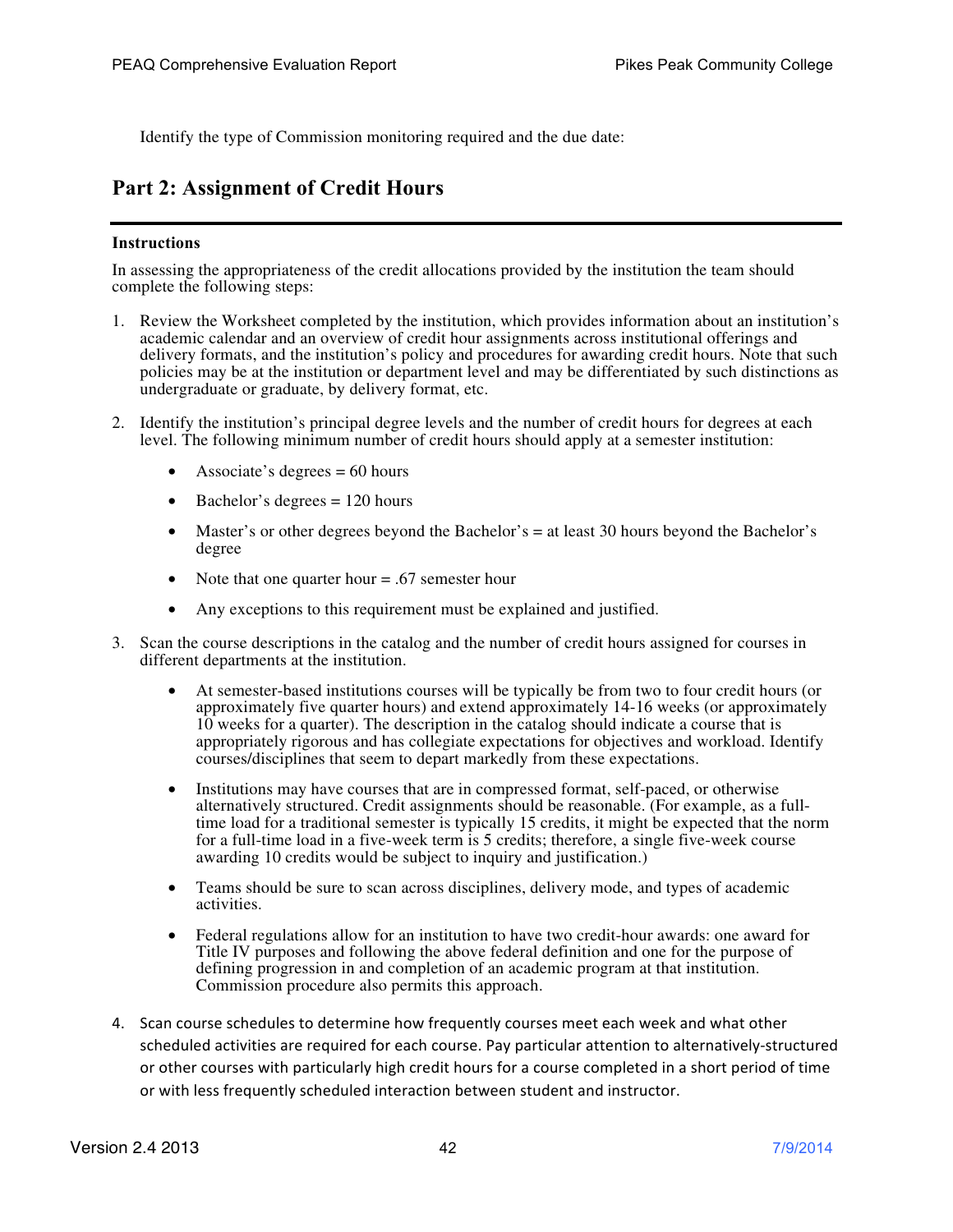- 5. **Sampling.** Teams will need to sample some number of degree programs based on the headcount at the institution and the range of programs it offers.
	- At a minimum, teams should anticipate sampling at least a few programs at each degree level.
	- For institutions with several different academic calendars or terms or with a wide range of academic programs, the team should expand the sample size appropriately to ensure that it is paying careful attention to alternative format and compressed and accelerated courses.
	- Where the institution offers the same course in more than one format, the team is advised to sample across the various formats to test for consistency.
	- For the programs the team sampled, the team should review syllabi and intended learning outcomes for several of the courses in the program, identify the contact hours for each course, and expectations for homework or work outside of instructional time.
	- The team should pay particular attention to alternatively-structured and other courses that have high credit hours and less frequently scheduled interaction between the students and the instructor.
	- Provide information on the samples in the appropriate space on the worksheet.
- 6. Consider the following questions:
	- Does the institution's policy for awarding credit address all the delivery formats employed by the institution?
	- Does that policy address the amount of instructional or contact time assigned and homework typically expected of a student with regard to credit hours earned?
	- For institutions with courses in alternative formats or with less instructional and homework time than would be typically expected, does that policy also equate credit hours with intended learning outcomes and student achievement that could be reasonably achieved by a student in the timeframe allotted for the course?
	- Is the policy reasonable within the federal definition as well as within the range of good practice in higher education? (Note that the Commission will expect that credit hour policies at public institutions that meet state regulatory requirements or are dictated by the state will likely meet federal definitions as well.)
	- If so, is the institution's assignment of credit to courses reflective of its policy on the award of credit?
- 7. If the answers to the above questions lead the team to conclude that there may be a problem with the credit hours awarded the team should recommend the following:
	- If the problem involves a poor or insufficiently-detailed institutional policy, the team should call for a revised policy as soon as possible by requiring a monitoring report within no more than one year that demonstrates the institution has a revised policy and evidence of implementation.
	- If the team identifies an application problem and that problem is isolated to a few courses or single department or division or learning format, the team should call for follow-up activities (monitoring report or focused evaluation) to ensure that the problems are corrected within no more than one year.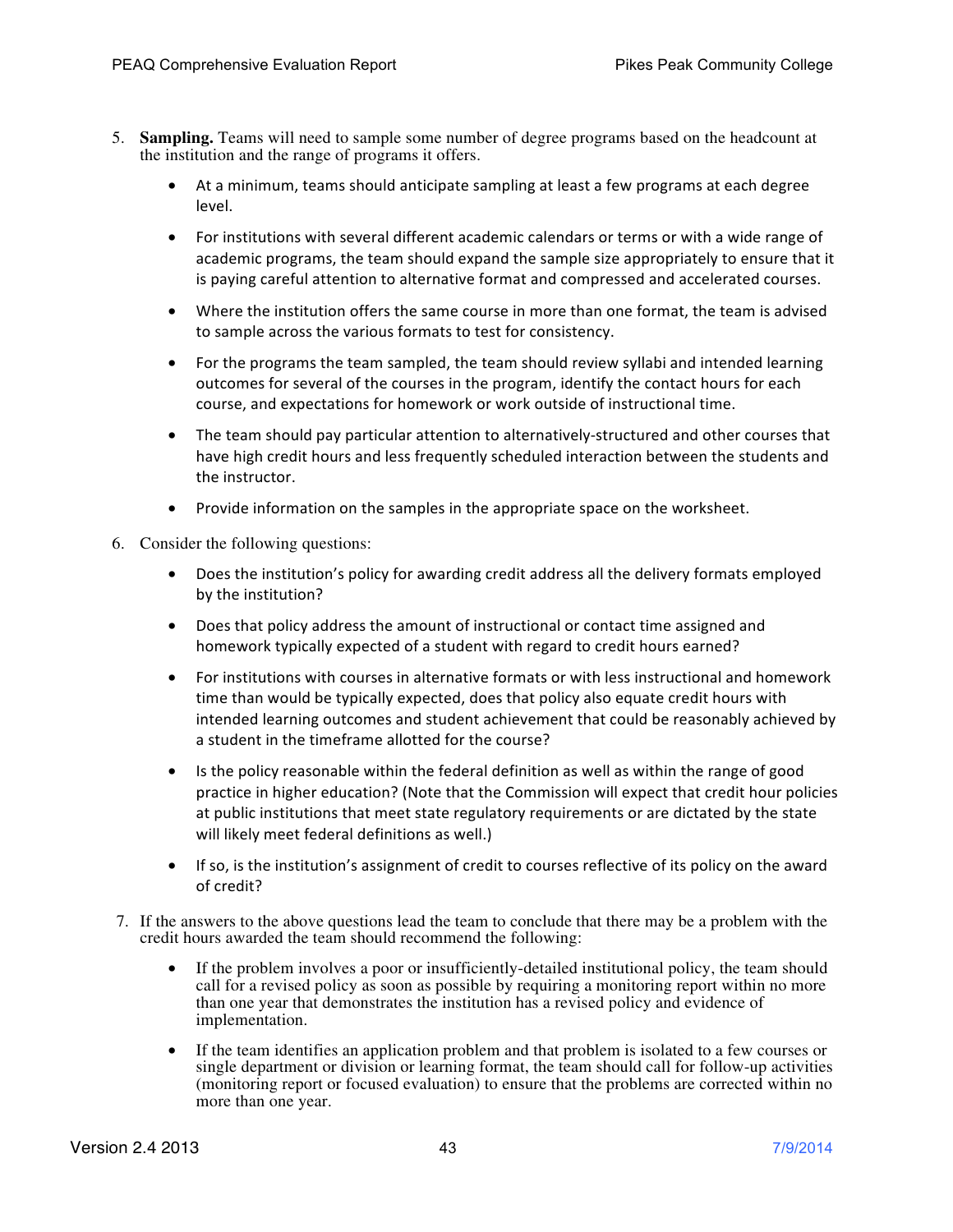• If the team identifies systematic non-compliance across the institution with regard to the award of credit, the team should notify Commission staff immediately and work with staff to design appropriate follow-up activities. The Commission shall understand systematic noncompliance to mean that the institution lacks any policies to determine the award of academic credit or that there is an inappropriate award of institutional credit not in conformity with the policies established by the institution or with commonly accepted practices in higher education across multiple programs or divisions or affecting significant numbers of students.

# **Worksheet on Assignment of Credit Hours**

A. Identify the Sample Courses and Programs Reviewed by the Team (see #5 of instructions in completing this section)

The team reviewed the credit hour worksheet submitted by the institution and met with the Registrar who prepared the document.

- The team member reviewed a sampling of courses of irregular length or starting time and confirmed that they contained the appropriate number of contact hours.
- The team member compared a sampling of 50 courses from the Spring schedule against the time sheet and confirmed that the worksheet was accurate.

The Team reviewed course syllabi in two AA programs (general associate in arts and AA in Communication), two AS programs (AS in Computer Science and AS in Chemistry), and four AAS programs (Accounting, Culinary Arts, Heating, Air Conditioning and Refrigeration, and Welding). Syllabi confirmed that courses listed appropriate learning outcomes, contact hours, and expectations for work outside the classroom.

The Team also reviewed the CCCS policy on credit hour determination. All PCC courses must follow System guidelines.

### **B. Answer the Following Questions**

### **1) Institutional Policies on Credit Hours**

Does the institution's policy for awarding credit address all the delivery formats employed by the institution? (Note that for this question and the questions that follow an institution may have a single comprehensive policy or multiple policies.)

 $X_{\text{max}}$  Yes  $\text{max}$  No

Comments:

Does that policy relate the amount of instructional or contact time provided and homework typically expected of a student to the credit hours awarded for the classes offered in the delivery formats offered by the institution? (Note that an institution's policy must go beyond simply stating that it awards credit solely based on assessment of student learning and should also reference instructional time.)

 $X$  Yes  $N$ 

Comments:

For institutions with non-traditional courses in alternative formats or with less instructional and homework time than would be typically expected, does that policy equate credit hours with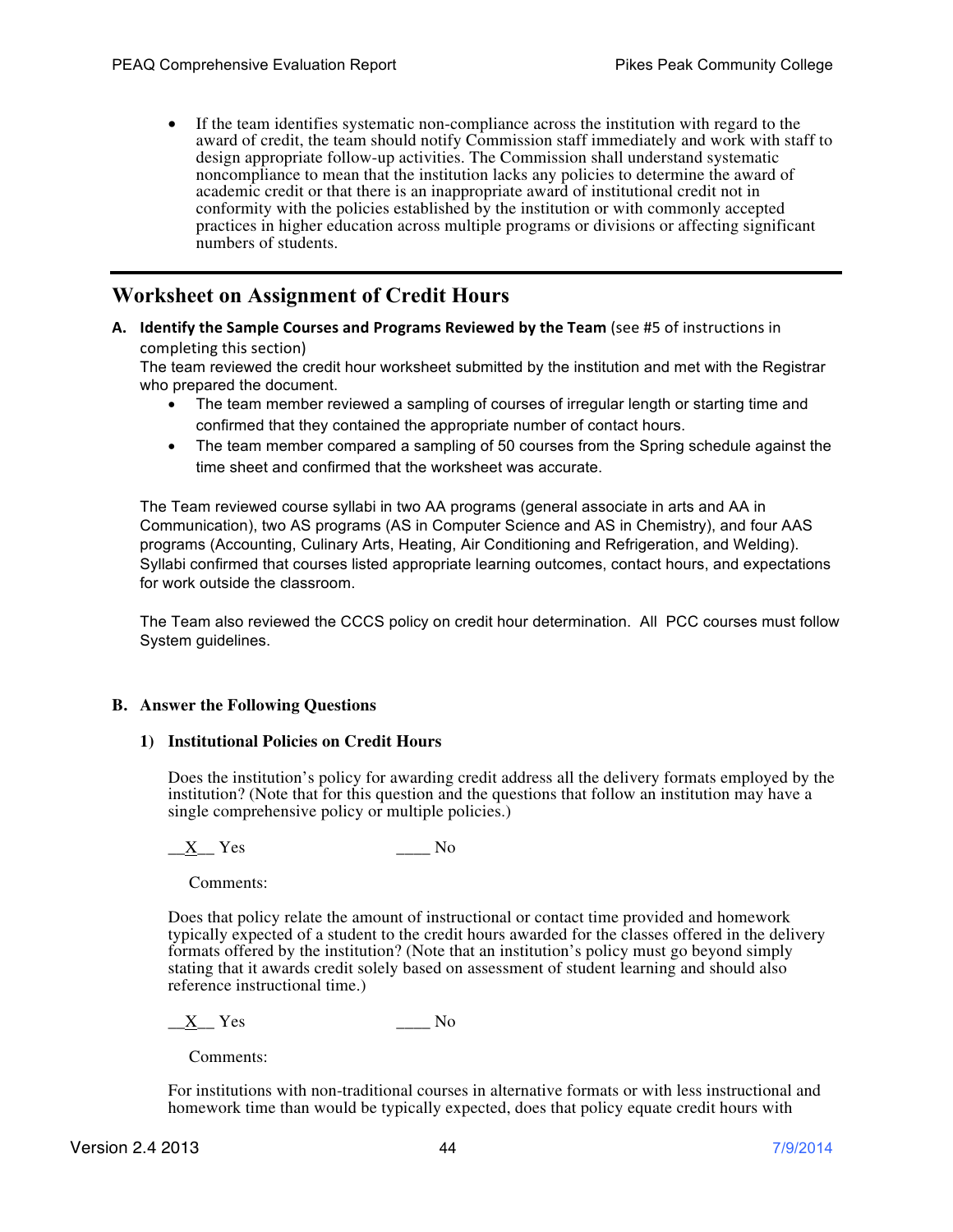intended learning outcomes and student achievement that could be reasonably achieved by a student in the timeframe and utilizing the activities allotted for the course?

Yes No

Comments: Does not apply

Is the policy reasonable within the federal definition as well as within the range of good practice in higher education? (Note that the Commission will expect that credit hour policies at public institutions that meet state regulatory requirements or are dictated by the state will likely meet federal definitions as well.)

 $X$  Yes No

Comments:

### **2) Application of Policies**

Are the course descriptions and syllabi in the sample academic programs reviewed by the team appropriate and reflective of the institution's policy on the award of credit? (Note that the Commission will expect that credit hour policies at public institutions that meet state regulatory requirements or are dictated by the state will likely meet federal definitions as well.)

 $X$  Yes No

Comments:

Are the learning outcomes in the sample reviewed by the team appropriate to the courses and programs reviewed and in keeping with the institution's policy on the award of credit?

 $X_{\text{max}}$  Yes  $\text{max}$  No

Comments:

If the institution offers any alternative delivery or compressed format courses or programs, were the course descriptions and syllabi for those courses appropriate and reflective of the institution's policy on the award of academic credit?

 $X$  Yes  $N_o$ 

Comments:

If the institution offers alternative delivery or compressed format courses or programs, are the learning outcomes reviewed by the team appropriate to the courses and programs reviewed and in keeping with the institution's policy on the award of credit? Are the learning outcomes reasonably capable of being fulfilled by students in the time allocated to justify the allocation of credit?

 $X$  Yes  $N<sub>0</sub>$ 

Comments:

Is the institution's actual assignment of credit to courses and programs across the institution reflective of its policy on the award of credit and reasonable and appropriate within commonly accepted practice in higher education?

 $X$  Yes No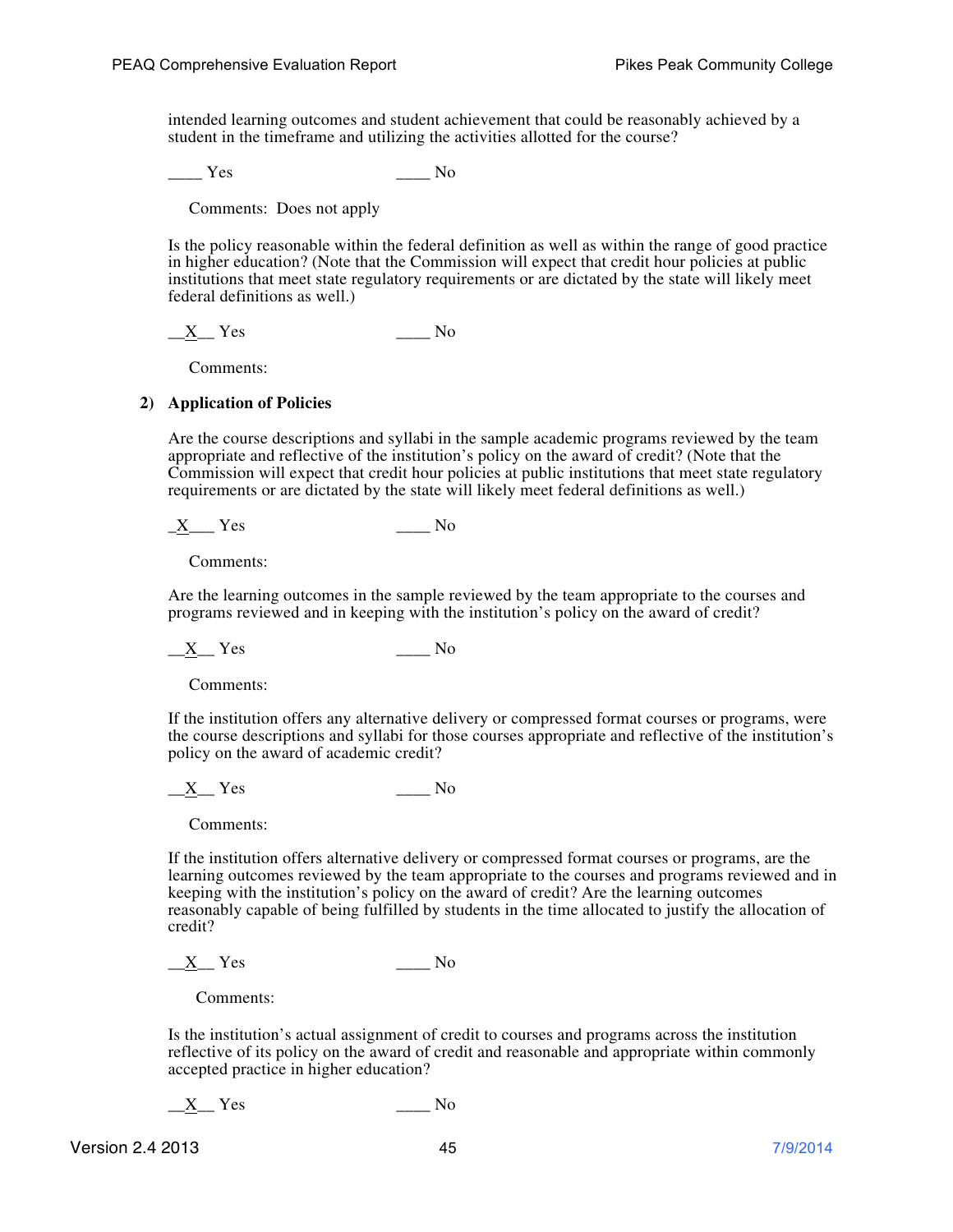### **C. Recommend Commission Follow-up, If Appropriate**

*Review the responses provided in this section. If the team has responded "no" to any of the questions above, the team will need to assign Commission follow-up to assure that the institution comes into compliance with expectations regarding the assignment of credit hours.*

Is any Commission follow-up required related to the institution's credit hour policies and practices?

 $\frac{X}{X}$  Yes  $\frac{X}{X}$  No

Rationale:

Identify the type of Commission monitoring required and the due date:

**D. Identify and Explain Any Findings of Systematic Non-Compliance in One or More Educational Programs with Commission Policies Regarding the Credit Hour**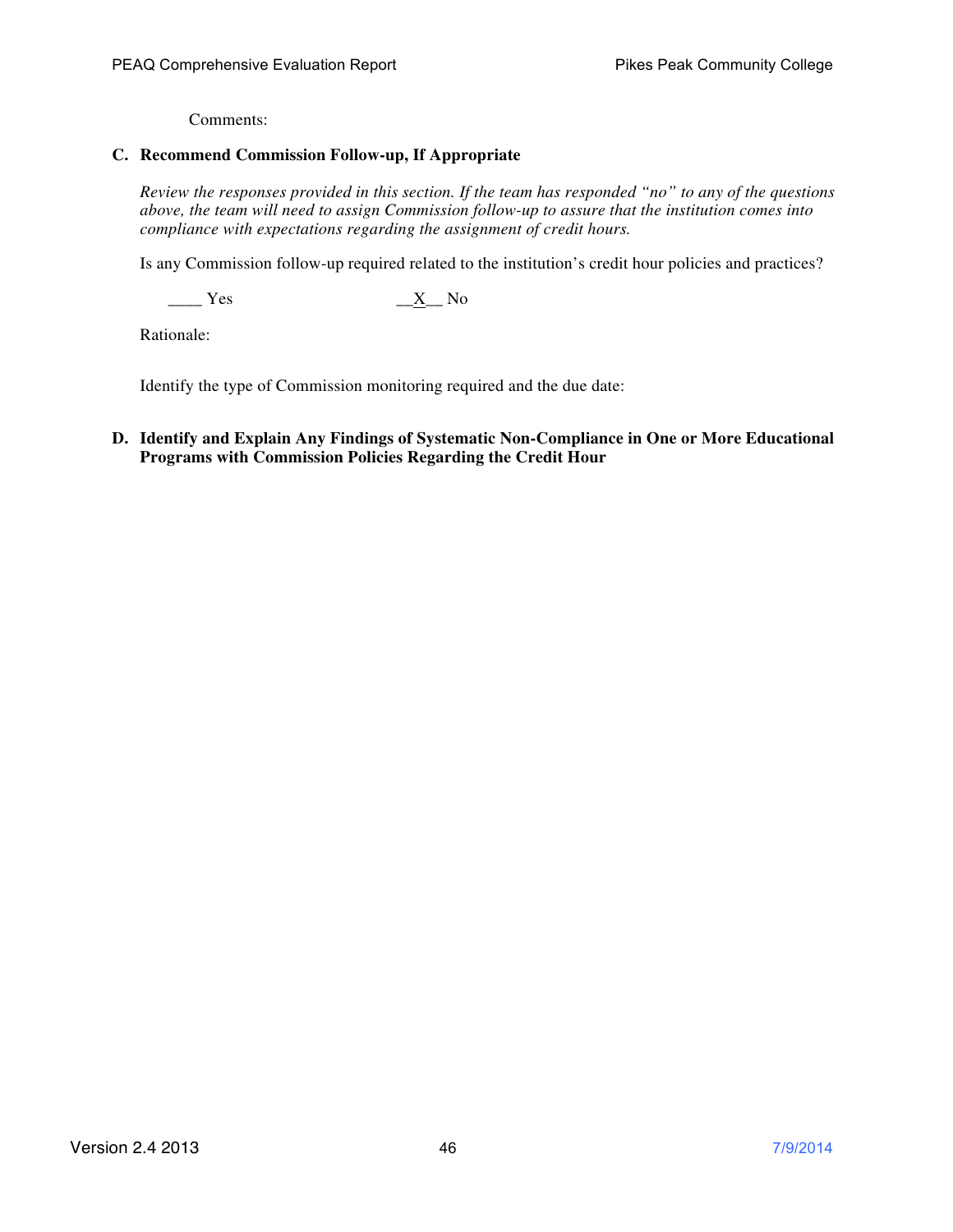# **Part 3: Clock Hours**

Does the institution offer any degree or certificate programs in clock hours?

Yes No

Does the institution offer any degree or certificate programs that must be reported to the Department of Education in clock hours for Title IV purposes even though students may earn credit hours for graduation from these programs?

\_\_\_\_ Yes \_\_\_\_ No

**If the answer to either question is "Yes," complete this part of the form.**

### **Instructions**

**This worksheet is not intended for teams to evaluate whether an institution has assigned credit hours relative to contact hours in accordance with the Carnegie definition of the credit hour. This worksheet solely addresses those programs reported to the Department of Education in clock hours for Title IV purposes.** 

Complete this worksheet **only if** the institution offers any degree or certificate programs in clock hours OR that must be reported to the U.S. Department of Education in clock hours for Title IV purposes even though students may earn credit hours for graduation from these programs. Non-degree programs subject to clock hour requirements (an institution is required to measure student progress in clock hours for federal or state purposes or for graduates to apply for licensure) are not subject to the credit hour definitions per se but will need to provide conversions to semester or quarter hours for Title IV purposes. Clock-hour programs might include teacher education, nursing, or other programs in licensed fields.

For these programs Federal regulations require that they follow the federal formula listed below. If there are no deficiencies identified by the accrediting agency in the institution's overall policy for awarding semester or quarter credit, accrediting agency may provide permission for the institution to provide less instruction provided that the student's work outside class in addition to direct instruction meets the applicable quantitative clock hour requirements noted below.

Federal Formula for Minimum Number of Clock Hours of Instruction (34 CFR §668.8)

1 semester or trimester hour must include at least 37.5 clock hours of instruction 1 quarter hour must include at least 25 clock hours of instruction

Note that the institution may have a lower rate if the institution's requirement for student work outside of class combined with the actual clock hours of instruction equals the above formula provided that a semester/trimester hour includes at least 30 clock hours of actual instruction and a quarter hour include at least 20 semester hours.

# **Worksheet on Clock Hours**

### **A. Answer the Following Questions**

Does the institution's credit to clock hour formula match the federal formula?

 $\frac{1}{\sqrt{1-\frac{1}{\sqrt{1-\frac{1}{\sqrt{1-\frac{1}{\sqrt{1-\frac{1}{\sqrt{1-\frac{1}{\sqrt{1-\frac{1}{\sqrt{1-\frac{1}{\sqrt{1-\frac{1}{\sqrt{1-\frac{1}{\sqrt{1-\frac{1}{\sqrt{1-\frac{1}{\sqrt{1-\frac{1}{\sqrt{1-\frac{1}{\sqrt{1-\frac{1}{\sqrt{1-\frac{1}{\sqrt{1-\frac{1}{\sqrt{1-\frac{1}{\sqrt{1-\frac{1}{\sqrt{1-\frac{1}{\sqrt{1-\frac{1}{\sqrt{1-\frac{1}{\sqrt{1-\frac{1}{\sqrt{1-\frac{1}{\sqrt{1-\frac{1$ 

Comments: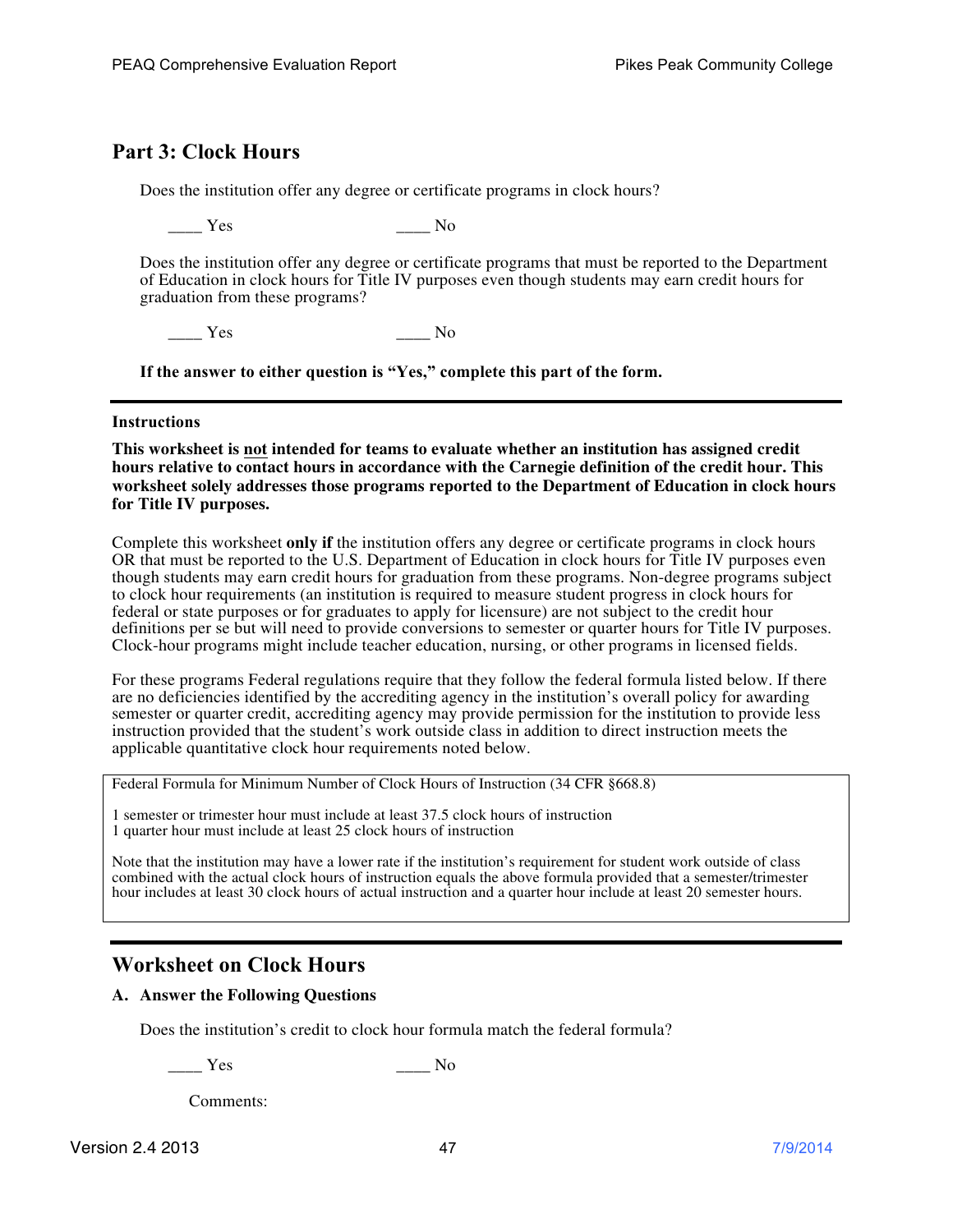If the credit to clock hour conversion numbers are less than the federal formula, indicate what specific requirements there are, if any, for student work outside of class?

Did the team determine that the institution's credit hour policies are reasonable within the federal definition as well as within the range of good practice in higher education? (Note that if the team answers "No" to this question, it should recommend follow-up monitoring in section C below.)

 $\frac{1}{\sqrt{1-\frac{1}{\sqrt{1-\frac{1}{\sqrt{1-\frac{1}{\sqrt{1-\frac{1}{\sqrt{1-\frac{1}{\sqrt{1-\frac{1}{\sqrt{1-\frac{1}{\sqrt{1-\frac{1}{\sqrt{1-\frac{1}{\sqrt{1-\frac{1}{\sqrt{1-\frac{1}{\sqrt{1-\frac{1}{\sqrt{1-\frac{1}{\sqrt{1-\frac{1}{\sqrt{1-\frac{1}{\sqrt{1-\frac{1}{\sqrt{1-\frac{1}{\sqrt{1-\frac{1}{\sqrt{1-\frac{1}{\sqrt{1-\frac{1}{\sqrt{1-\frac{1}{\sqrt{1-\frac{1}{\sqrt{1-\frac{1}{\sqrt{1-\frac{1$ 

Comments:

Did the team determine in reviewing the assignment of credit to courses and programs across the institution that it was reflective of the institution's policy on the award of credit and reasonable and appropriate within commonly accepted practice in higher education?

\_\_\_\_ Yes \_\_\_\_ No

Comments:

**B. Does the team approve variations, if any, from the federal formula in the institution's credit to clock hour conversion?** 

\_\_\_\_ Yes \_\_\_\_ No

(Note that the team may approve a lower conversion rate than the federal rate as noted above provided the team found no issues with the institution's policies or practices related to the credit hour and there is sufficient student work outside of class as noted in the instructions.)

### **C. Recommend Commission Follow-up, If Appropriate**

Is any Commission follow-up required related to the institution's clock hour policies and practices?

\_\_\_\_ Yes \_\_\_\_ No

Rationale:

Identify the type of Commission monitoring required and the due date: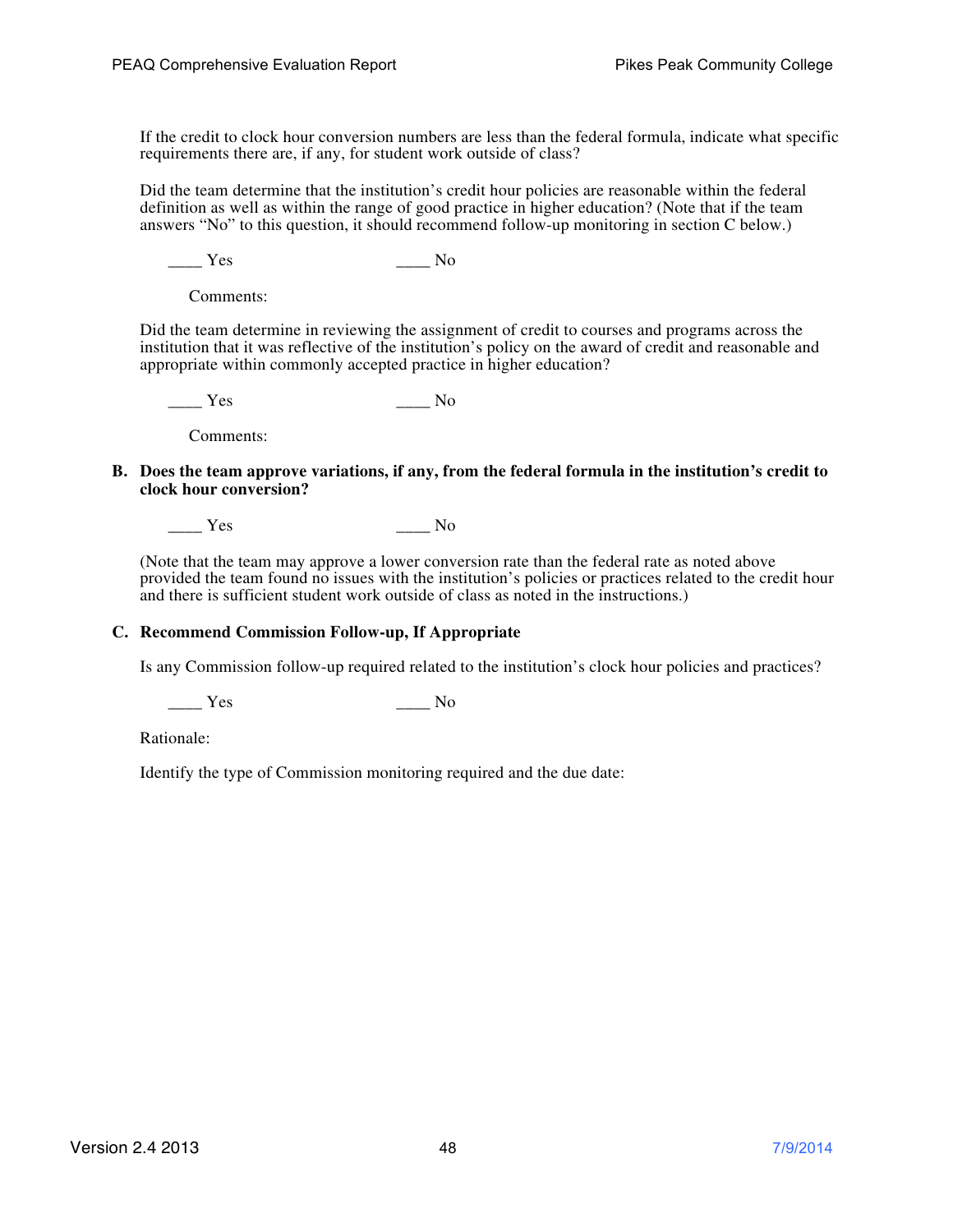

### **STATEMENT OF AFFILIATION STATUS WORKSHEET**

**Internal Procedure** 

**INSTITUTION and STATE:** Pikes Peak Community College CO

**TYPE OF REVIEW***:* Comprehensive Evaluation

**DESCRIPTION OF REVIEW:**

**DATES OF REVIEW:** 03/10/2014 - 03/12/2014

□ No Change in Statement of Affiliation Status

#### **Nature of Organization**

**CONTROL:** Public

**RECOMMENDATION: No Change DEGREES AWARDED:** Certificate, Associates

**RECOMMENDATION: No Change**

**Conditions of Affiliation**

**STIPULATIONS ON AFFILIATION STATUS:** None.

**RECOMMENDATION: No Change**

**APPROVAL OF NEW ADDITIONAL LOCATIONS:**

The institution has been approved for the Notification Program, allowing the institution to open new additional locations within the 19-state North Central region.

**RECOMMENDATION: No Change**

**APPROVAL OF DISTANCE EDUCATION DEGREES:** Approved for distance education courses and programs.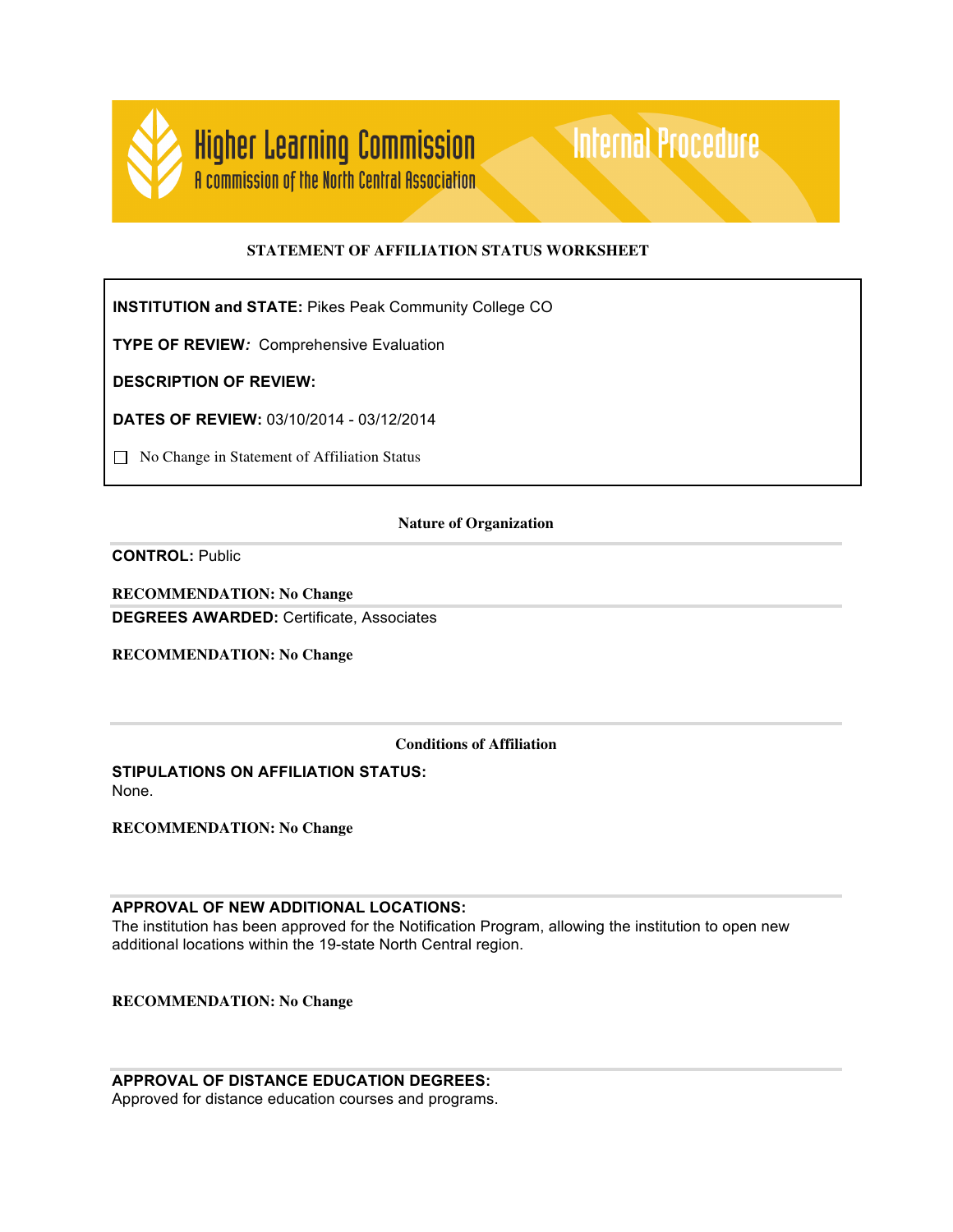*Recommendations for the STATEMENT OF AFFILIATION STATUS*

**RECOMMENDATION: No Change**

### **ACCREDITATION ACTIVITIES:**

### **RECOMMENDATION:**

**Progress report on workforce diversity, due December 1, 2015. Progress report on program review processes and the assessment of student learning, due December 1, 2016.**

**Summary of Commission Review**

**YEAR OF LAST REAFFIRMATION OF ACCREDITATION:** 2003 - 2004

**YEAR FOR NEXT REAFFIRMATION OF ACCREDITATION:** 2013 - 2014

**RECOMMENDATION: 2023-24**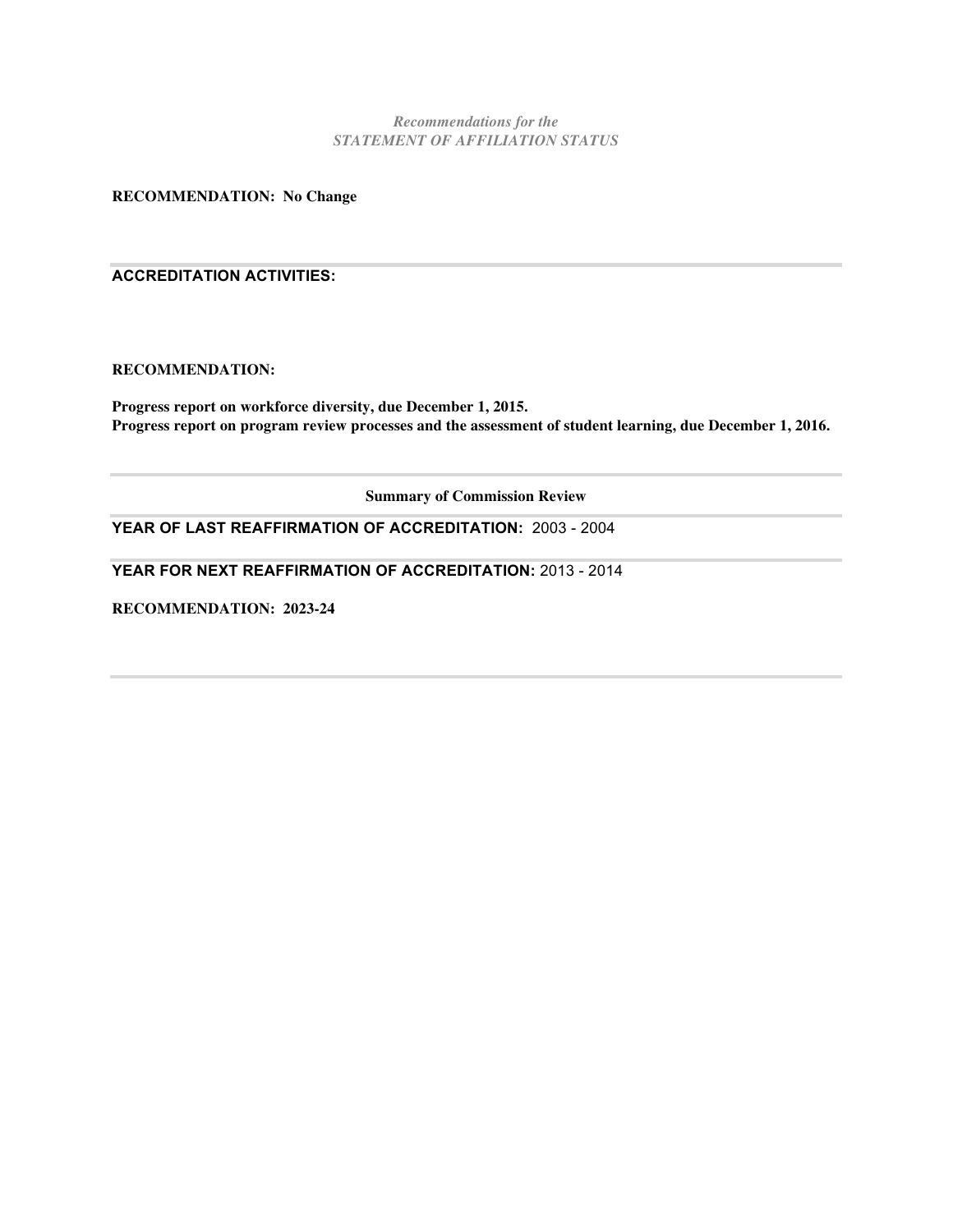

### **ORGANIZATIONAL PROFILE WORKSHEET**

**Internal Procedure** 

**INSTITUTION and STATE:** 1051 Pikes Peak Community College CO

**TYPE OF REVIEW:** PEAQ: Comprehensive Evaluation

# **DESCRIPTION OF REVIEW:**

 $\boxtimes$  No change to Organization Profile

### **Educational Programs**

| Programs leading to Undergraduate<br>Associates<br><b>Bachelors</b> | <b>Program Distribution</b><br>43<br>0 |
|---------------------------------------------------------------------|----------------------------------------|
| Programs leading to Graduate<br>Masters<br>Specialist<br>Doctors    | 0<br>0<br>0                            |
| Certificate programs<br>Certificate                                 | 114                                    |

### **Recommended Change:**

### **Off-Campus Activities:**

In State - Present Activity Campuses: None.

Additional Locations: Rampart Range Campus - Colorado Springs, CO Downtown Studio Campus - Colorado Springs, CO PPCC Falcon Campus - Colorado Springs, CO PPCC Fort Carson Army Education Center - Fort Carson, CO PPCC Peterson Air Force Base Military Programs - Peterson Air Force Base, CO

# **Recommended Change:**

Out Of State - Present Activity Campuses: None.

Additional Locations: None.